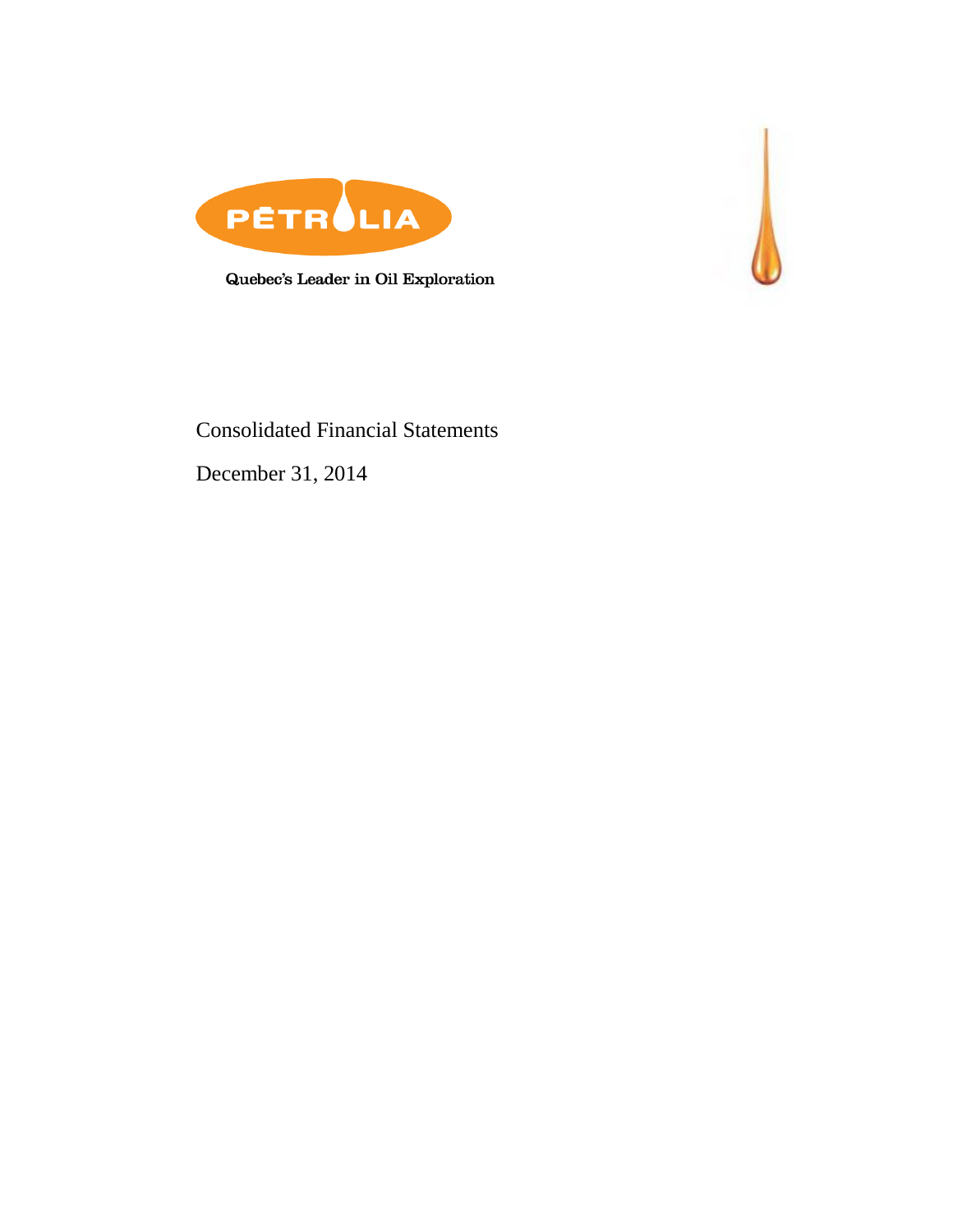# **INDEPENDENT AUDITORS' REPORT**

To the shareholders of **Pétrolia Inc.**

We have audited the accompanying consolidated financial statements of **Pétrolia Inc.** (the "Company"), which comprise the consolidated statement of financial position as at December 31, 2014 and the consolidated statements of income (loss) and comprehensive income (loss), changes in equity and cash flows for the year ended December 31, 2014, and a summary of significant accounting policies and other explanatory information.

## **Management's responsibility for the consolidated financial statements**

Management is responsible for the preparation and fair presentation of these consolidated financial statements in accordance with International Financial Reporting Standards, and for such internal control as management determines is necessary to enable the preparation of consolidated financial statements that are free from material misstatement, whether due to fraud or error.

### **Auditors' responsibility**

Our responsibility is to express an opinion on these consolidated financial statements based on our audit. We conducted our audit in accordance with Canadian generally accepted auditing standards. Those standards require that we comply with ethical requirements and plan and perform the audits to obtain reasonable assurance about whether the consolidated financial statements are free from material misstatement.

An audit involves performing procedures to obtain audit evidence about the amounts and disclosures in the consolidated financial statements. The procedures selected depend on the auditors' judgement, including the assessment of the risks of material misstatement of the consolidated financial statements, whether due to fraud or error. In making those risk assessments, the auditors consider internal control relevant to the entity's preparation and fair presentation of the consolidated financial statements in order to design audit procedures that are appropriate in the circumstances, but not for the purpose of expressing an opinion on the effectiveness of the entity's internal control. An audit also includes evaluating the appropriateness of accounting policies used and the reasonableness of accounting estimates made by management, as well as evaluating the overall presentation of the consolidated financial statements.

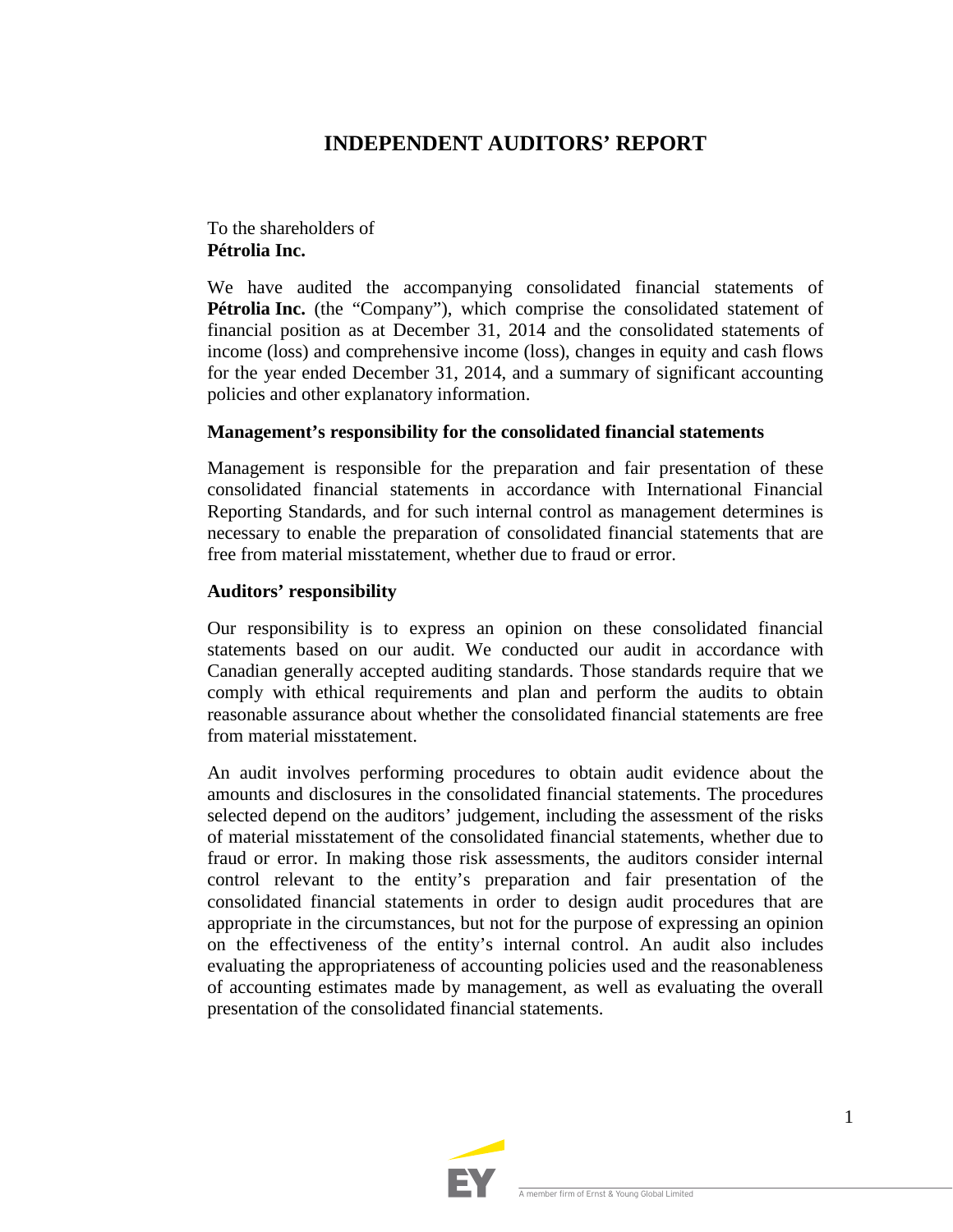We believe that the audit evidence we have obtained is sufficient and appropriate to provide a basis for our audit opinion.

## **Opinion**

In our opinion, the consolidated financial statements present fairly, in all material respects, the financial position of **Pétrolia Inc.** as at December 31, 2014, and of its financial performance and its cash flows for the year ended December 31, 2014 in accordance with International Financial Reporting Standards.

## **Observations**

Without qualifying our opinion, we draw attention to Note 1 in the consolidated financial statements which indicates that the Company is at the exploration stage and that it does not generate revenues from its primary business activity. These conditions, along with other matters as set forth in Note 1, indicate the existence of a material uncertainty that raises substantial doubt about the Company's ability to continue as a going concern.

## **Other matter**

The financial statements of Pétrolia Inc. for the year ended December 31, 2013 and the statement of financial position as at January 1, 2013 were audited by other auditors who expressed an unmodified opinion on those statements on March 13, 2014.

Ernst + Young LLP

Québec City, Canada March 26, 2015

<sup>1</sup> CPA auditor, CA, public accountancy permit No.  $A109180$  2

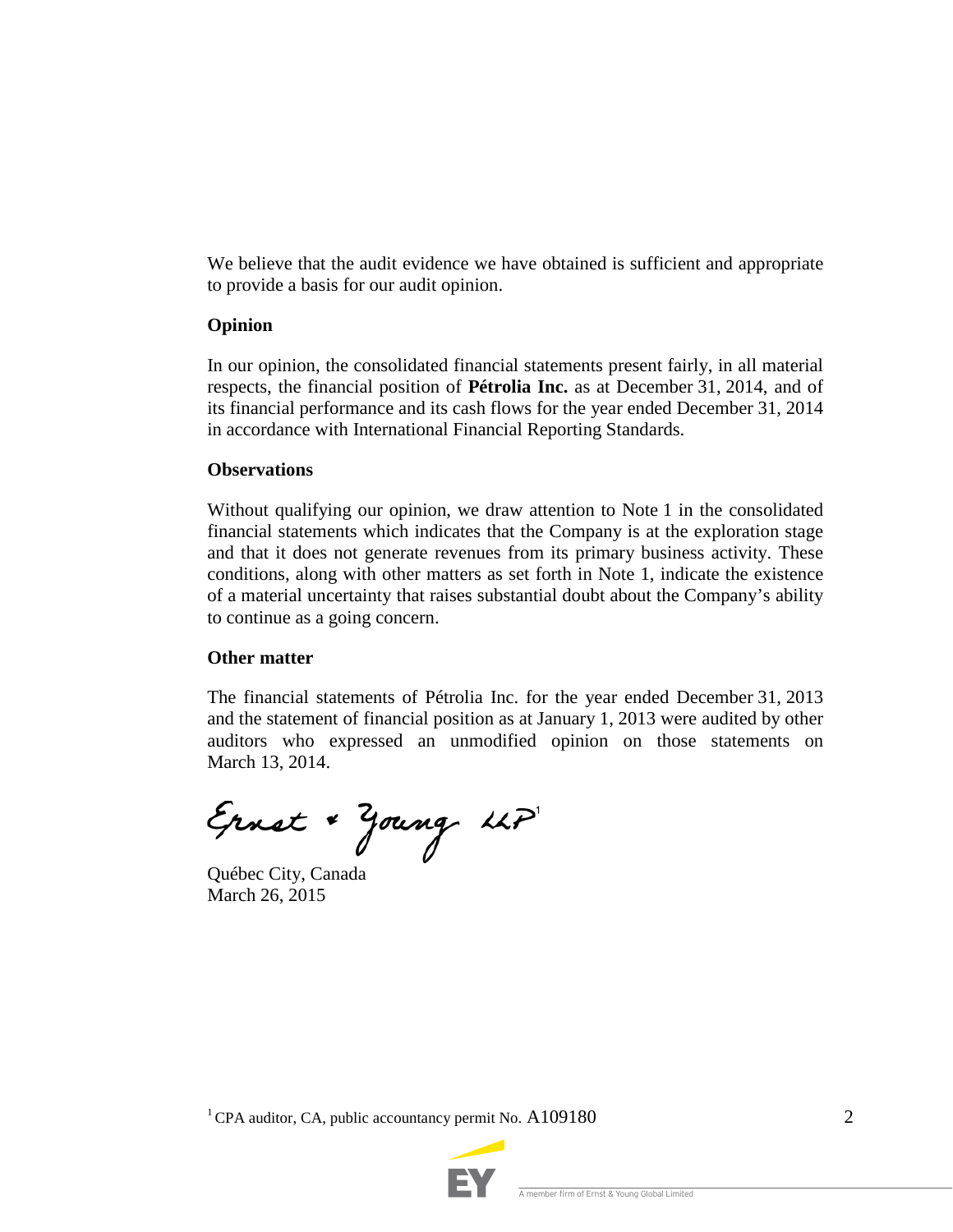

## **CONSOLIDATED STATEMENTS OF FINANCIAL POSITION**

[in Canadian dollars]

As at December 31

|                                                                                               | 2014                     | 2013                     |
|-----------------------------------------------------------------------------------------------|--------------------------|--------------------------|
|                                                                                               | \$                       | \$                       |
| <b>ASSETS</b>                                                                                 |                          |                          |
| Current                                                                                       |                          |                          |
| Cash and cash equivalents [Note 5]                                                            | 4,871,507                | 4,082,904                |
| Cash and cash equivalents held for exploration                                                |                          |                          |
| purposes [Note 5]                                                                             | 368,004                  | 904,737                  |
| Receivables [Note 6]                                                                          | 1,074,645                | 4,633,279                |
| Prepaid expenses                                                                              | 176,397                  | 105,287                  |
| Inventories                                                                                   | 857,579                  |                          |
| Investments [Note 8]                                                                          |                          | 930,000                  |
| <b>Total current assets</b>                                                                   | 7,348,132                | 10,656,207               |
| Non-current                                                                                   |                          |                          |
| Interest in an affiliate [Note 7]                                                             | 36,564,660               |                          |
| Property, plant and equipment [Note 9]                                                        | 520,829                  | 735,918                  |
| Exploration and evaluation assets [Note 10]                                                   | 39,749,764               | 41,687,247               |
| <b>Total non-current assets</b>                                                               | 76,835,253               | 42, 423, 165             |
|                                                                                               | 84, 183, 385             | 53,079,372               |
|                                                                                               |                          |                          |
| <b>LIABILITIES AND EQUITY</b>                                                                 |                          |                          |
| <b>Current</b>                                                                                |                          |                          |
| Trade and other payables [Note 11]                                                            | 5,280,847<br>27,400      | 1,735,527                |
| Current portion of deferred lease inducements<br>Current portion of bank borrowings [Note 12] | 6,448                    | 27,400<br>2,886,528      |
| Liability related to flow-through shares                                                      | 64,942                   | 212,416                  |
| <b>Total current liabilities</b>                                                              | 5,379,637                | 4,861,871                |
|                                                                                               |                          |                          |
| <b>Non-current</b>                                                                            |                          |                          |
| Deferred lease inducements                                                                    | 11,418                   | 38,818                   |
| Bank borrowings [Note 12]                                                                     | 26,851                   |                          |
| Provision for site restoration [Note 13]<br>Deferred tax liabilities [Note 14]                | 816,220<br>7,848,210     | 718,180<br>357,762       |
| <b>Total non-current liabilities</b>                                                          | 8,702,699                | 1,114,760                |
| <b>Total liabilities</b>                                                                      | 14,082,336               | 5,976,631                |
|                                                                                               |                          |                          |
| <b>Equity</b>                                                                                 |                          |                          |
| Share capital [Note 15]                                                                       | 59,307,265               | 54, 546, 758             |
| Contributed surplus                                                                           | 5,480,501                | 4,824,472                |
| Retained earnings (deficit)                                                                   | 5,313,283                | (12, 268, 489)           |
| <b>Total equity</b>                                                                           | 70,101,049<br>84,183,385 | 47,102,741<br>53,079,372 |
|                                                                                               |                          |                          |

Going concern *[Note 1]*

Lease, commitments and contingencies *[Notes 16, 22 and 23]*

Subsequent events *[Note 25]*

*See accompanying notes*

On behalf of the Board On behalf of the Board

Director Director Director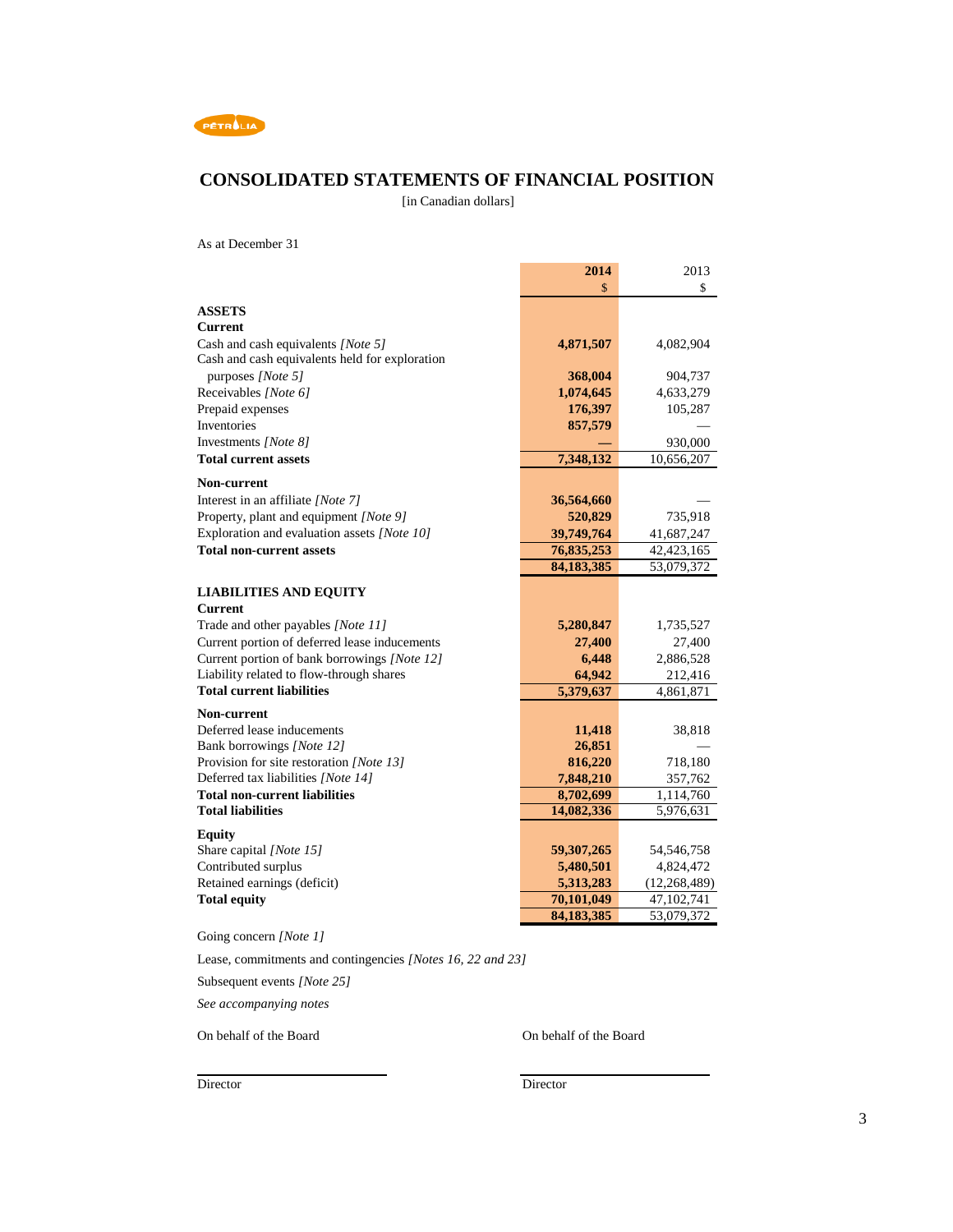

# **CONSOLIDATED STATEMENTS OF INCOME (LOSS) AND COMPREHENSIVE INCOME (LOSS)**

[in Canadian dollars]

Years ended December 31

|                                                          | 2014          | 2013          |
|----------------------------------------------------------|---------------|---------------|
|                                                          | $[12$ months] | $[15$ months] |
|                                                          | \$            | \$            |
|                                                          |               |               |
| <b>Revenues</b>                                          |               |               |
| Project management                                       | 313,983       | 67,374        |
| Other income                                             | 52,226        | 15,048        |
| Gain on transfer of certain permits [Note 7]             | 28,059,532    |               |
|                                                          | 28,425,741    | 82,422        |
|                                                          |               |               |
| <b>Expenses</b>                                          |               |               |
| Administrative expenses [Schedule A]                     | 3,531,419     | 5,862,354     |
| Operating expenses [Schedule B]                          |               |               |
| Financial income and expenses [Schedule C]               | 197,885       | (21,012)      |
| Write-off of exploration and evaluation assets [Note 10] |               | 891,317       |
| Loss on disposal of property, plant and equipment        |               | 3,576         |
| Interest in an associate [Note 7]                        | 99,450        |               |
|                                                          | 3,828,754     | 6,736,235     |
| Income (loss) before taxes                               | 24,596,987    | (6,653,813)   |
| Deferred tax (recovery) [Note 14]                        | 7,015,215     | (1, 128, 404) |
| Net income (loss) and comprehensive income (loss)        | 17,581,772    | (5,525,409)   |
|                                                          |               |               |
| <b>Basic net earnings (loss) per share [Note 18]</b>     | 0.237         | (0.081)       |
| Diluted net earnings (loss) per share [Note 18]          | 0.237         | (0.081)       |

*See accompanying notes*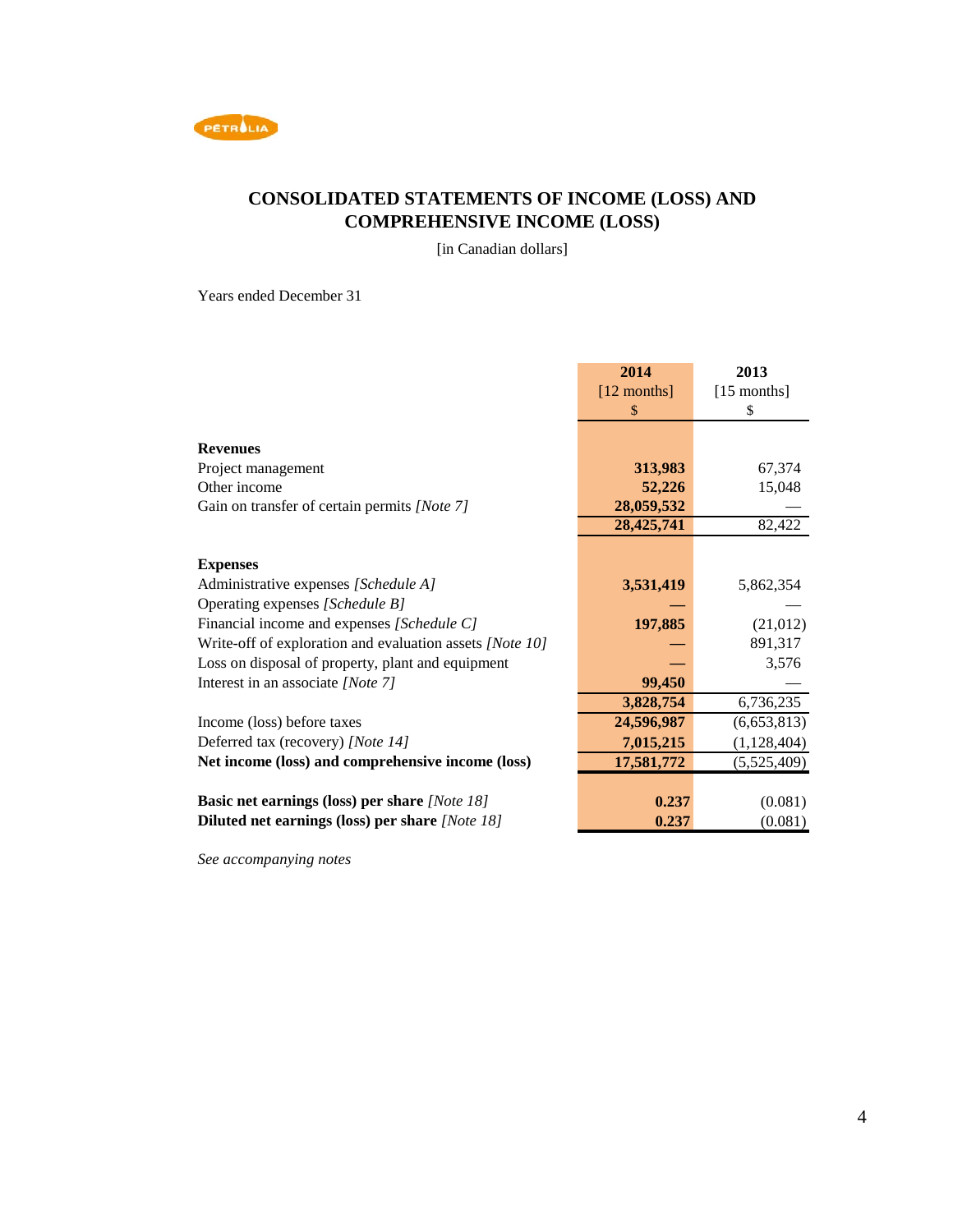

# **CONSOLIDATED STATEMENTS OF CHANGES IN EQUITY**

[in Canadian dollars]

### Years ended December 31

|                                                       | <b>Share capital</b> | Contributed<br>surplus | <b>Retained</b><br>earnings<br>(deficit) | <b>Total</b><br>equity |
|-------------------------------------------------------|----------------------|------------------------|------------------------------------------|------------------------|
|                                                       | S                    |                        | S                                        | \$                     |
| Balance as at September 30, 2012                      | 51,378,040           | 3,026,923              | (6,743,080)                              | 47,661,883             |
| Shares issued                                         | 2,974,107            |                        |                                          | 2,974,107              |
| Stock options exercised                               | 478,600              | (194,200)              |                                          | 284,400                |
| Share-based compensation                              |                      | 1,986,025              |                                          | 1,986,025              |
| <b>Broker</b> warrants                                |                      | 5,724                  |                                          | 5,724                  |
| Issuance costs                                        | (388, 494)           |                        |                                          | (388, 494)             |
| Deferred taxes related to compensation issuance costs | 104,505              |                        |                                          | 104,505                |
| Net loss and comprehensive loss [15 months]           |                      |                        | (5,525,409)                              | (5,525,409)            |
|                                                       | 3,168,718            | 1,797,549              | (5,525,409)                              | (559, 142)             |
| <b>Balance as at December 31, 2013</b>                | 54,546,758           | 4,824,472              | (12, 268, 489)                           | 47, 102, 741           |
| Shares issued                                         | 5,064,526            |                        |                                          | 5,064,526              |
| Stock options exercised                               | 7,500                |                        |                                          | 7,500                  |
| Share-based compensation                              |                      | 656,029                |                                          | 656,029                |
| Issuance costs                                        | (426, 158)           |                        |                                          | (426, 158)             |
| Deferred taxes related to issuance costs              | 114,639              |                        |                                          | 114,639                |
| Net income and comprehensive income [12 months]       |                      |                        | 17,581,772                               | 17,581,772             |
|                                                       | 4,760,507            | 656,029                | 17,581,772                               | 22,998,308             |
| <b>Balance as at December 31, 2014</b>                | 59,307,265           | 5,480,501              | 5,313,283                                | 70,101,049             |

*See accompanying notes*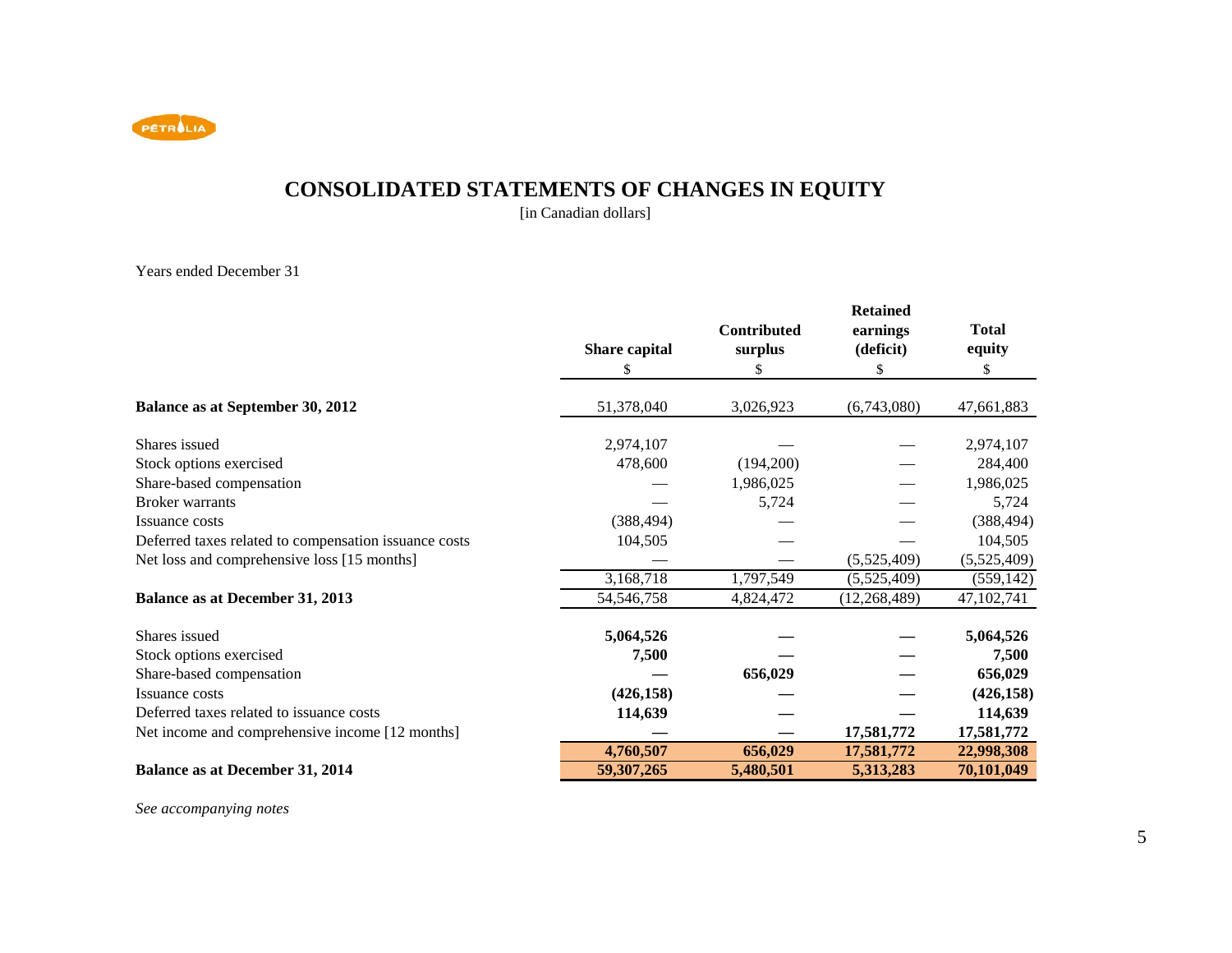

## **CONSOLIDATED STATEMENTS OF CASH FLOWS**

[in Canadian dollars]

Years ended December 31

|                                                           | 2014          | 2013          |
|-----------------------------------------------------------|---------------|---------------|
|                                                           | $[12$ months] | $[15$ months] |
|                                                           | \$            | \$            |
|                                                           |               |               |
| <b>OPERATING ACTIVITIES</b>                               |               |               |
| Net income (loss)                                         | 17,581,772    | (5,525,409)   |
| Items not affecting cash:                                 |               |               |
| Depreciation of property, plant and equipment             | 101,312       | 129,447       |
| Amortization of financing costs                           | 112,404       | 10,219        |
| Loss on disposal of property, plant and equipment         |               | 3,576         |
| Deferred tax (recovery)                                   | 7,015,215     | (1,128,404)   |
| Share-based compensation                                  | 498,207       | 1,685,017     |
| Amortization of deferred lease inducements                | (27, 400)     | (34,251)      |
| Non-cash gain on transfer of ownership                    |               |               |
| of certain licences                                       | (28,059,532)  |               |
| Write-off of exploration and evaluation assets            |               | 891,317       |
| Accretion expense                                         | 24,263        | 40,630        |
| Interest in an associate                                  | 99,450        |               |
|                                                           | (2,654,309)   | (3,927,858)   |
| Net change in non-cash working capital items [Note 24]    |               |               |
| Accounts receivable                                       | (648,770)     | 958,343       |
| Prepaid expenses                                          | (71, 110)     | 7,787         |
| Inventories                                               | (857, 579)    | 51,470        |
| Trade and other payables                                  | 809,984       | (117, 422)    |
|                                                           | (767, 475)    | 900,178       |
| Cash flows related to operating activities                | (3,421,784)   | (3,027,680)   |
|                                                           |               |               |
| <b>INVESTING ACTIVITIES</b>                               |               |               |
| Proceeds from investments                                 |               | 150,000       |
| Acquisition of an interest in an associate                | (1,933,333)   |               |
| Additions to property, plant and equipment                | (29, 330)     | (80, 522)     |
| Proceeds from disposal of property, plant and equipment   |               | 1,000         |
| Acquisition of oil and gas properties                     | (162, 345)    | (351, 147)    |
| Decrease (increase) in deferred exploration costs, net of |               |               |
| recovered amounts                                         | 3,872,776     | (8,276,821)   |
| Disposal of investment                                    | 930,000       |               |
| Contribution to an associate                              | (80, 304)     |               |
| Costs related to the acquisition of an interest in        |               |               |
| an associate                                              | (1,013,144)   |               |
| Cash flows related to investing activities                | 1,584,320     | (8,557,490)   |
|                                                           |               |               |
| <b>FINANCING ACTIVITIES</b>                               |               |               |
| Shares issued                                             | 5,514,424     | 3,837,010     |
| Share issuance costs                                      | (426, 158)    | (382, 770)    |
| Additional financing, net of financing costs              |               | 2,876,309     |
| Repayment of bank borrowings                              | (2,998,932)   |               |
| Cash flows related to financing activities                | 2,089,334     | 6,330,549     |
|                                                           |               |               |
| Net increase (decrease) in cash and cash equivalents      | 251,870       | (5,254,621)   |
| Cash and cash equivalents, beginning of period            | 4,987,641     | 10,242,262    |
| Cash and cash equivalents, end of period [Note 5]         | 5,239,511     | 4,987,641     |

*See accompanying notes*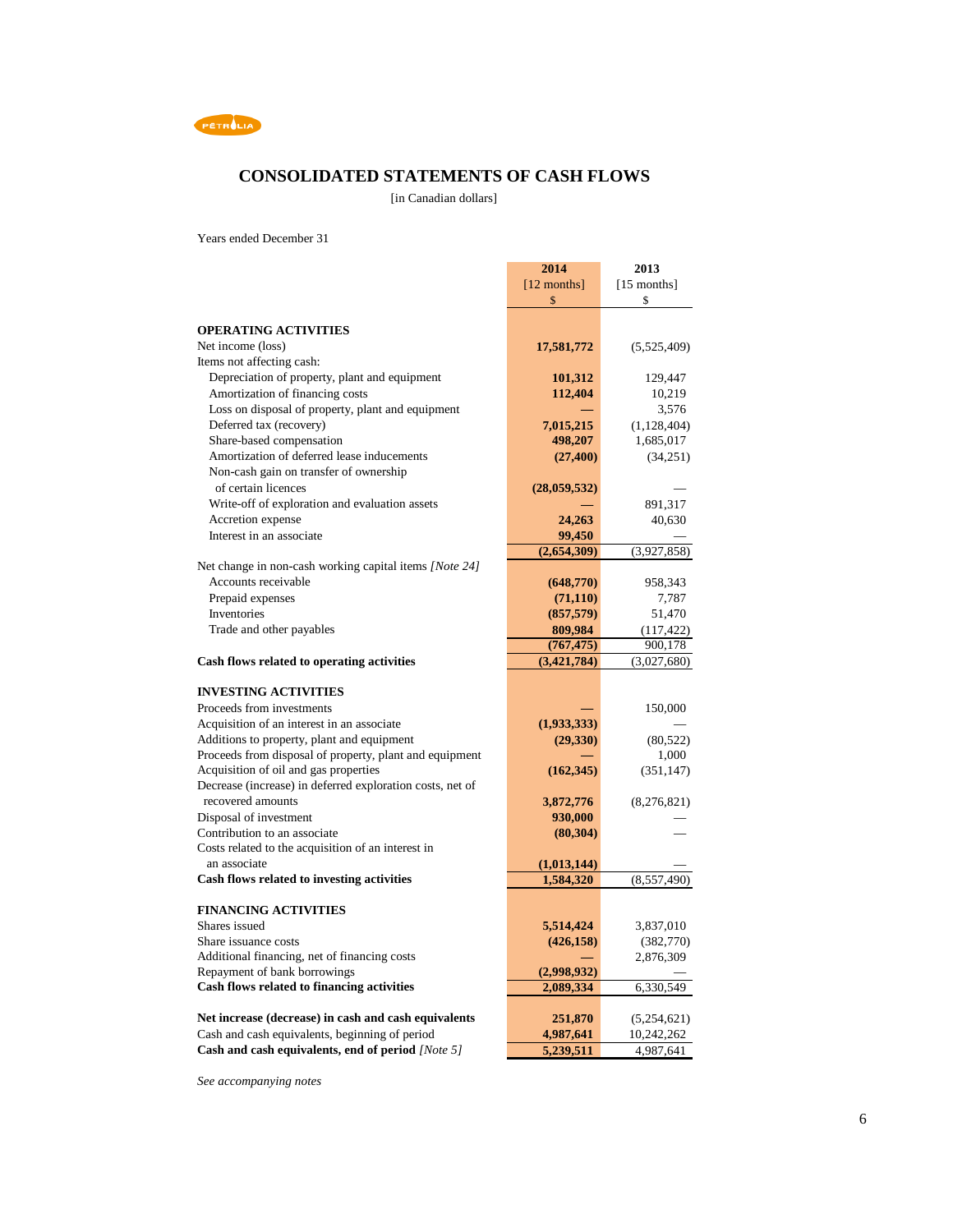

For the years ended December 31, 2014 and 2013

## **1. INCORPORAITON, NATURE OF BUSINESS, CHANGE IN YEAR-END, GOING CONCERN UNCERTAINTY AND APPROVAL**

### **Incorporation and nature of business**

The Company, incorporated under Part 1A of the Québec *Companies Act* and governed by the provisions of the Québec *Business Corporations Act*, is an oil and gas exploration company. Its stock has been listed on the TSX Venture Exchange since February 16, 2005 under the symbol PEA. Its head office is located at 305 Charest Blvd. E., 10<sup>th</sup> Floor, Québec City, Québec, Canada G1K 3H3.

### **Change in year-end**

In 2013, the Company changed its fiscal year-end from September 30 to December 31. Most public oil and gas companies have a fiscal year-end as at December 31. Pétrolia sought to align its year-end with industry counterparts to make it easier for financial analysts to track its share price. As a result, fiscal 2013 comprised 15 months compared with 12 months for fiscal 2014. The amounts presented in the consolidated financial statements are not entirely comparable.

### *Going concern uncertainty*

These consolidated financial statements have been prepared on a going concern basis, which assumes that the Company will be able to realize its assets and discharge its liabilities in the normal course of business in the foreseeable future. In assessing whether the going concern assumption is appropriate, management takes into account all available information about the future, which is at least, but not limited to, 12 months from the end of the fiscal year ended December 31, 2014. Management is aware, in making its assessment, of material uncertainties related to events and conditions that cast significant doubt upon the Company's ability to continue as a going concern. These consolidated financial statements do not include any adjustments to the carrying amounts of assets, liabilities and expenses and to classifications in the statement of financial position that would be necessary if the going concern assumption were not appropriate. Such adjustments could be material.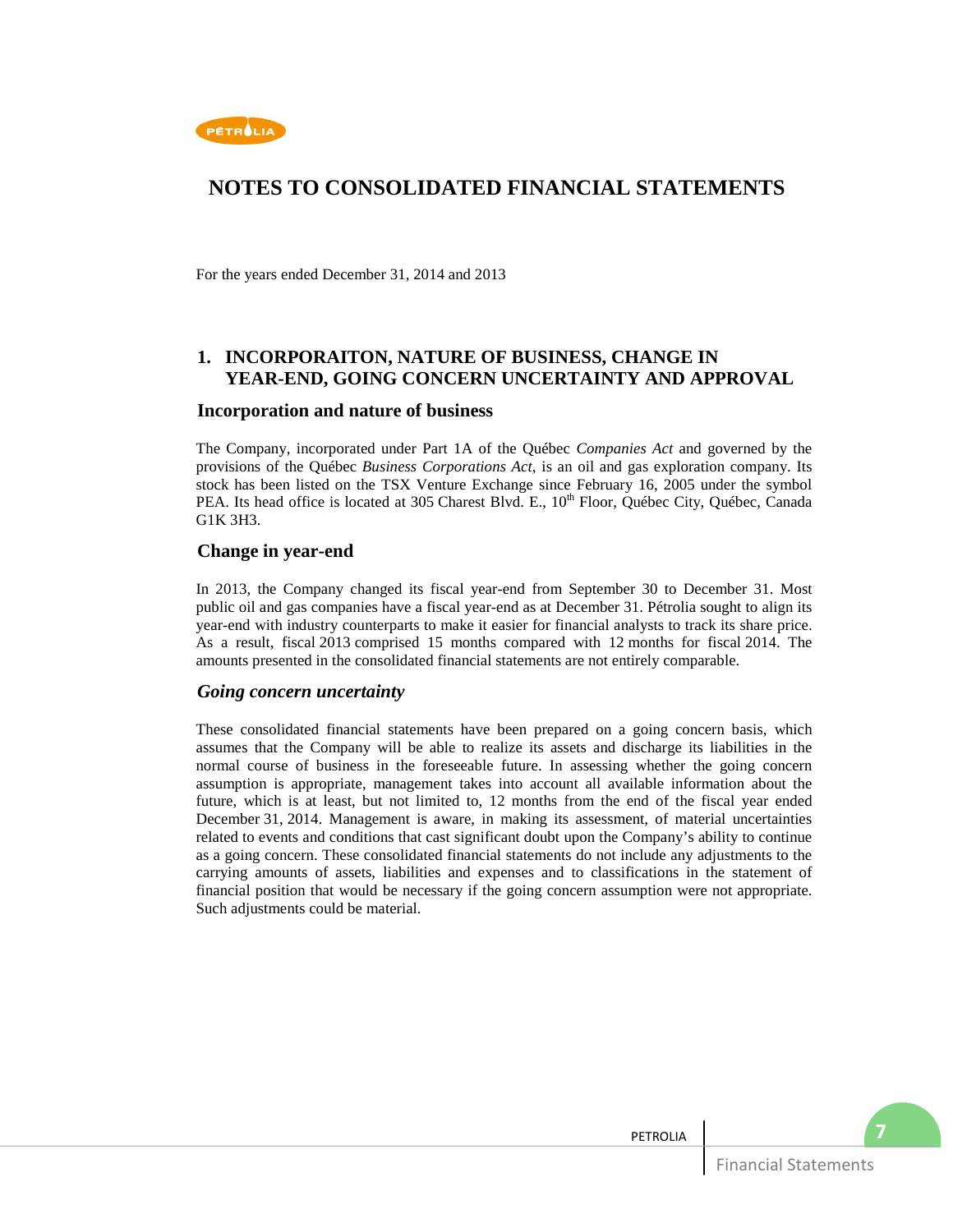

For the years ended December 31, 2014 and 2013

The Company has yet to determine whether its oil and gas properties contain economically feasible reserves. The Company's ability to generate revenue from its oil and gas properties hinges on its ability to economically operate its oil reserves, obtain the necessary financing to pursue property exploration, evaluation, development and construction, begin commercial production, or generate proceeds from the disposal of its exploration and evaluation assets.

In addition to ongoing working capital requirements, the Company must secure sufficient funding to meet its existing obligations and commitments under exploration and evaluation programs and pay general and administrative expenses. Management considers that those funds will not be sufficient to meet the Company's anticipated obligations and expenses through to December 31, 2015. Any shortfall could be met in a number of ways in the future, including but not limited to, the issuance of new debt or equity instruments, additional cost-cutting measures or the introduction of new partners, on which the Company is already working. If management is unable to secure new funding, the Company may be unable to continue its operations, and amounts realized for assets might be less than the amounts reflected in these financial statements.

## **Approval date**

These consolidated financial statements were approved by the Board of Directors and authorized for issue on March 26, 2015.

## **2. SIGNFICANT ACCOUNTING POLICIES**

The significant accounting policies used in preparing these consolidated financial statements are summarized below:

### **2.1 Basis of preparation**

The consolidated financial statements of the Company have been prepared in accordance with International Financial Reporting Standards ("IFRS") as issued by the International Accounting Standards Board ("IASB") and set out in the *CPA Canada Handbook*.

The consolidated financial statements have been prepared on a historical cost basis, except for certain financial instruments that have been measured at fair value. The Company has elected to present its consolidated statement of income (loss) by function.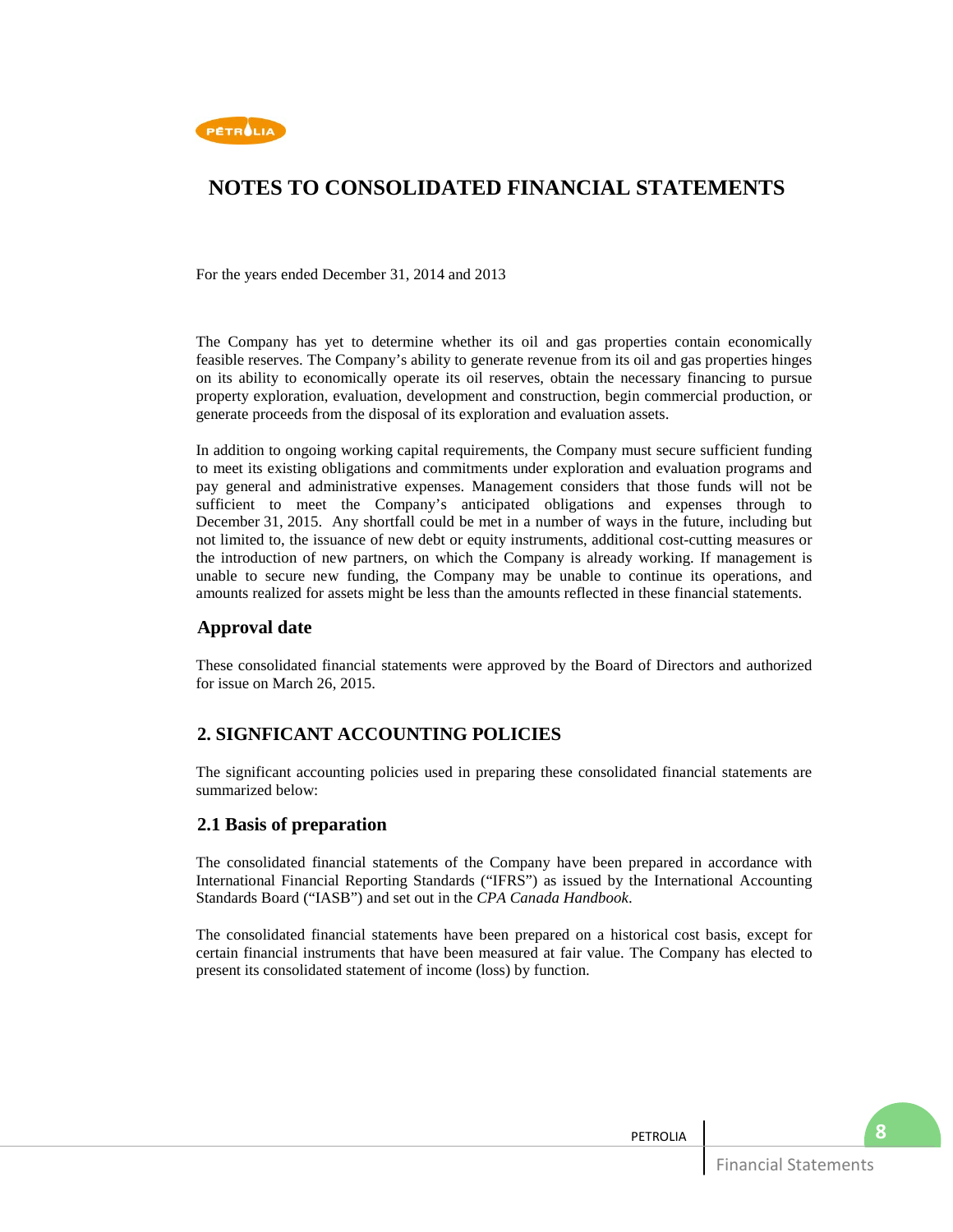

For the years ended December 31, 2014 and 2013

### **2.2 Functional and presentation currency**

Items included in the financial statements are measured using the currency of the primary economic environment in which the Company operates [the "functional currency"]. The functional currency and presentation currency of the Company is the Canadian dollar.

### **2.3 Principles of consolidation**

These consolidated financial statements include the accounts of the Company and the subsidiaries that it controls. The Company controls an entity when it has the power to direct the relevant activities and has the ability to use its power to affect the amount of its returns. Subsidiaries are fully consolidated from the date the Company acquires control and are deconsolidated on the date control ends. Intercompany transactions and balances and unrealized gains and losses on transactions between these entities are eliminated.

These consolidated financial statements include the financial statements of the Company and the following subsidiaries as at December 31, 2014:

|                         | <b>Interest</b> |          |                                                         |
|-------------------------|-----------------|----------|---------------------------------------------------------|
| <b>Subsidiary</b>       | $(as a \%)$     | Location | <b>Description</b>                                      |
| Pétrolia Anticosti inc. | 100             | Canada   | Appointed operator of                                   |
| Investissement PEA inc. | 100             | Canada   | Anticosti Hydrocarbons L.P.<br>Holding company with the |
|                         |                 |          | investment in Anticosti                                 |
|                         |                 |          | Hydrocarbons L.P.                                       |

### **2.4 Revenue recognition**

Investment operations are recognized on the operation date. Income is earned with the passage of time and is recorded on an accrual basis. Revenue from project management is recognized as projects are realized. Other income is recognized when the services are provided.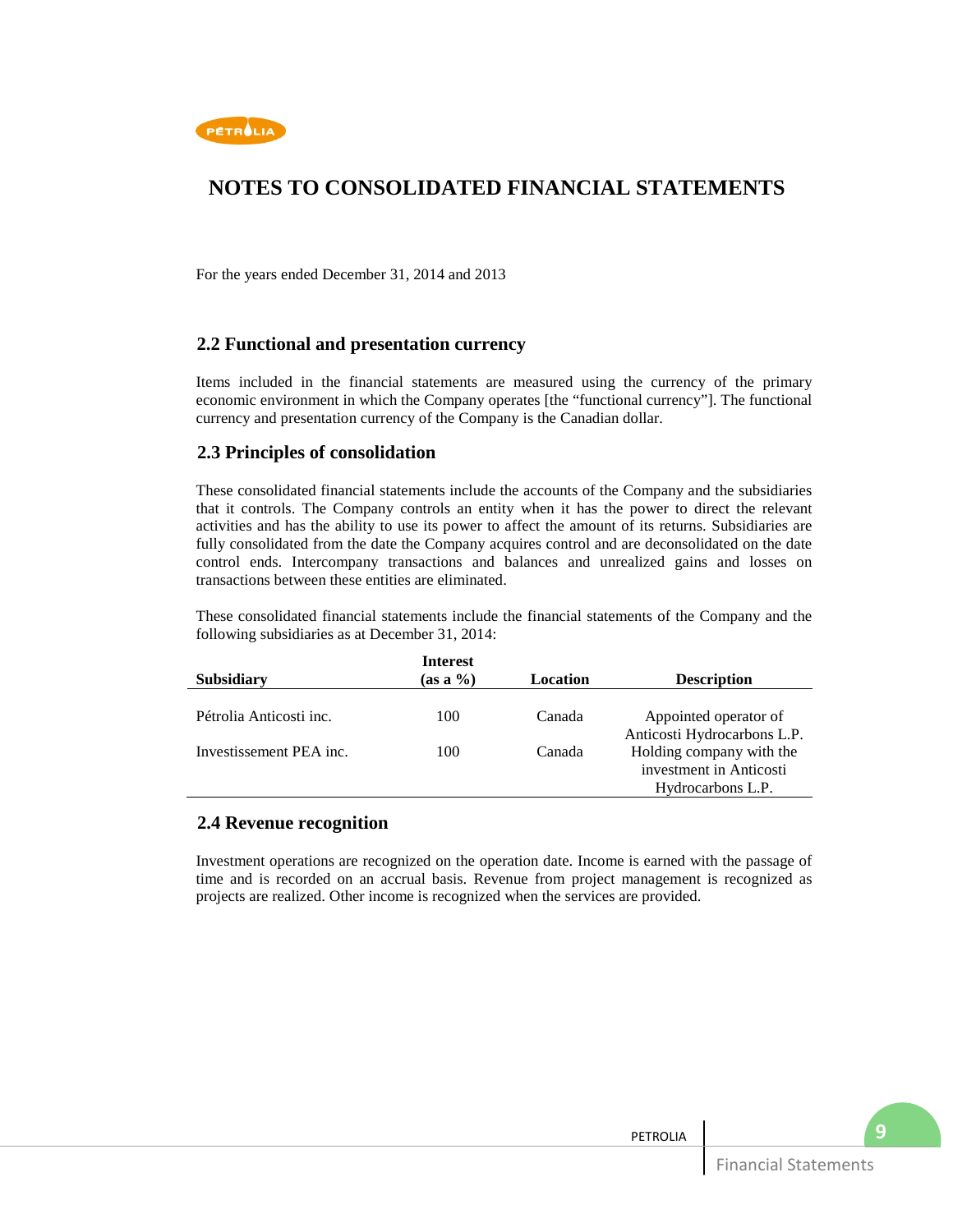

For the years ended December 31, 2014 and 2013

### **2.5 Financial instruments**

The Company categorizes its financial instruments by class based on their nature and characteristics. Management determines the classification on initial recognition, which is normally the date of the transaction.

All income and expenses associated with financial instruments are presented in financial income and expenses.

### *Financial assets at fair value through profit or loss*

Financial assets are classified at fair value through profit or loss when acquired principally for the purpose of selling in the near term, such as held-for-sale financial assets, or if so designated by management. Instruments in this category include cash and cash equivalents.

Financial instruments included in this category are initially and subsequently measured at fair value. Directly attributable transaction costs and changes in fair value are recognized in the consolidated statements of income (loss). Instruments in this category are presented in current assets.

### *(b) Loans and receivables and held-to-maturity financial assets*

Loans and receivables and held-to-maturity financial assets are non-derivative financial assets with fixed or determinable payments that are not quoted in an active market. They are presented in current assets when they are recoverable within 12 months of the end of the period; otherwise, they are classified as non-current assets.

The instruments in this category include accounts payable excluding sales taxes, tax credits receivable and short-term investments.

The financial instruments in this category are initially recognized at fair value plus directly attributable transaction costs and subsequently measured at amortized cost using the effective interest method.

At the end of each reporting period, the Company determines whether there is objective evidence of an impairment loss on a financial asset as a result of one or more events that occurred after the initial recognition of the financial asset affecting the asset's estimated future cash flows. Impairment losses are recognized under financial expenses in the consolidated statements of income (loss) and comprehensive income (loss).

**10**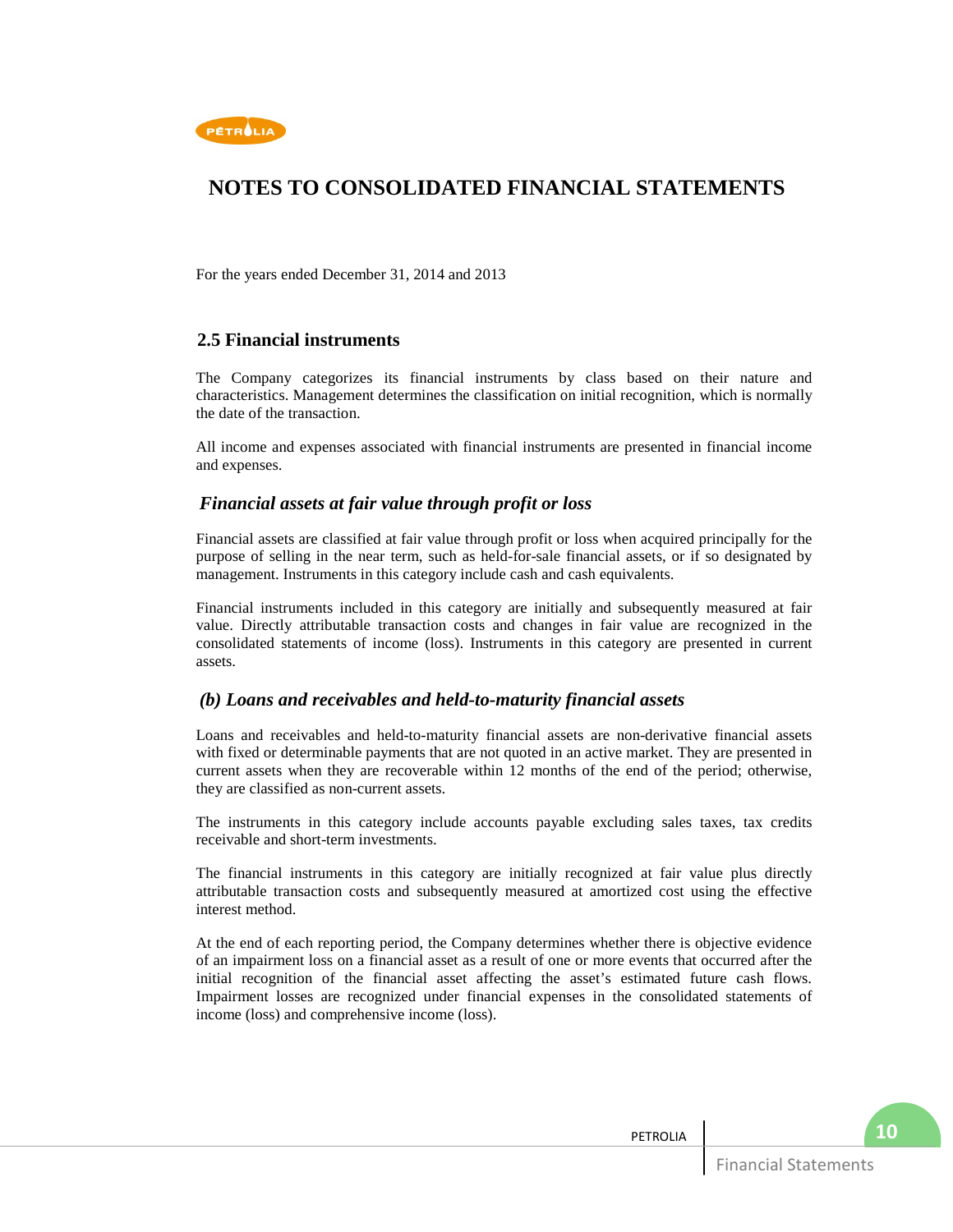

For the years ended December 31, 2014 and 2013

## *(c) Other financial liabilities*

Financial instruments in this category are initially measured at fair value, net of transaction costs, and subsequently at amortized cost. Any difference between the initial carrying amount and redemption value is recognized through net income (loss) over the contractual term using the effective interest method. They are presented in current liabilities when they are recoverable within 12 months of the end of the period; otherwise, they are classified as non-current liabilities. Financing costs are amortized over the term of the loan using the effective interest method. This item includes trade and other payables, and bank indebtedness.

### *(d) Fair value measurement*

### *Fair value hierarchy*

Financial instruments measured or disclosed at fair value are classified using a fair value hierarchy that reflects the significance of the inputs used in making the measurements.

The fair value hierarchy has the following levels:

Level 1 – Quoted prices [unadjusted] in active markets for identical assets or liabilities: cash is categorized within this level;

Level 2 – Valuation techniques based on inputs other than quoted prices included in Level 1 that are observable for the asset or liability, either directly [i.e. as prices] or indirectly [i.e. derived from prices]: cash equivalents, investments and bank borrowings are categorized within this level;

Level 3 – Valuation techniques for which any significant input for the asset or liability is not based on observable market data [unobservable inputs].

Determination of fair value and the resulting hierarchy requires the use of observable market data whenever available. The classification of a financial instrument in the hierarchy is based upon the lowest level of input that is significant to the measurement of fair value.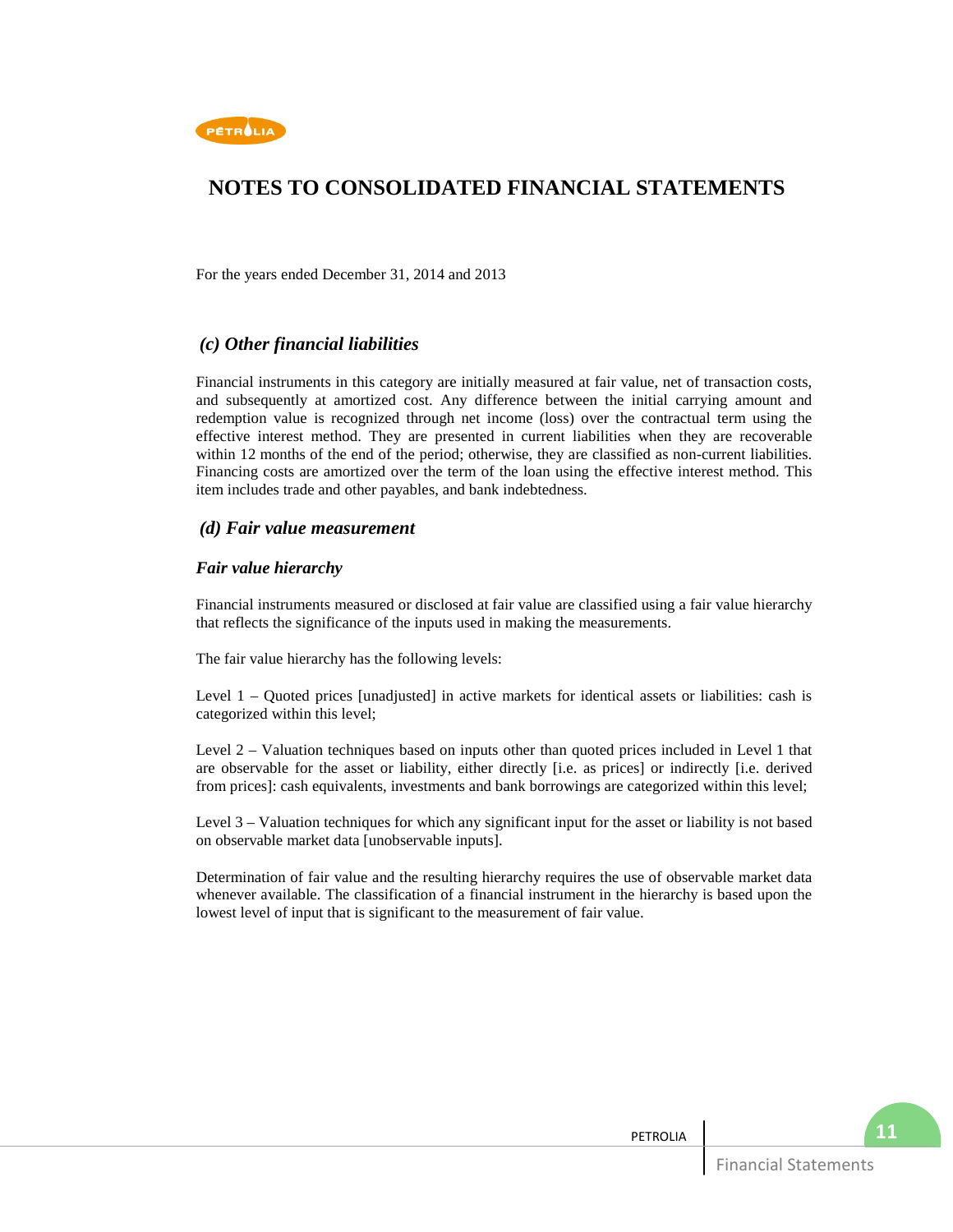

For the years ended December 31, 2014 and 2013

For bank borrowings, the carrying amount approximates fair value given the instrument's short-term maturity or that it bears interest at rates in line with market rates for similar financial instruments.

### **2.6 Basic and diluted net earnings (loss) per share**

Basic net earnings (loss) per share are calculated by dividing net income attributable to common shareholders of the Company by the weighted average number of common shares outstanding during the year. Diluted net earnings (loss) per share is determined by adjusting the net income (loss) attributable to common shareholders of the Company and the weighted average number of common shares outstanding for the effects of all dilutive potential common shares. Dilutive potential common shares are to be deemed to have been converted into common shares at the beginning of the period or, if later, the date of the issue of the potential common shares.

For the purpose of calculating diluted net earnings (loss) per share, the exercise of dilutive options and warrants of the entity is to be assumed.

## **2.7 Cash and cash equivalents**

The Company's cash and cash equivalents consist of cash and short-term investments with maturities of three months or less from the date of acquisition or highly liquid investments that are readily convertible to known amounts of cash and which are subject to an insignificant risk of changes in value.

### **2.8 Short-term investments**

Short-term investments consist of guaranteed investment certificates with original maturities greater than three months.

### **2.9 Inventories**

Inventories are measured at the lower of cost, determined using the average cost method, and net realizable value.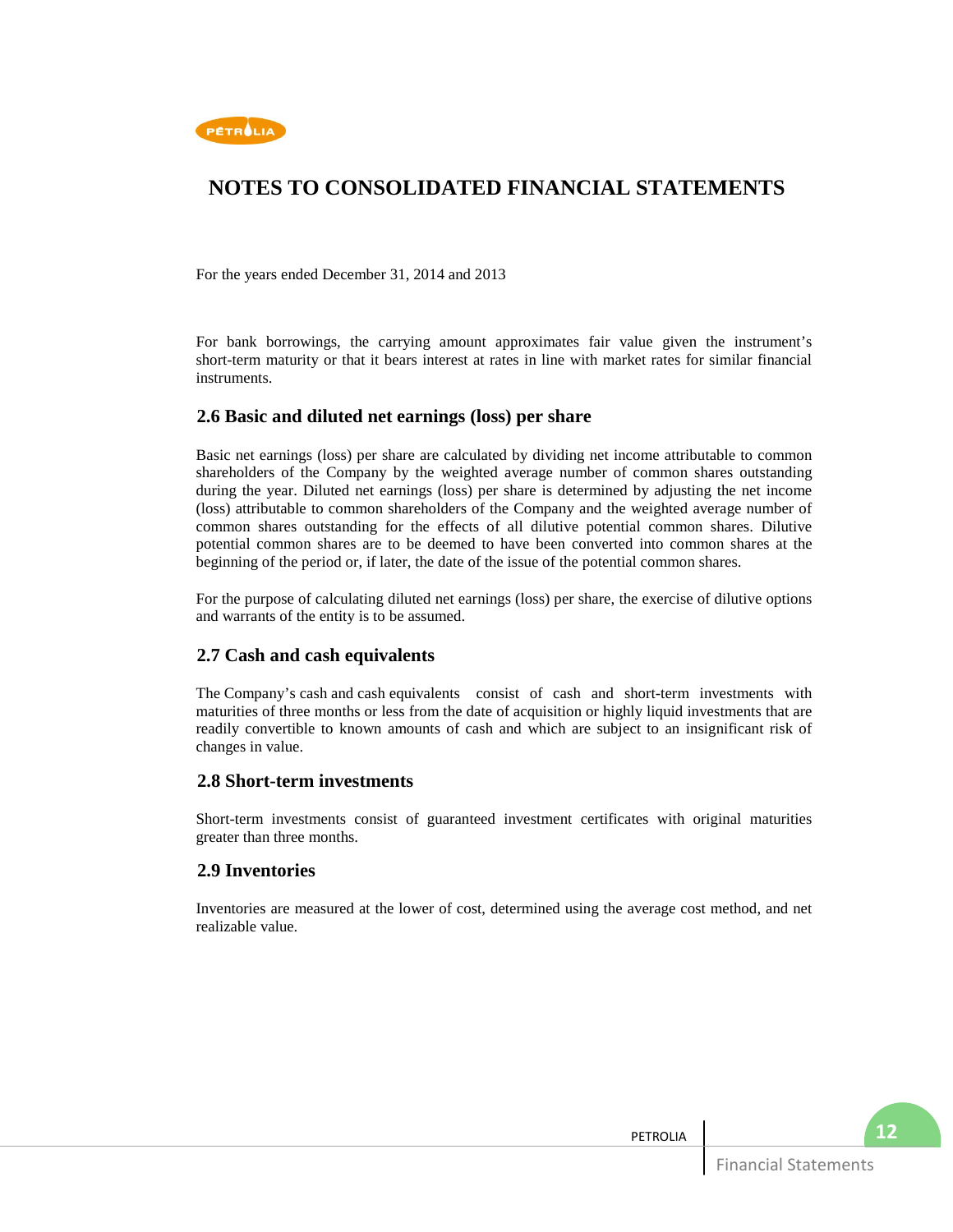

For the years ended December 31, 2014 and 2013

### **2.10 Property, plant and equipment**

Property, plant and equipment are recorded at historical cost less any accumulated impairment losses. Historical cost includes all costs directly attributable to the acquisition. Recognition of costs in the carrying amount of an item of property, plant and equipment ceases when the item is in the location and condition necessary for it to be capable of operating in the manner intended by management. Property, plant and equipment are depreciated over their expected useful lives using the following methods and period or annual rates:

|                            | <b>Method</b>     | <b>Rate and</b><br>period |
|----------------------------|-------------------|---------------------------|
|                            |                   |                           |
| Leasehold improvements     | Straight-line     | 3 years                   |
| Office and field equipment | Declining balance | 20%                       |
| IT equipment               | Declining balance | 30%                       |
| Automotive equipment       | Declining balance | 30%                       |
| Reserves                   | Declining balance | 20%                       |
| Field offices              | Declining balance | 20%                       |
|                            |                   |                           |

Estimates of residual values, useful lives and depreciation methods are reviewed at each fiscal year-end, taking into account the nature of the assets, intended use and technology developments. Each part of an item of property, plant and equipment with a cost that is significant in relation to the total cost of the item is depreciated separately.

Depreciation expense for each period is recognized in income (loss), except for certain items of property, plant and equipment related to exploration activities whose depreciation expense is included in the carrying amount of an exploration asset when such items are used in specific exploration projects. Depreciation of an asset ceases when the asset is classified as held for sale or when the asset is derecognized. Therefore, depreciation does not cease when the asset becomes idle or is retired from active use unless the asset is fully depreciated.

Property, plant and equipment are derecognized upon disposal or when no future economic benefits are expected from their use or disposal.

The gain or loss arising from the disposal of an item of property, plant and equipment is the difference between the disposal proceeds and the net carrying amount of the asset and is recognized in net income (loss) and presented separately in other income or other expenses, unless the depreciation of an item of property, plant and equipment was capitalized in exploration and evaluation asset expenses, in which case the gain or loss is recognized as an increase or a decrease in the exploration and evaluation asset.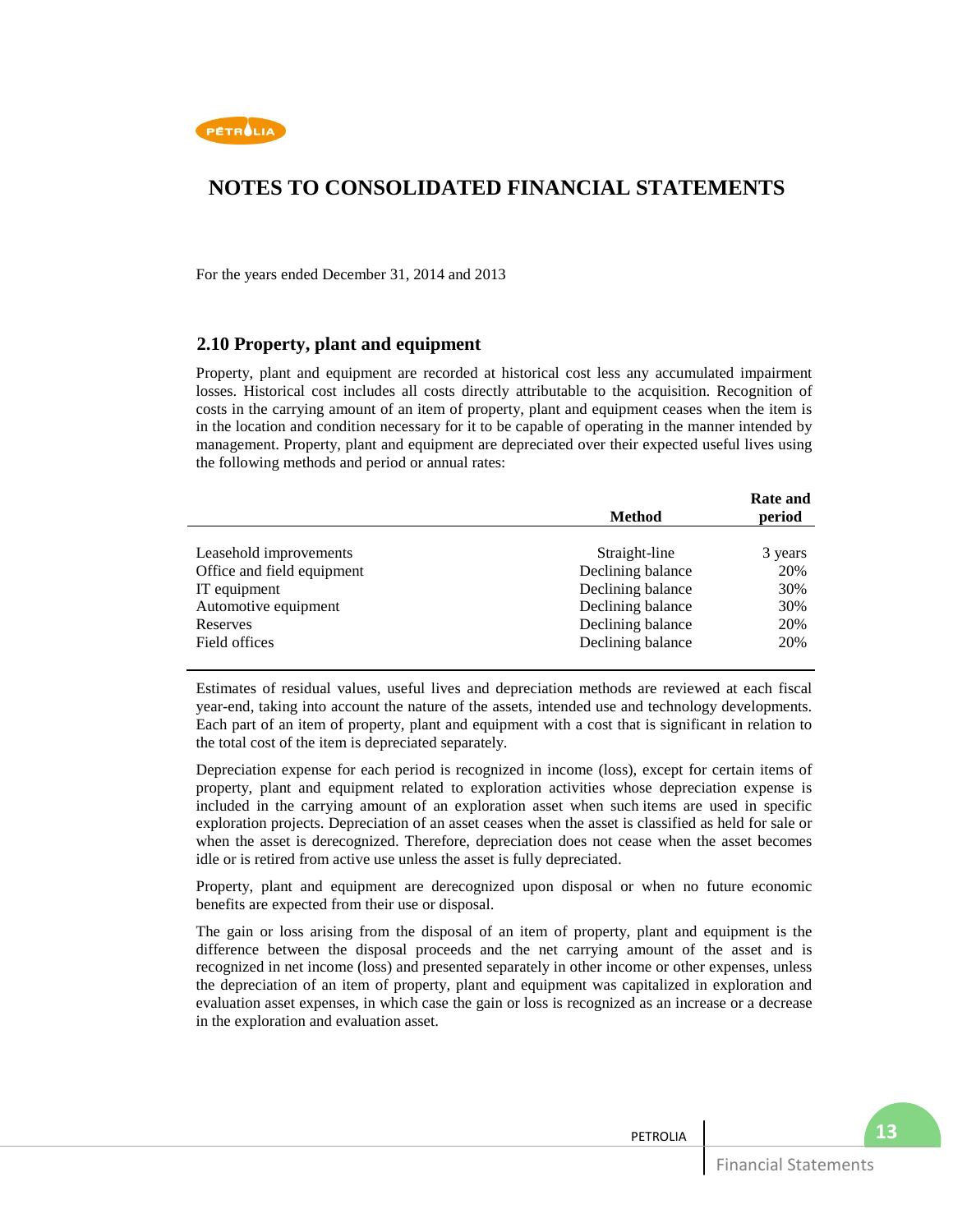

For the years ended December 31, 2014 and 2013

## **2.11 Exploration and evaluation assets**

Exploration and evaluation assets include costs of acquiring oil rights and the expenses related to the exploration and evaluation of oil and gas properties. These assets are recognized as intangible assets and carried at cost less any impairment losses, government assistance, refundable duties, and partner contributions.

Costs incurred before the legal rights are acquired to undertake exploration and evaluation activities are recognized through net income (loss) when they are incurred. All costs of acquiring oil rights and the expenses related to exploration and evaluation activities are capitalized on a property-by-property basis pending determination of the technical feasibility and commercial viability of extracting an oil or gas resource. No amortization is recognized during the exploration and evaluation phase. In particular, capitalized costs include topographical, geological, geochemical and geophysical studies, exploration drilling, trenching, sampling, activities related to the evaluation of the technical feasibility and the commercial viability of extracting an oil resource, and share-based payments related to exploration and evaluation assets.

Whenever a project is considered no longer viable or is abandoned, the capitalized amount is written down to its recoverable amount and the difference is then immediately recognized in net income (loss).

When the technical feasibility and commercial viability of extracting a resource are demonstrable, the exploration and evaluation assets related to the oil property are transferred to *Oil assets under construction*. Before the transfer, exploration and evaluation assets are tested for impairment, and any impairment loss is recognized through net income (loss) before reclassification.

Once exploration and evaluation assets are transferred to *Oil assets under construction*, all subsequent costs related to construction, installation and completion of equipment and facilities are capitalized in *Oil assets under construction*. Once the development phase is complete, all assets included in *Oil assets under construction* are transferred to *Oil assets* and depreciated over their useful lives. At present, no commercial viability of extracting an oil resource has been demonstrated.

The Company performs work on behalf of Anticosti Hydrocarbons L.P. and the expense carry is applied against administrative and operating expenses under *Re-invoicing of expenses* in the schedules to the consolidated financial statements.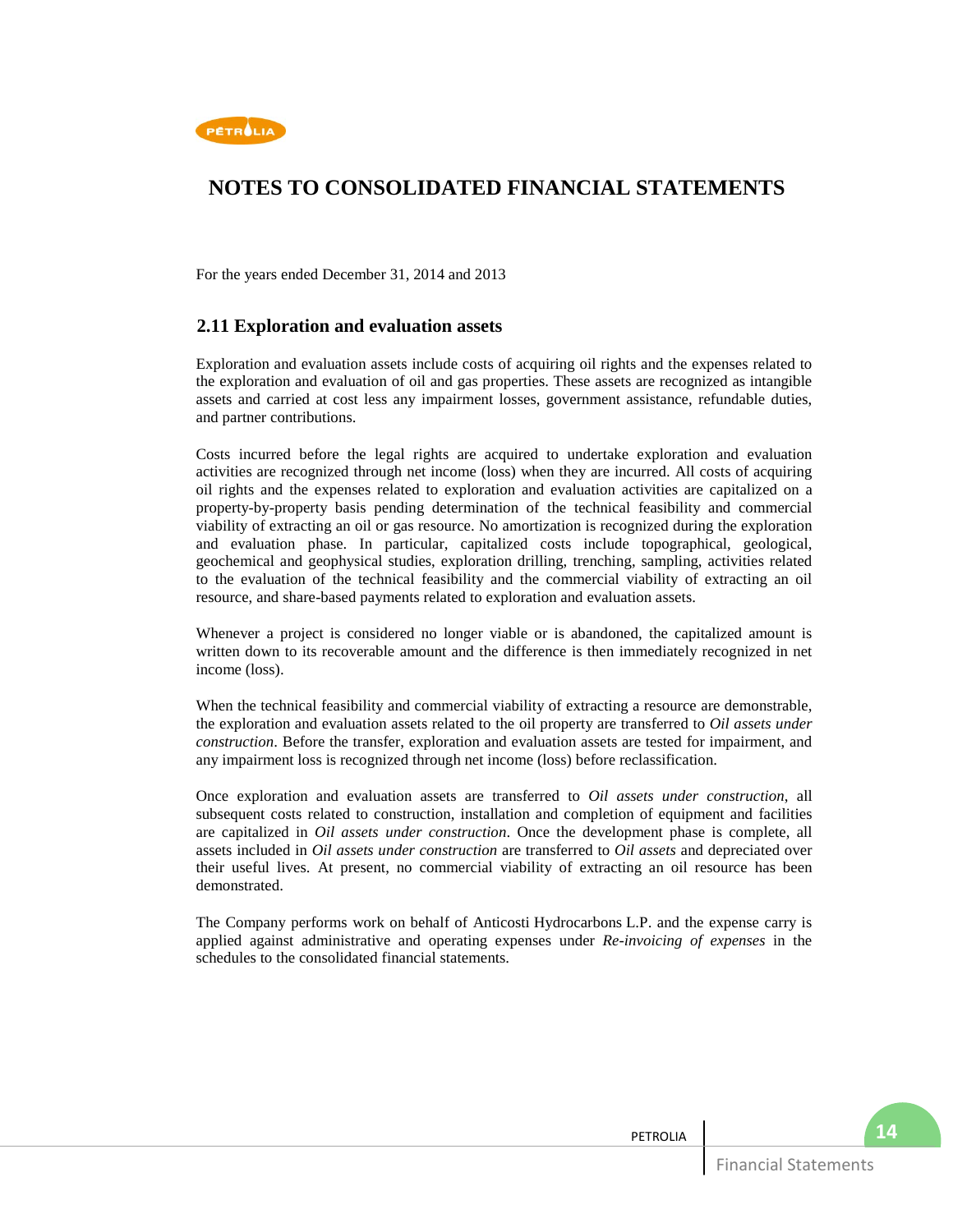

For the years ended December 31, 2014 and 2013

### **2.12 Impairment of non-financial assets**

For the purposes of assessing impairment, assets are grouped at the lowest levels for which there are separately identifiable cash flows [cash-generating units]. Consequently, some assets are tested individually and others are tested at the cash-generating unit level. Management assesses the impairment of exploration and evaluation assets on a property-by-property basis; each property constitutes a potential cash-generating unit. All individual assets or cash-generating units are tested for impairment whenever events or changes in circumstances indicate that their carrying amounts may not be recoverable. In addition, if the technical feasibility and commercial viability of extracting an oil resource is demonstrable, the exploration and evaluation assets related to the corresponding oil and gas property must be tested for impairment before being transferred to *Oil assets*.

An impairment loss is recognized for the amount by which the carrying amount of an asset or cash-generating unit exceeds its recoverable amount. The recoverable amount of an asset or a cash-generating unit is the higher of its fair value less cost to sell and its value in use. To determine value in use, management estimates expected future cash flows from each asset or cashgenerating unit and determines a suitable interest rate in order to calculate the present value of those cash flows.

An impairment loss is recognized immediately in the statement of comprehensive income (loss) and is used to reduce the individual asset or allocated pro-rata to the assets of the cash-generating unit. All assets are subsequently reassessed to determine whether there is any indication that previously recognized impairment losses may no longer exist. An impairment loss is reversed if the recoverable amount of an asset or cash-generating unit exceeds its carrying value but must not exceed the carrying value that would have been determined, net of depreciation, if no impairment had been recorded.

#### *Disposal of interest in connection with option agreements*

On the disposal of an interest in connection with option agreements, the Company does not recognize expenses related to the exploration and evaluation performed on the property by the acquirer. In addition, the cash considerations received directly from the acquirer are credited against the carrying amount of the expenses previously capitalized, and any surplus is recognized as a gain on the disposal of exploration and evaluation assets in net income (loss).

**15**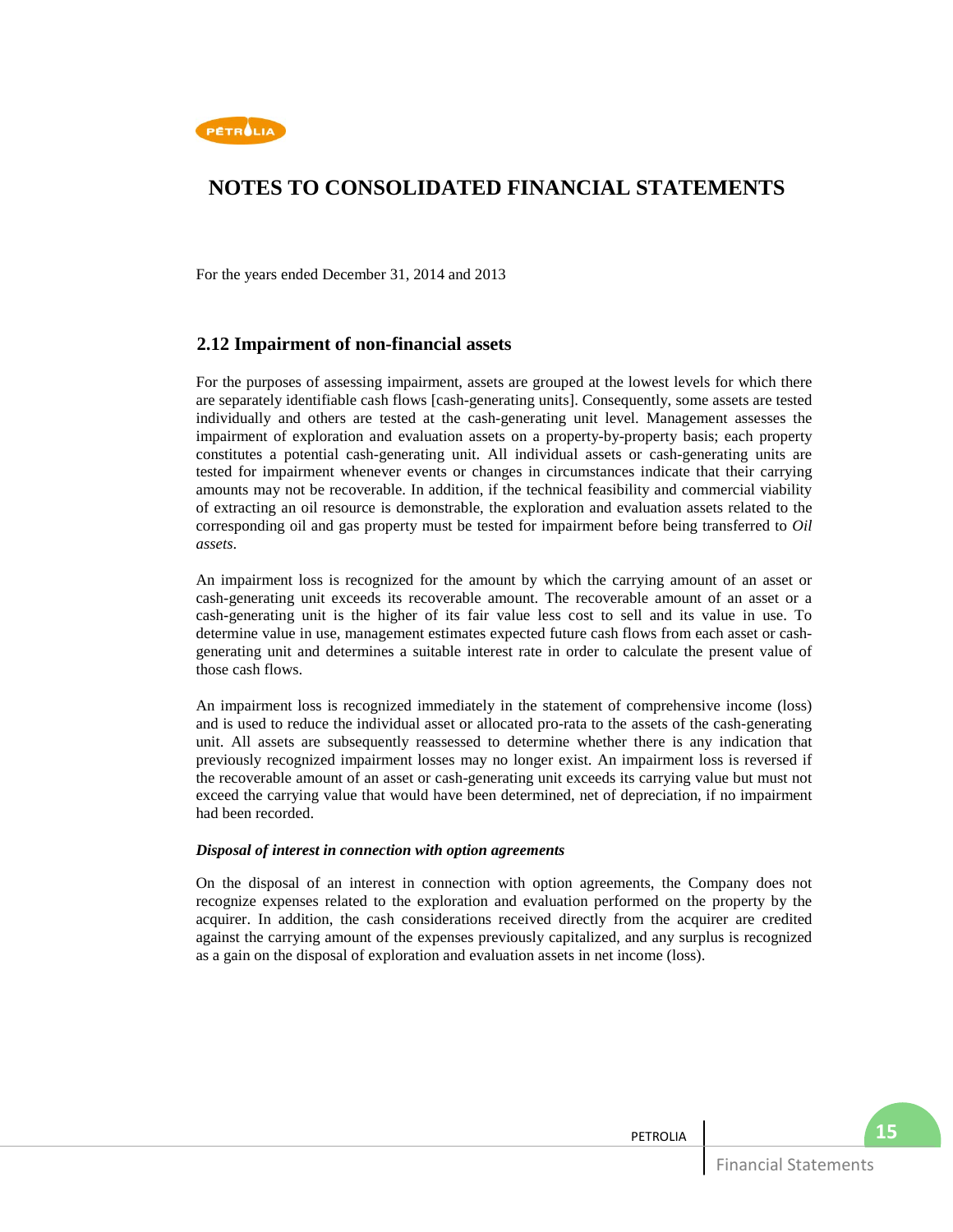

For the years ended December 31, 2014 and 2013

### **2.13 Interest in an associate**

The Company owns 21.7% of the units of Anticosti Hydrocarbons L.P. and a Company representative serves on the board of directors of said limited partnership and participates in financial and operating policy decisions. Management has concluded that it exercises significant influence over this associate and has accounted for its interest using the equity method in its consolidated financial statements.

### **2.14 Provision for site restoration**

A provision for environmental restoration is recognized when:

- [i] The Company has a present legal or constructive obligation as a result of past events;
- [ii] It is more likely than not that an outflow of resources will be required to settle the obligation; and
- [iii] The amount can be reliably estimated.

The Company recognizes the estimated value of a future obligation associated with the provision for site restoration related to oil and gas properties as a liability in the period in which it is incurred. The value is capitalized and amortized over the same period as the underlying asset. The Company estimates the liability based on the estimated cost to abandon and reclaim a site in relation to its net ownership interest in the wells and facilities, including the estimated schedule of costs that will be incurred for that purpose in future periods. This estimate is periodically reviewed and changes are recorded prospectively as an increase or decrease in the liability. Changes in the net present value of the future liability associated with site restoration are accounted for as an accretion expense on a time-proportionate basis and recognized in income (loss) for the period. Actual costs incurred upon settlement of the liability are charged to the liability up to the amount of the liability recognized.

### **2.15 Government assistance and partner contributions**

Resources-related tax credits, subsidies for exploration expenses and partner contributions are recorded as a reduction of exploration expenses.

In the event of any differences between the amounts of government assistance claimed by the Company and the amounts granted by the tax authorities, the resulting gain or loss is recognized in the fiscal year in which the differences are determined.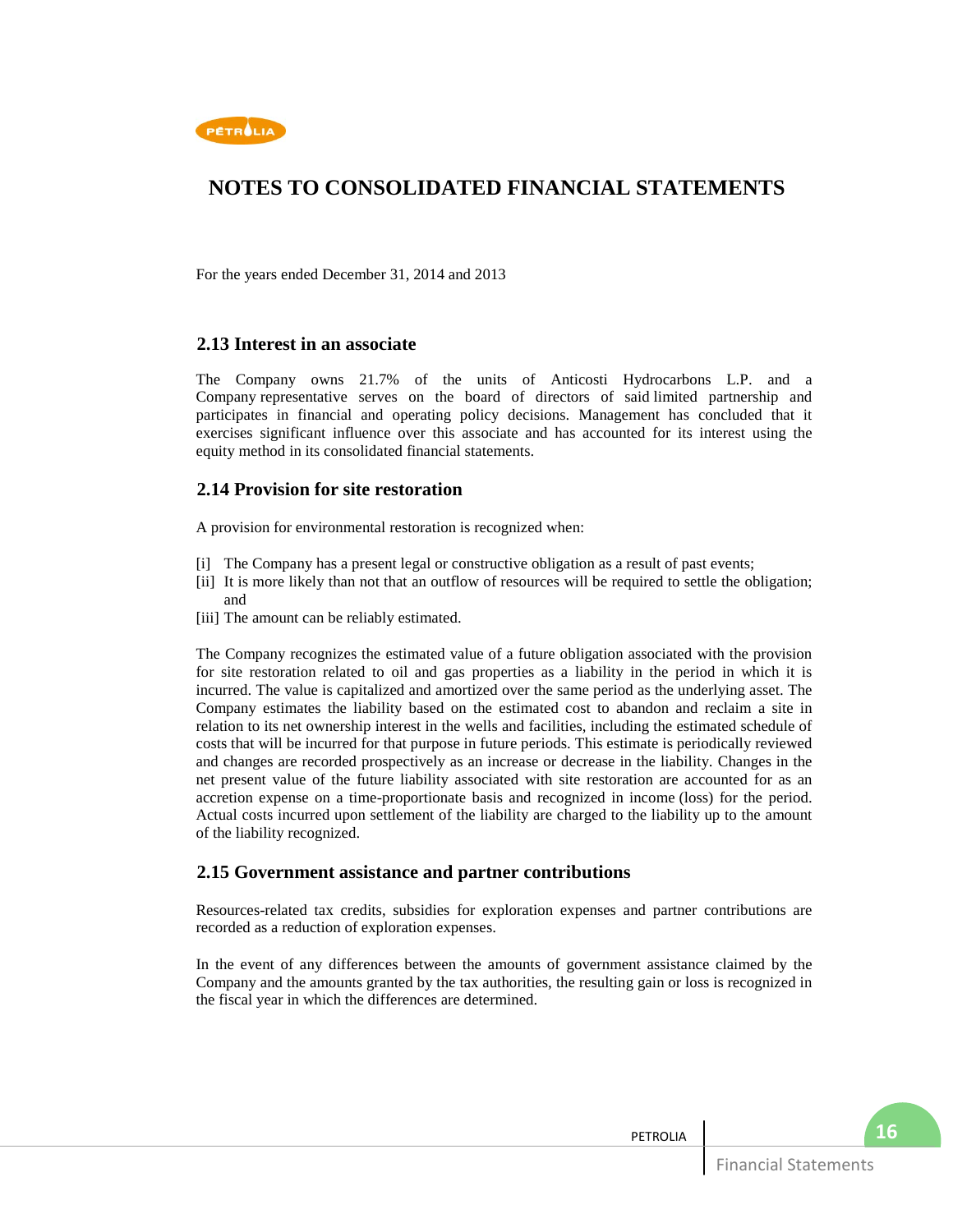

For the years ended December 31, 2014 and 2013

## **2.16 Operating leases**

Leases in which a significant portion of the risks and rewards are retained by the lessor are classified as operating leases. Payments made under operating leases are recognized as an expense on a straight-line basis over the lease term. Related costs, such as those relating to maintenance and insurance, are recognized as expenses as they are incurred.

Lease inducements obtained on signing a lease are recognized as a liability and amortized on a straight-line basis over the lease term.

### **2.17 Taxes**

The Company follows the deferred tax asset and liability method of accounting for income taxes. Under this method, deferred income tax assets and liabilities are determined based on differences between the carrying amount and tax basis of assets and liabilities. Any change in the net amount of deferred assets and liabilities is recorded in income (loss). Deferred tax assets and liabilities are measured using substantively enacted and enacted tax rates and laws expected to apply to taxable income in the years in which the differences are expected to be recovered or settled. Deferred income tax assets are recognized when it is probable that they will be realized. Deferred income tax assets and liabilities are not discounted.

Tax expense includes current and deferred tax. This expense is recognized in net income (loss), except for the tax related to items included in equity, in which case it is recognized in equity.

Under tax legislation for flow-through investments, the Company is required to renounce deductions for expenses related to exploration and evaluation activities in favour of investors. When the Company foregoes tax deductions and incurs eligible expenses, the forfeited tax deductions are recognized in income (loss) as an increase in deferred tax and a deferred tax liability is recognized for the temporary difference between the carrying value of the eligible expenses capitalized as assets and its tax basis.

| PETROLIA |                             |  |
|----------|-----------------------------|--|
|          | <b>Financial Statements</b> |  |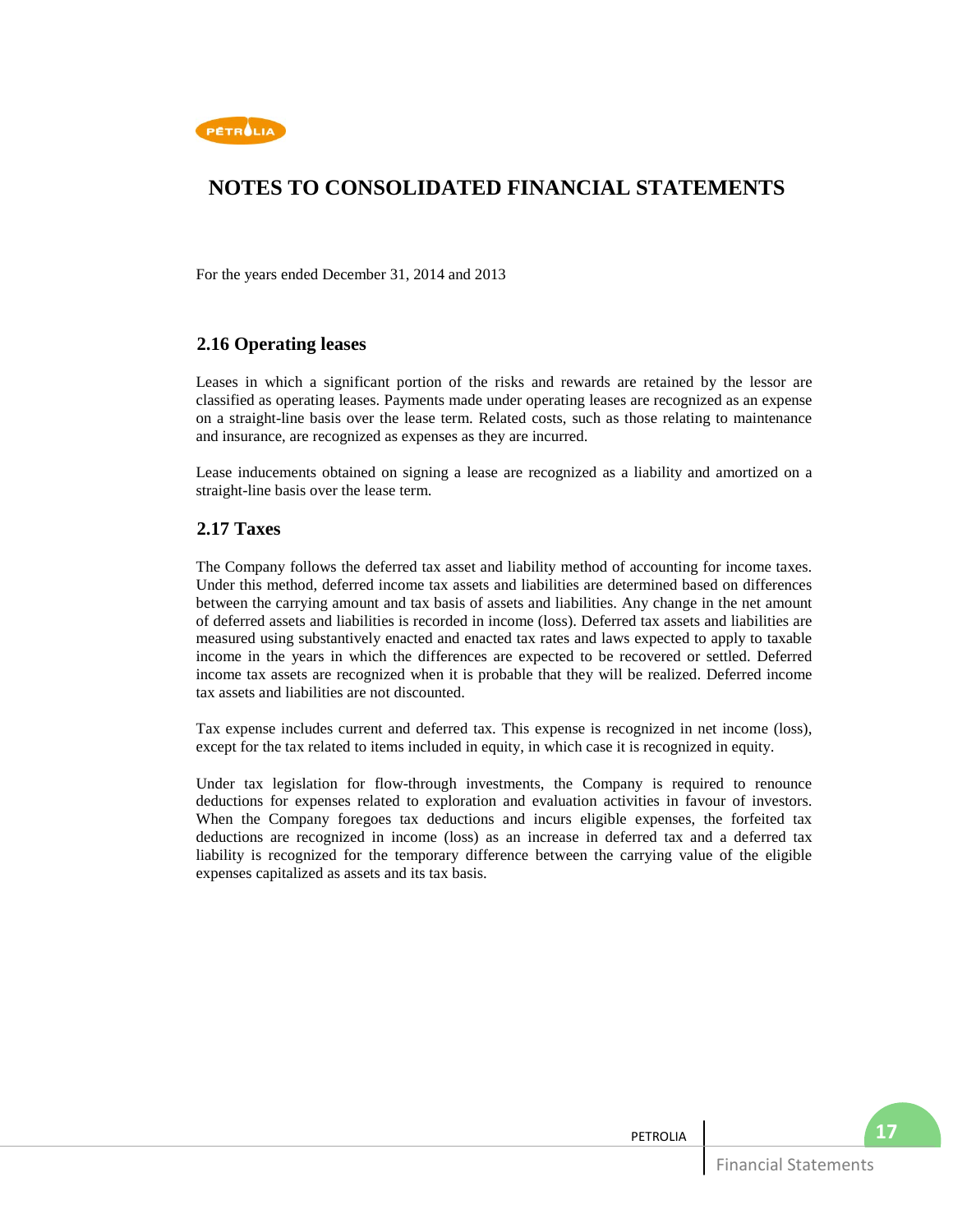

For the years ended December 31, 2014 and 2013

Current tax assets or liabilities are obligations or claims for current or prior periods to be recovered from (or paid to) tax authorities that are still outstanding at the end of the reporting period. Current tax is payable on taxable profit, which differs from net income (loss). It is calculated using tax rates and laws enacted at the end of the reporting period.

## **2.18 Equity**

### **Share capital**

Share capital is recorded at the subscribed value of the shares issued. Costs related to the issuance of shares, warrants or stock options are recognized in equity, net of taxes, as a deduction of the issuance proceeds in the year of transaction.

### **Contributed surplus**

Contributed surplus includes expenses associated with stock options and broker warrants until the options are exercised.

### **Issuance of flow-through shares**

The Company finances the cost of some exploration and evaluation assets through the issuance of flow-through shares. The issuance of flow-through shares is accounted for as a compound financial instrument. The liability component represents the obligation to transfer tax deductions to investors. Proceeds from the issuance of shares by flow-through investments are allocated to flow-through shares issued and a liability using the residual method. Proceeds are first allocated to shares according to the quoted price of existing shares at the time of issuance and any residual amount is allocated to the liability, which is reversed through income (loss) under deferred tax recovery when the eligible expenses are incurred.

### **Retained earnings (deficit)**

Retained earnings (deficit) include all current and prior period retained profits and losses.

PETROLIA

**18**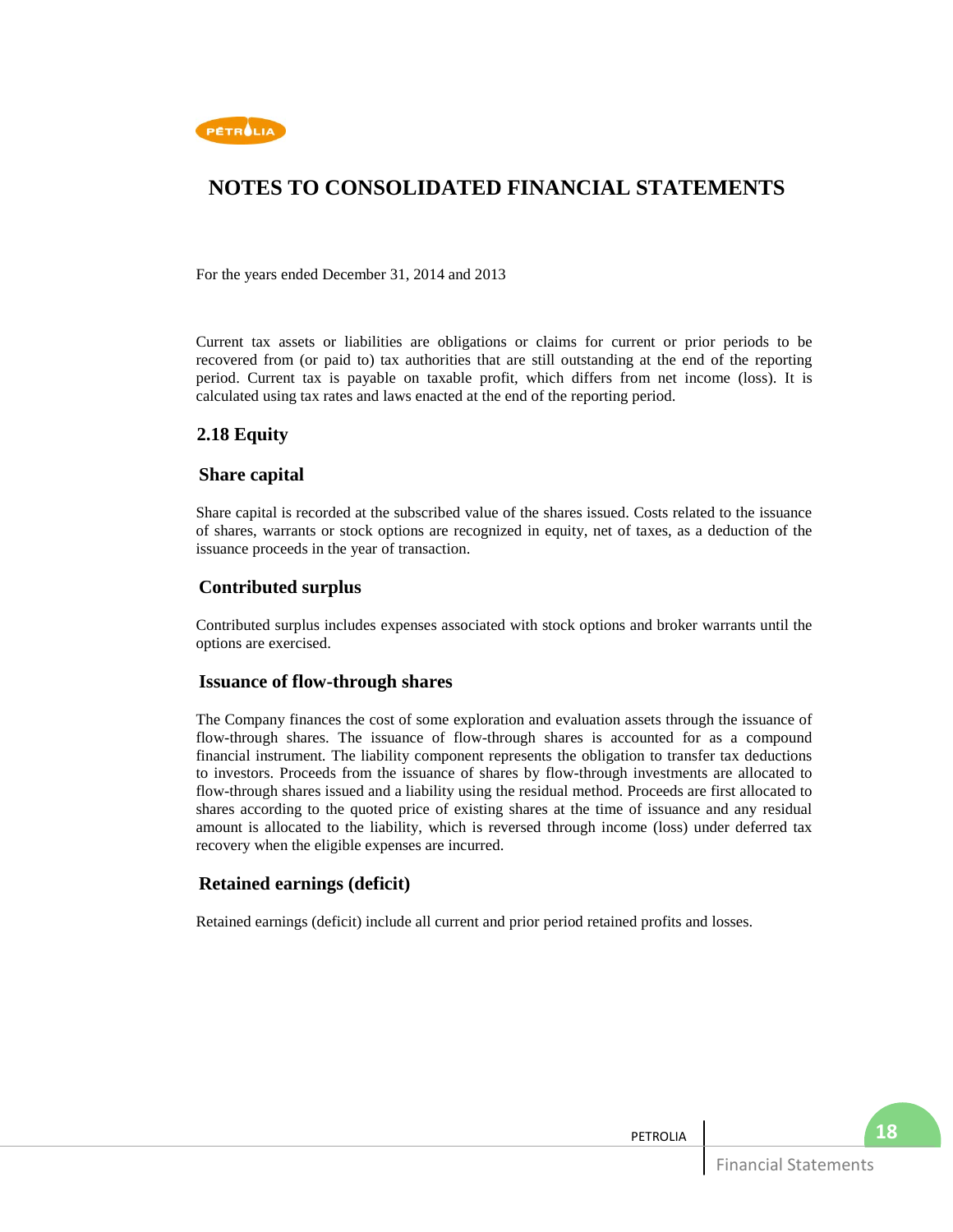

For the years ended December 31, 2014 and 2013

### **2.19 Share-based compensation**

The Company has an equity-settled, share-based compensation plan for eligible directors, employees and consultants. The plan does not include a cash-settlement option. The Company occasionally issues broker warrants.

All goods and services received in exchange for share-based compensation awards are measured at fair value. Where employees are rewarded using share-based payments, the fair values of employees' services are determined indirectly by reference to the fair value of the equity instruments granted. The same method is used for transactions with consultants who receive sharebased payments and provide services whose fair value cannot be reliably determined. The fair value is measured at the date of grant.

Share-based payments, except broker warrants, are ultimately expensed in income (loss) or capitalized as exploration and evaluation assets, depending on the nature of the payment, with a corresponding credit to contributed surplus within equity. Share-based payments to brokers, in connection with equity financing, are recognized as costs related to the issuance of equity instruments, with a corresponding credit to contributed surplus within equity.

Each tranche in an award with graded vesting is considered a separate grant with a different vesting date and fair value.

If vesting periods or other vesting conditions apply, the expense is allocated over the vesting period, based on the best available estimate of the number of share options expected to vest. Estimates are subsequently revised if there is any indication that the number of share options expected to vest differs from previous estimates. Any cumulative adjustment prior to vesting is recognized in the current period. No adjustment is made to any expense in prior periods if share options ultimately exercised are different from that estimated on vesting.

When a share option or broker warrant is exercised, the proceeds received net of any directly attributable transaction costs are recorded in share capital. The accumulated expenses related to the share options and broker warrants recorded in contributed surplus are transferred to share capital.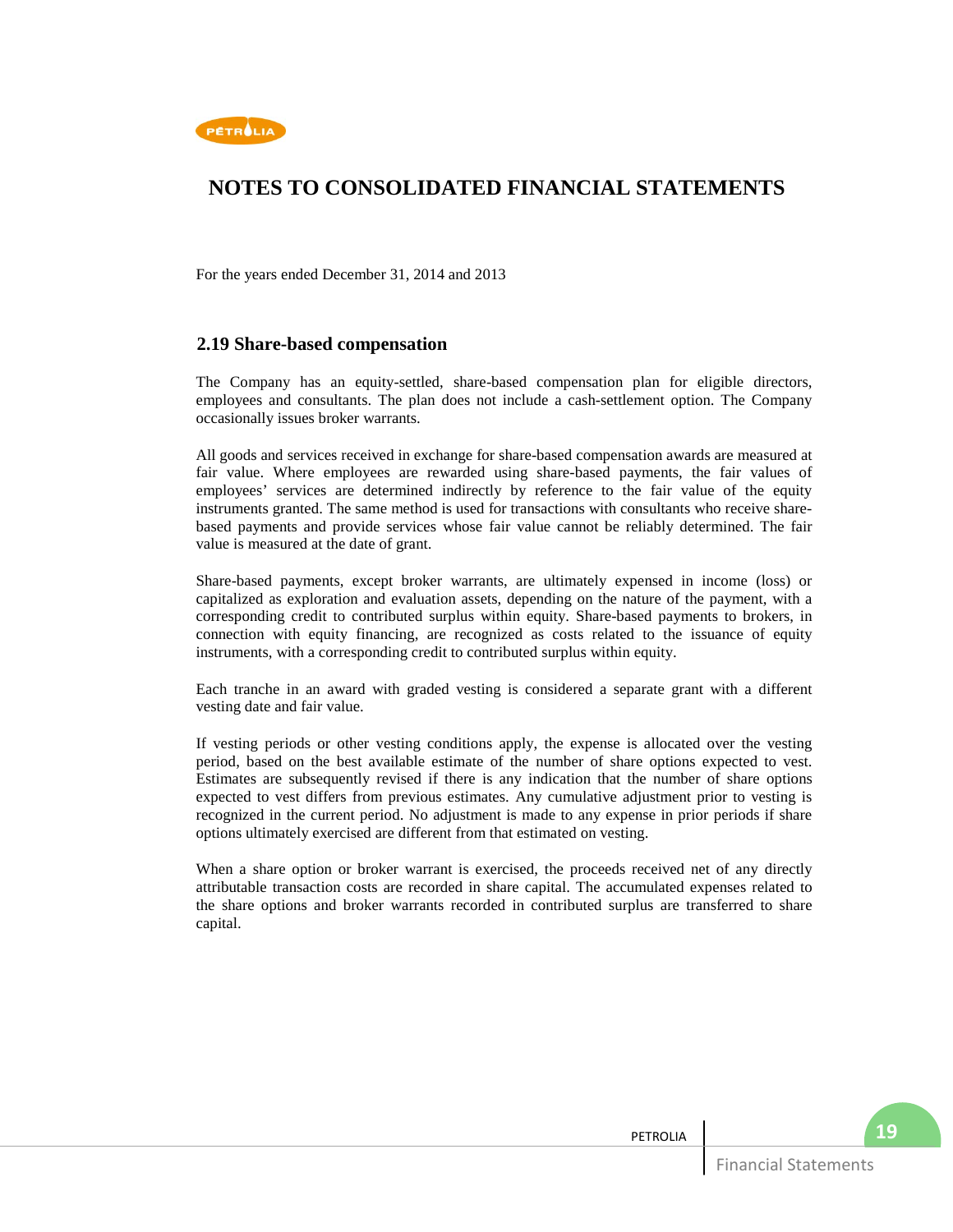

For the years ended December 31, 2014 and 2013

### **2.20 Segmented information**

Segmented information is reported in accordance with IFRS 8, *Operating Segments*, which requires the Company to present and disclose segmented information in accordance with the information that is regularly reviewed by the chief operating decision-makers, namely the President and the Board of Directors, to assess the Company's performance.

The Company has determined that it has only one operating segment: the exploration and evaluation segment.

## **3. FUTURE CHANGES IN ACCOUNTING POLICIES**

The standards issued by the IASB, set out in the *CPA Canada Handbook*, that were not applicable as at the date of issue of the Company's consolidated financial statements are described below.

The Company will adopt those standards in forthcoming fiscal years.

### **IFRS 15,** *Revenue from Contracts with Customers*

In May 2014, the IASB issued IFRS 15, *Revenue from Contracts with Customers*, which constitutes a single standard for the recognition of revenue from all contracts with customers, except for insurance contracts, lease contracts and financial instruments. This new standard sets out a single, five-step model for recognizing revenues. This standard will be effective for fiscal years beginning on or after January 1, 2017. The Company is currently assessing the impact of this standard on its consolidated financial statements.

### **IAS 16,** *Property, Plant and Equipment***, and IAS 38,** *Intangible Assets*

In May 2014, the IASB issued amendments to IAS 16, *Property, Plant and Equipment*, and IAS 38, *Intangible Assets*. This amendment entitled, "Clarification of Acceptable Methods of Depreciation and Amortisation," clarifies that revenue-based methods should not be used to calculate depreciation and amortization. The depreciation and amortization of recognized assets must reflect a pattern of consumption of the assets rather than the economic benefits from the assets. These amended standards will be effective for fiscal years beginning on or after January 1, 2016. Adoption of these amended standards will have no impact on the Company's consolidated financial statements.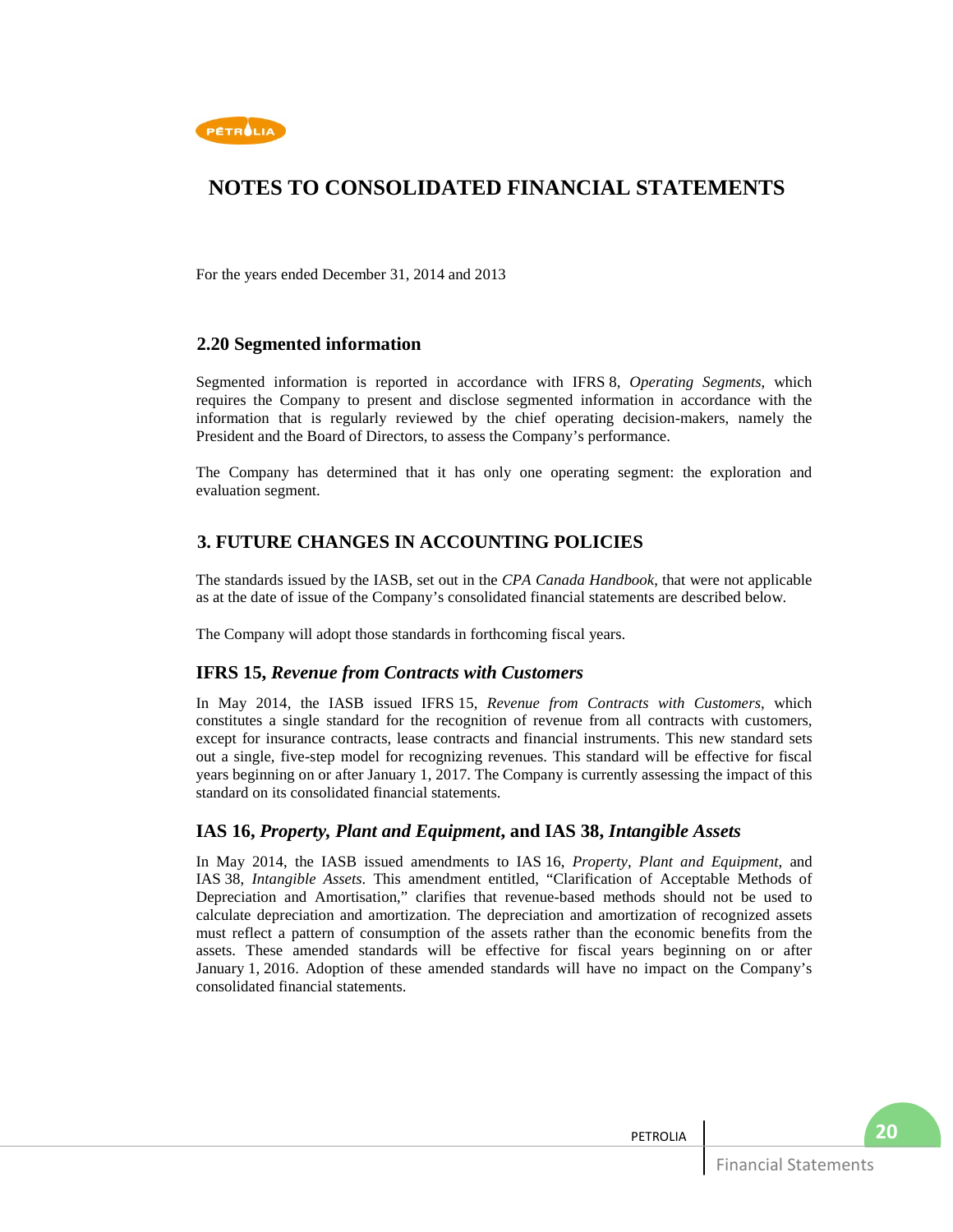

For the years ended December 31, 2014 and 2013

### **IFRS 11,** *Joint Arrangements*

In May 2014, the IASB issued an amendment to IFRS 11, *Joint Arrangements*, entitled *"*Accounting for Acquisitions of Interests in Joint Operations." The amendment clarifies that an acquisition of an interest in a joint operation that is a business should be accounted for and disclosed as a business combination in accordance with IFRS 3, *Business Combinations*. This amended standard will be applied prospectively to the financial statements for fiscal years beginning on or after January 1, 2016. The Company is currently assessing the impact of this amended standard on its consolidated financial statements.

### **IFRS 9,** *Financial Instruments*

In July 2014, the IASB issued IFRS 9, *Financial Instruments*, which makes the following changes to the recognition of financial instruments:

- The classification and measurement approach for financial assets must reflect the business model with which they are managed and their cash flow characteristics;
- Impairment is to be based on the expected credit loss model;
- Hedge accounting must take into account the entity's risk management practices.

This standard will be applied retrospectively for fiscal years beginning on or after January 1, 2018. The Company is currently assessing the impact of this standard on its consolidated financial statements.

## **4. JUDGMENTS, ESTIMATES AND ASSUMPTIONS**

When preparing the consolidated financial statements, management undertakes a number of judgments, estimates and assumptions about recognition and measurement of assets, liabilities, revenues and expenses. Actual results may differ from the estimates, assumptions and judgments made by Management, and will seldom equal the estimated results. Information about the significant judgments, estimates and assumptions that have the most impact on the recognition and measurement of assets, liabilities, revenues and expenses are discussed below.

| <b>PETROLIA</b> |                            | ווגיט |
|-----------------|----------------------------|-------|
|                 | $-$<br>Statements<br>cial. |       |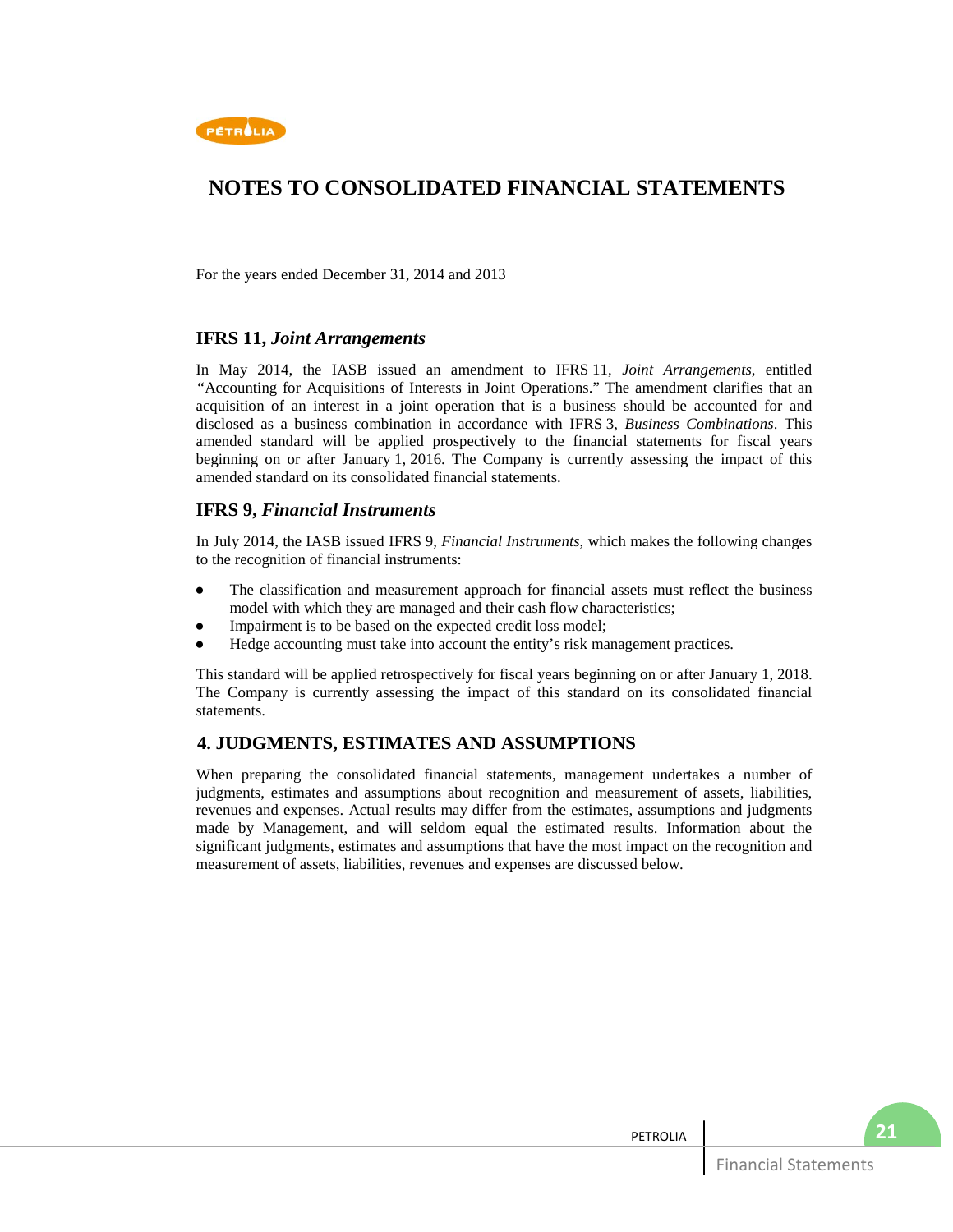

For the years ended December 31, 2014 and 2013

## **4.1 Judgment**

### *Exploration and evaluation assets*

Judgment is required to assess when impairment indicators exist.

For each property, management determines whether the facts and circumstances could indicate an impairment loss or reversal. The facts and circumstances it considers include, but are not limited to, the following:

- (a) The period for which the Company has the right to explore in the specific area has expired during the period or will expire in the near future, and is not expected to be renewed;
- (b) Substantive expenditures on further exploration for and evaluation of mineral resources in the specific area are neither budgeted nor planned;
- (c) Exploration for and evaluation of oil resources in the specific area have not led to the discovery of commercially viable quantities of oil resources, and the Company has decided to discontinue such activities in the specific area;
- (d) Sufficient data exist to indicate that, although a development in the specific area is likely to proceed, the carrying amount of the exploration and evaluation asset is unlikely to be recovered in full from successful development or by sale.

Management must make assumptions related to future events and circumstances. These assumptions are based on the Company's exploration and evaluation program, which specifically considers whether the results of exploration work justify additional investments, whether the Company's interests in oil and gas rights have been confirmed, whether the Company is able to obtain the necessary financing to complete future development and whether future profitable production or the proceeds from disposal of the properties will be for an amount greater than their carrying amount.

Management has determined that there is no indication of impairment or reversal of impairment [2013 – Dalhousie property and exploration expenses that resulted in write-downs of \$34,954 and \$856,363, respectively, for a total loss of \$891,317, recorded in the consolidated statements of comprehensive income (loss)].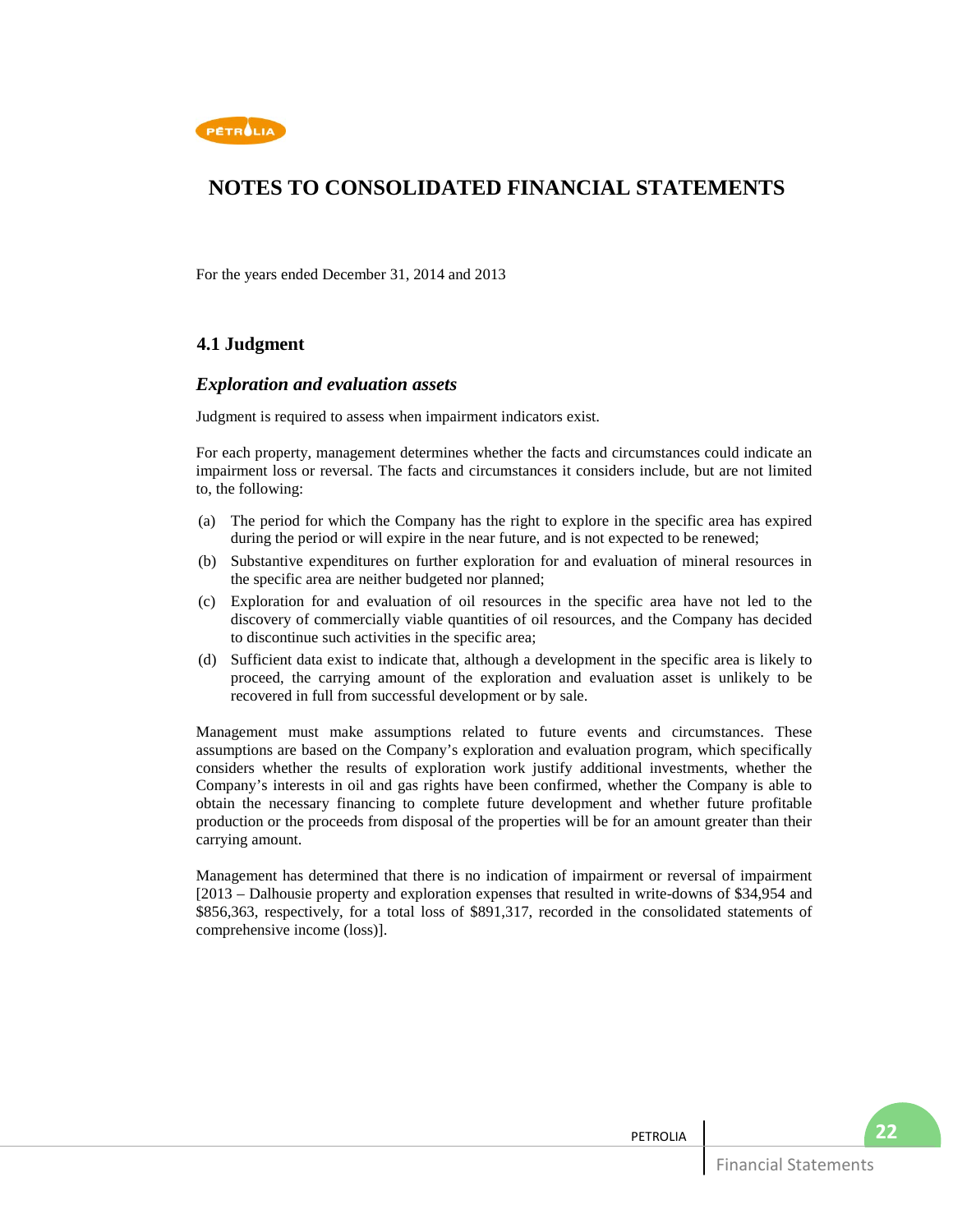

For the years ended December 31, 2014 and 2013

## **4.2 Estimates**

### **Deferred tax**

Judgement is required to evaluate the likelihood of a future taxable benefit. A deferred tax asset is recognized to the extent that it is likely that taxable profits will be available against which the deductible temporary differences and the deferred unused tax credits and unused tax losses can be utilized. The Company considers it likely that such taxable profits will be available.

### **Provision for site restoration**

Determining the provision for site restoration requires certain assumptions such as the estimated costs of abandoning and restoring sites and the estimated timing of future costs to be incurred. The amount recognized corresponds to management's best estimate, which is based on the expertise of the Company's geologists.

### **Measurement of share-based payments**

The Company recognizes all of its share-based payments using the fair value method. The company uses the Black-Scholes valuation model to determine the fair value of share options and warrants issued to brokers. The main factor that affects fair value estimates of share options and these warrants is the expected volatility rate of the stock price. The Company currently estimates the expected volatility of its ordinary shares based on historical volatility over a period comparable to the expected life of the options and broker warrants.

| PETROLIA |                             | <b>23</b> |
|----------|-----------------------------|-----------|
|          | <b>Financial Statements</b> |           |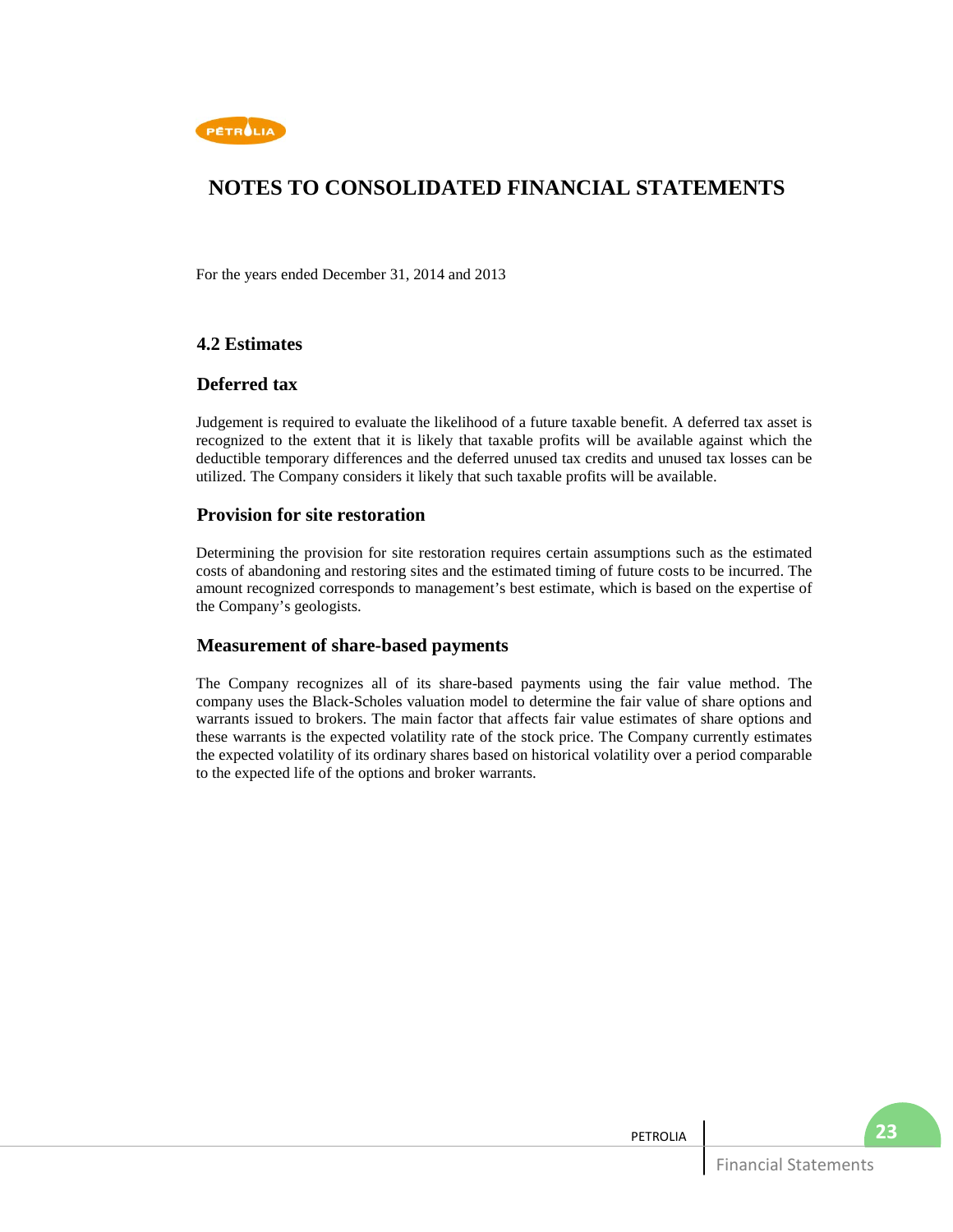

For the years ended December 31, 2014 and 2013

## **5. CASH AND CASH EQUIVALENTS**

|                                                      | 2014      | 2013      |  |
|------------------------------------------------------|-----------|-----------|--|
|                                                      |           | \$        |  |
|                                                      |           |           |  |
| Cash                                                 | 3,015,868 | 158,310   |  |
| Guaranteed investment certificates                   | 2,223,643 | 4,829,331 |  |
|                                                      | 5,239,511 | 4,987,641 |  |
| Less: Cash and cash equivalents held for exploration |           |           |  |
| purposes <sup>1</sup>                                | 368,004   | 904,737   |  |
| Cash and cash equivalents                            | 4,871,507 | 4,082,904 |  |

<sup>1</sup> Cash and cash equivalents held for exploration purposes represent available financing proceeds related to flow-through shares. According to restrictions imposed under financing arrangements, the Company must allocate these funds to the exploration of oil and gas properties.

As at December 31, 2014, cash and cash equivalents included guaranteed investment certificates with interest rates between  $1.25\%$  and  $1.30\%$  [1.04% and  $1.30\%$  as at December 31, 2013], maturing between April 24, 2015 and December 3, 2015 [May 8, 2014 and December 22, 2014 for certificates held as at December 31, 2013]. These instruments are redeemable at any time without penalty.

## **6. RECEIVABLES**

|                        | 2014      | 2013      |
|------------------------|-----------|-----------|
|                        | \$        | \$        |
| Partners               | 179,336   | 575,964   |
| Commodity taxes        | 415,430   | 154,582   |
| Tax credits receivable | 133,865   | 3,848,569 |
| Interest receivable    | 17,146    | 15,755    |
| Other                  | 328,868   | 38,409    |
|                        | 1,074,645 | 4,633,279 |

Tax credits receivable relate to claims that have not yet been reviewed by tax authorities.

All the amounts have short-term maturities.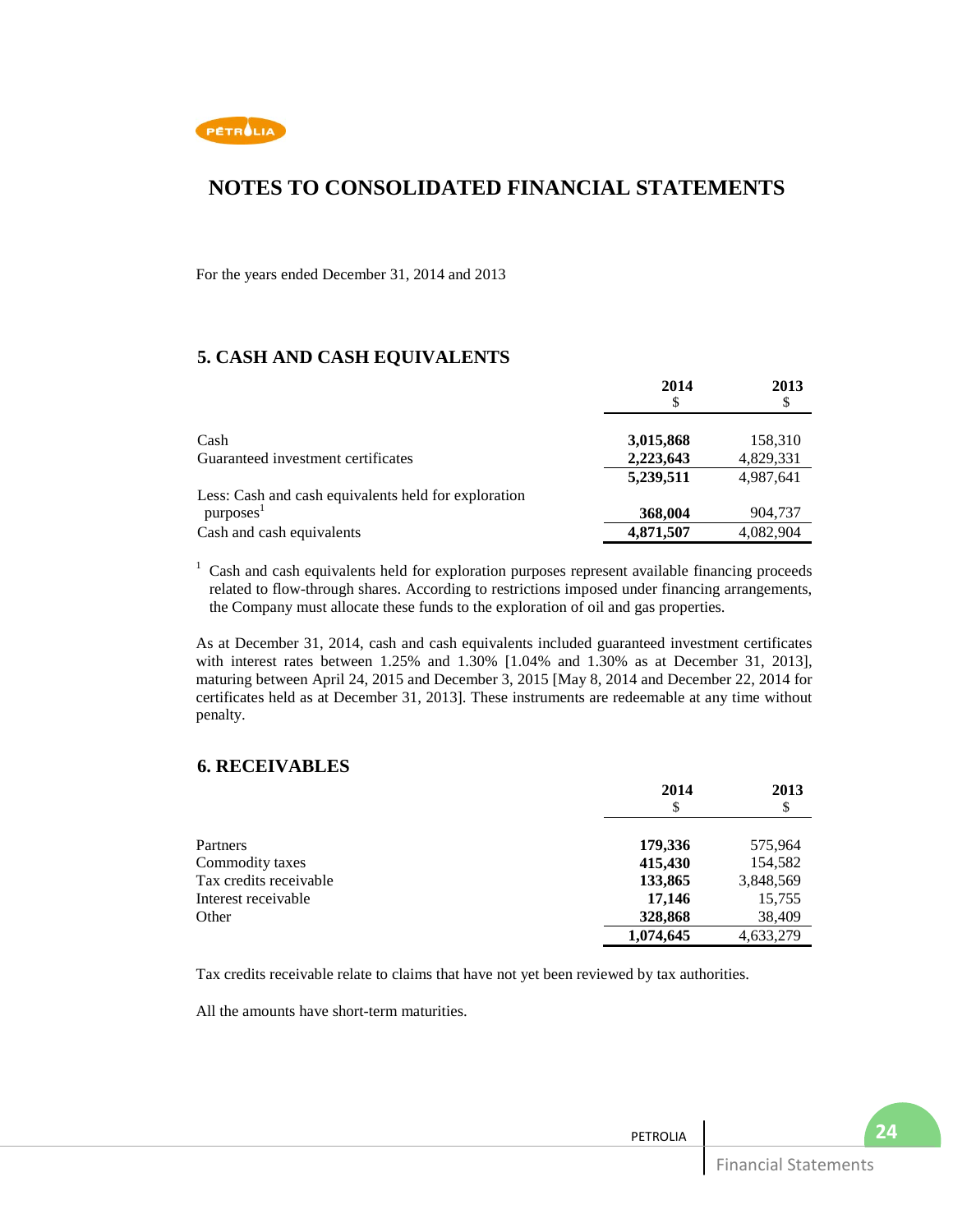

For the years ended December 31, 2014 and 2013

## **7. INTEREST IN AN ASSOCIATE**

### **Anticosti property**

### *Transaction details*

On February 13, 2014, the Company completed a transaction that resulted in a partnership, Anticosti Hydrocarbons L.P., which owns and operates the licences held previously by Pétrolia and Corridor Resources Inc. The ownership interests of the partners are as follows:

| <b>Partners</b>               | <b>Ownership interest</b> |
|-------------------------------|---------------------------|
| Ressources Québec             | 35%                       |
| Pétrolia Inc.                 | 21.7%                     |
| Corridor Resources Inc.       | 21.7%                     |
| Saint-Aubin E&P (Ouébec) Inc. | 21.7%                     |

The partnership's Board of Directors is made up of a representative of each partner and an independent director.

The Board of Directors has set up an Operations Committee to supervise the partnership's work, as well as an advisory Technical Committee. Committees on health, safety and security, environment and social acceptability have also been created. These committees are made of an equal number of representatives from each partner.

The exploration licences were valued at \$100 million for the purposes of the transaction. Ressources Québec and St-Aubin E&P (Québec) Inc. have undertaken to finance exploration work in an amount of up to \$100 million broken down into two investment phases. Accordingly, Ressources Québec will invest up to \$56.67 million in exchange for a 28.3% interest and St-Aubin E&P (Québec) Inc. will invest \$43.33 million in exchange for a 21.7% interest. To ensure equal interests for the three public corporations and a 35% interest for Ressources Québec, Anticosti Hydrocarbons L.P. made a payment of \$15.2 million to Corridor Resources. Following these transactions, the parties' interests in the partnership are as follows: Ressources Québec – 35%; Pétrolia – 21.7%, St-Aubin E&P (Québec) Inc. – 21.7% and Corridor Resources Inc. (CDH-TO) – 21.7%. Pétrolia also entered into an agreement with Corridor Resources Inc. under which a maximum royalty credit of \$1,200,000 and a cash amount of \$800,000 were granted to Pétrolia as reimbursement for expenses entirely borne by Pétrolia in previous years. Under this agreement, Pétrolia undertakes to assume Corridor Resources Inc.'s share of royalties relating to the agreement entered into with Hydro-Québec on January 22, 2008.

| PETROLIA |                             |  |
|----------|-----------------------------|--|
|          | <b>Financial Statements</b> |  |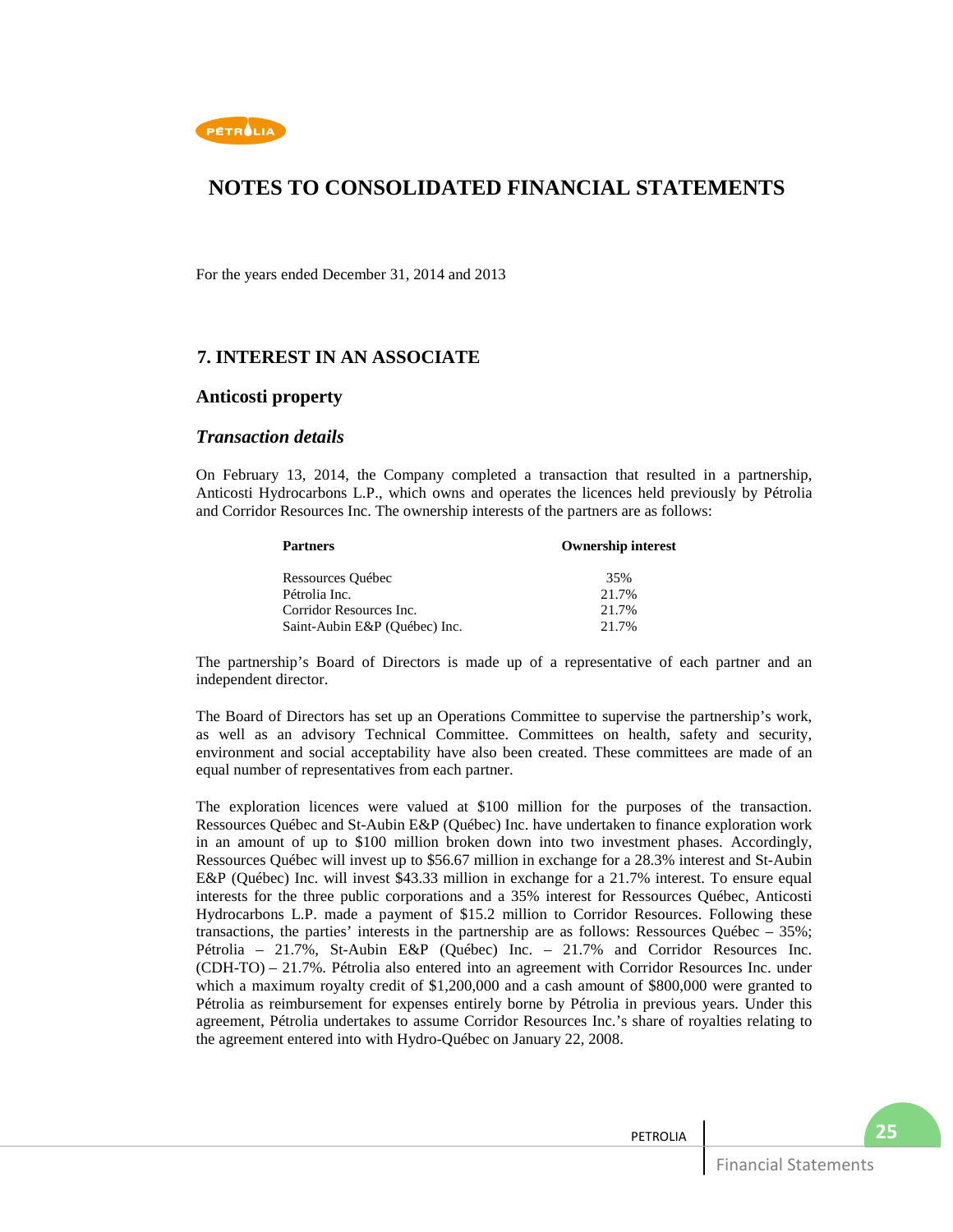

For the years ended December 31, 2014 and 2013

|                                                                           | \$          |
|---------------------------------------------------------------------------|-------------|
| Value of licences transferred to the partnership                          | 41,400,000  |
| Share of net loss                                                         | (99, 450)   |
| Contribution made to the partnership                                      | 80,304      |
| Pétrolia's interest as stated in Anticosti Hydrocarbons L.P.'s financial  |             |
| statements as at December 31, 2014                                        | 41,380,854  |
| Professional fees incurred to acquire the interest                        | 1,013,144   |
| Cash amount paid to acquire a total interest of 21.67%                    | 1,933,333   |
|                                                                           | 44,327,331  |
| Adjustment to eliminate Pétrolia's share (21.67%) in the non-cash gain on |             |
| transfer of ownership of certain licences                                 | (7,762,671) |
| Value of interest                                                         | 36,564,660  |
| The gain on the transfer of licences is calculated as follows:            |             |
| Value of licences transferred                                             | 41,400,000  |
| Less:                                                                     |             |
| Carrying amount of exploration and evaluation assets                      | 5,577,797   |
|                                                                           | 35,822,203  |
| Adjustment to eliminate Pétrolia's share (21.67%) in the non-cash gain on |             |
| transfer of ownership of certain licences                                 | (7,762,671) |
| Non-cash gain on the transfer of ownership of certain licences            | 28,059,532  |

## *Financial information as at December 31, 2014*

Key financial information of the investment held by Pétrolia in Anticosti Hydrocarbons L.P. [21.67% of units] through Investissement PEA Inc. as at December 31, 2014 is as follows:

|                                                                       | Anticosti           |
|-----------------------------------------------------------------------|---------------------|
|                                                                       | <b>Hydrocarbons</b> |
|                                                                       | L.P.                |
|                                                                       | S                   |
| Current assets                                                        | 3,076,560           |
| Non-current assets                                                    | 111,512,377         |
| Current liability                                                     | 330,401             |
| Non-current liability                                                 | 220,481             |
| Partners' interest in Anticosti Hydrocarbons L.P.                     | 114,038,055         |
| Revenues                                                              |                     |
| Net loss and comprehensive loss for the period from March 20, 2014 to |                     |
| December 31, 2014                                                     | (458, 926)          |
| Pétrolia's interest in Anticosti Hydrocarbons L.P. (21.67%)           | (99, 450)           |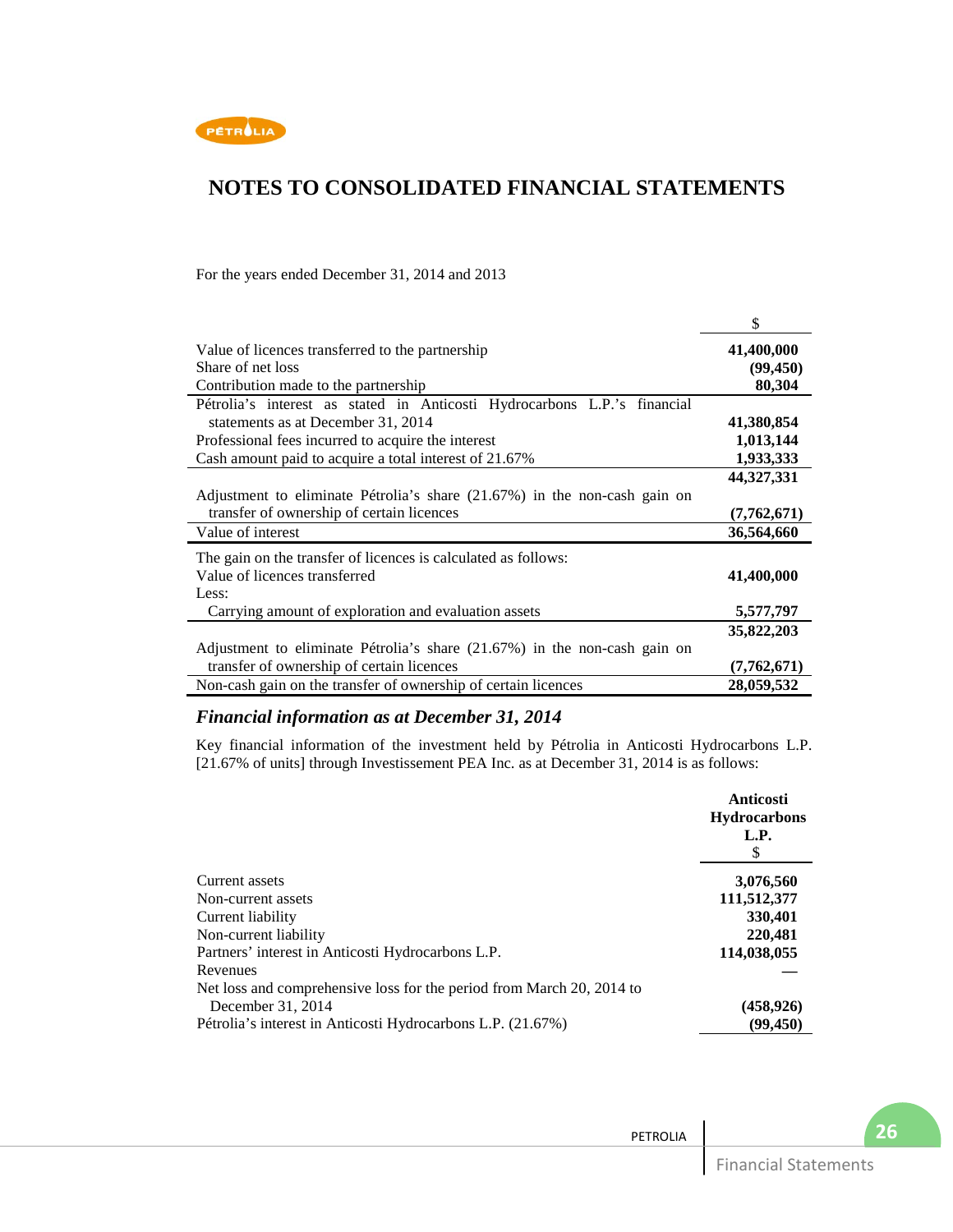

For the years ended December 31, 2014 and 2013

## **8. INVESTMENTS**

|                                                      | 2014 | 2013    |  |
|------------------------------------------------------|------|---------|--|
|                                                      |      |         |  |
| Guaranteed investment certificate, 1.30%, matured in |      |         |  |
| December 2014                                        |      | 930,000 |  |

## **9. PROPERTY, PLANT AND EQUIPMENT**

|                                                                    | Land<br>\$ | Leasehold<br>improvements<br>ж | IT, office<br>and field<br>equipment<br>ъ | <b>Automotive</b><br>equipment | <b>Reserves</b><br>S | <b>Field</b><br>offices<br>\$ | Total<br>\$ |
|--------------------------------------------------------------------|------------|--------------------------------|-------------------------------------------|--------------------------------|----------------------|-------------------------------|-------------|
| <b>Gross carrying amount</b>                                       |            |                                |                                           |                                |                      |                               |             |
| Balance as at December 31, 2013                                    | 75,434     | 577,484                        | 300,494                                   | 197,552                        | 322,881              | 186,107                       | 1,659,952   |
| <b>Additions</b>                                                   |            | 8,444                          | 20,371                                    | 33,814                         |                      |                               | 62,629      |
| Disposals                                                          |            |                                |                                           |                                |                      |                               |             |
| Balance as at December 31, 2014                                    | 75,434     | 585,928                        | 320,865                                   | 231,366                        | 322,881              | 186,107                       | 1,722,581   |
| <b>Accumulated depreciation</b><br>Balance as at December 31, 2013 |            | 422,487                        | 183,630                                   | 160,669                        | 105,510              | 51,738                        | 924,034     |
| Disposals                                                          |            |                                |                                           |                                |                      |                               |             |
| Depreciation                                                       |            | 163,441                        | 31,175                                    | 12,754                         | 43,474               | 26,874                        | 277,718     |
| Balance as at December 31, 2014                                    |            | 585,928                        | 214,805                                   | 173,423                        | 148.984              | 78.612                        | 1,201,752   |
| Net carrying amount as at<br><b>December 31, 2014</b>              | 75,434     |                                | 106.060                                   | 57,943                         | 173.897              | 107.495                       | 520,829     |

|                                  | Land<br>\$ | Leasehold<br><i>improvements</i> | IT, office<br>and field<br>equipment | Automotive<br>equipment | <b>Reserves</b><br>S | <b>Field</b><br>offices<br>S | <b>Total</b> |
|----------------------------------|------------|----------------------------------|--------------------------------------|-------------------------|----------------------|------------------------------|--------------|
| Gross carrying amount            |            |                                  |                                      |                         |                      |                              |              |
| Balance as at September 30, 2012 | 75,434     | 577,484                          | 294.444                              | 244,487                 | 248,409              | 186,107                      | 1,626,365    |
| <b>Additions</b>                 |            |                                  | 6,050                                |                         | 74,472               |                              | 80,522       |
| Disposals                        |            |                                  |                                      | (46,935)                |                      |                              | (46,935)     |
| Balance as at December 31, 2013  | 75,434     | 577,484                          | 300,494                              | 197,552                 | 322,881              | 186,107                      | 1,659,952    |
| <b>Accumulated depreciation</b>  |            |                                  |                                      |                         |                      |                              |              |
| Balance as at September 30, 2012 |            | 224,947                          | 139,817                              | 182.832                 | 37,489               | 9,305                        | 594,390      |
| Disposals                        |            |                                  |                                      | (42,359)                |                      |                              | (42, 359)    |
| Depreciation                     |            | 197,540                          | 43,813                               | 20,196                  | 68,021               | 42,433                       | 372,003      |
| Balance as at December 31, 2013  |            | 422.487                          | 183.630                              | 160.669                 | 105.510              | 51,738                       | 924,034      |
| Net carrying amount as at        |            |                                  |                                      |                         |                      |                              |              |
| <b>December 31, 2013</b>         | 75.434     | 154.997                          | 116.864                              | 36.883                  | 217,371              | 134.369                      | 735,918      |

PETROLIA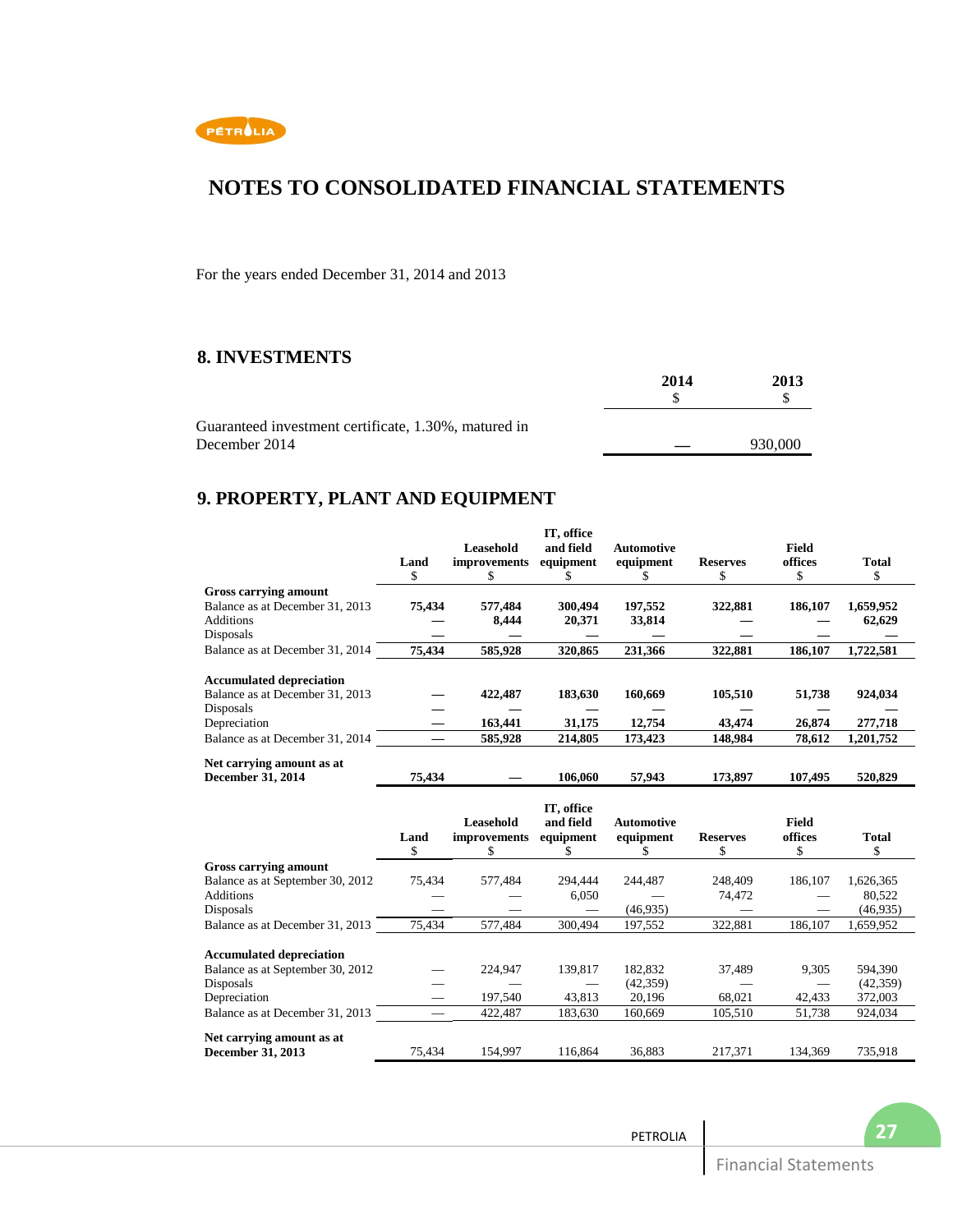

For the years ended December 31, 2014 and 2013

## **10. EXPLORATION AND EVALUATION ASSETS**

## **Oil and gas properties**

|                                  | December 31,<br>2013<br>S | <b>Transfers</b><br>\$ | <b>Additions</b><br>\$ | December 31,<br>2014<br>\$ |
|----------------------------------|---------------------------|------------------------|------------------------|----------------------------|
| <b>Ouébec</b>                    |                           |                        |                        |                            |
| Anticosti $\frac{1}{1}$ [note 7] | 348,919                   | 449,648                | 100,729                |                            |
| Gastonguay                       | 716.201                   |                        | 25,902                 | 742,103                    |
| Gaspésia – Edgar – Marcel-       |                           |                        |                        |                            |
| Tremblay                         | 448.968                   |                        | 22,016                 | 470.984                    |
| Gaspé <sup>1</sup>               | 3,416,924                 |                        | 12,585                 | 3,429,509                  |
| Matapédia                        | 168,717                   |                        | 1,113                  | 169,830                    |
| Total oil and gas properties     | 5,099,729                 | 449,648                | 162,345                | 4,812,426                  |

## **Exploration expenses**

|                            | December 31,<br>2013<br>S | <b>Transfers</b><br>S | <b>Additions</b><br>S | December 31,<br>2014<br>\$ |
|----------------------------|---------------------------|-----------------------|-----------------------|----------------------------|
| <b>Ouébec</b>              |                           |                       |                       |                            |
| Anticosti [note 7]         | 9,313,657                 | 9,554,893             | 309,862               | 68,626                     |
| Gastonguay                 | 75.987                    |                       | 836                   | 76,823                     |
| Gaspésia – Edgar – Marcel- |                           |                       |                       |                            |
| Tremblay                   | 3.792.414                 |                       | 3.004                 | 3,795,418                  |
| Gaspé                      | 2,879,906                 |                       | 140,726               | 3,020,632                  |
| <b>Bourque Project</b>     | 21,676,895                |                       | 211,797               | 21,888,692                 |
| <b>Haldimand Project</b>   | 16.208.203                |                       | 6,763,234             | 22,971,437                 |
| Tar Point Project No. 1    | 5,193,540                 |                       | 19,719                | 5,213,259                  |
| Matapédia                  | 1,164,001                 |                       | 41,257                | 1,205,258                  |
|                            | 60.304.603                | 9.554.893             | 7.490.435             | 58.240.145                 |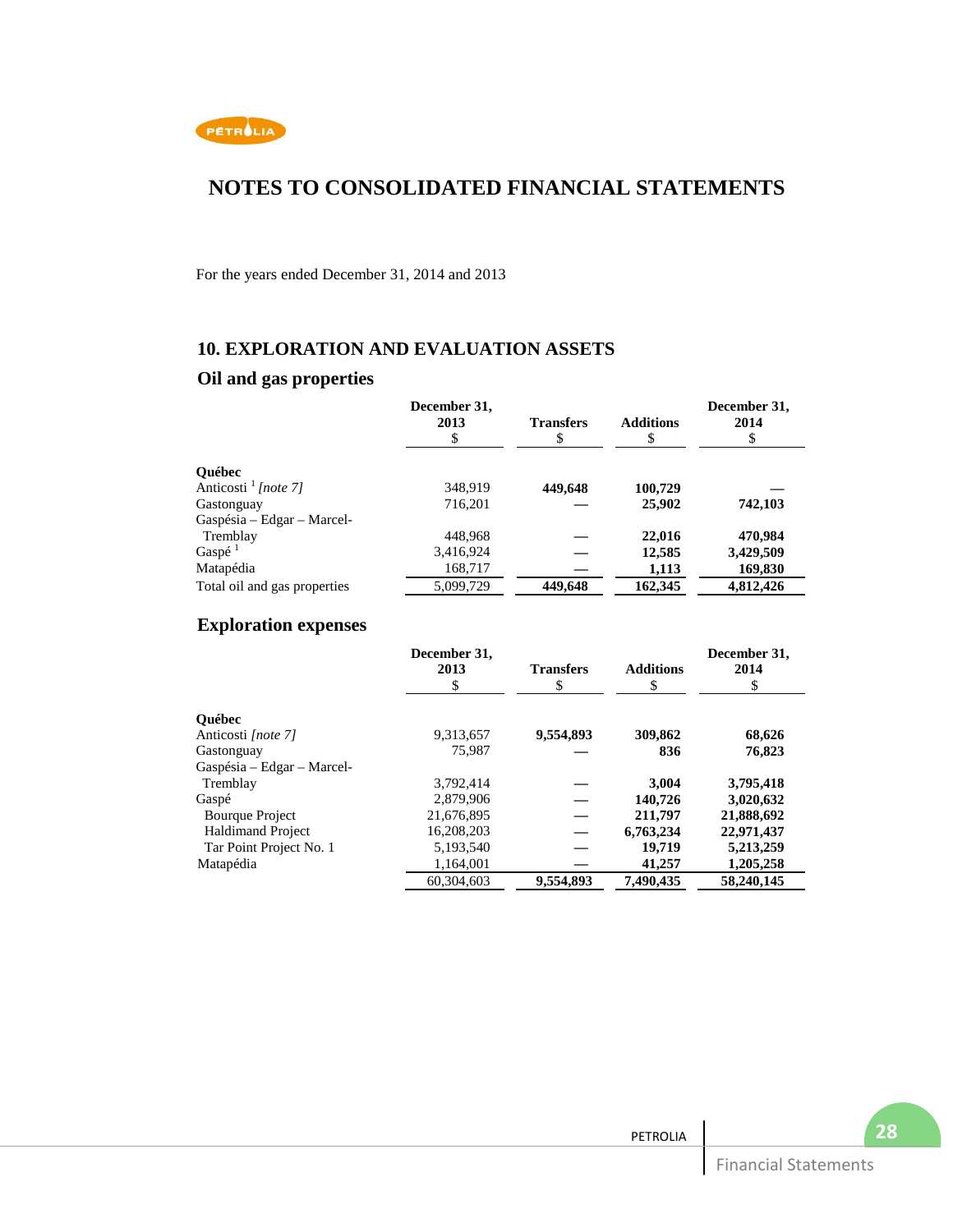

### For the years ended December 31, 2014 and 2013

|                                                     | December 31,<br>2013<br>\$ | <b>Transfers</b><br>\$ | <b>Additions</b><br>S | December 31,<br>2014<br>\$ |
|-----------------------------------------------------|----------------------------|------------------------|-----------------------|----------------------------|
| <b>Deductions</b>                                   |                            |                        |                       |                            |
| Exploration subsidies and partner<br>contributions: |                            |                        |                       |                            |
| Anticosti [note 7]                                  | 3,878,682                  | 4,426,744              | 553,604               | 5,542                      |
| Gastonguay                                          | 19,009                     |                        | 11                    | 19,020                     |
| Gaspésia – Edgar – Marcel-                          |                            |                        |                       |                            |
| Tremblay                                            | 428,663                    |                        | 45                    | 428,708                    |
| Gaspé                                               | 693.961                    |                        | 10,498                | 704,459                    |
| <b>Bourque Project</b>                              | 8,817,971                  |                        | (4,641)               | 8,813,330                  |
| <b>Haldimand Project</b>                            | 7,880,368                  |                        | 3,445,057             | 11,325,425                 |
| Tar Point Project No. 1                             | 1,051,561                  |                        | 124                   | 1,051,685                  |
| Matapédia                                           | 651,056                    |                        | 7,768                 | 658,824                    |
|                                                     | 23,421,271                 | 4,426,744              | 4,012,466             | 23,006,993                 |
| Revenue from oil reserve evaluation:<br>Gaspé       |                            |                        |                       |                            |
| <b>Haldimand Project</b>                            | 295,814                    |                        |                       | 295,814                    |
| Total exploration expenses                          | 36,587,518                 | 5,128,149              | 3,477,969             | 34,937,338                 |

During the year ended December 31, 2014, the Company did not recognize any resource tax credits as a deduction from exploration expenses [2013 – \$3,848,569].

## **Summary as at December 31, 2014**

|                                           | December 31,<br>2013    | <b>Write-offs</b>    | <b>Additions</b>     | December 31,<br>2014    |
|-------------------------------------------|-------------------------|----------------------|----------------------|-------------------------|
| Properties<br><b>Exploration</b> expenses | 5,099,729<br>36,587,518 | 449,648<br>5,128,149 | 162,345<br>3,477,969 | 4,812,426<br>34,937,338 |
| Exploration and evaluation assets         | 41,687,247              | 5,577,797            | 3,640,314            | 39,749,764              |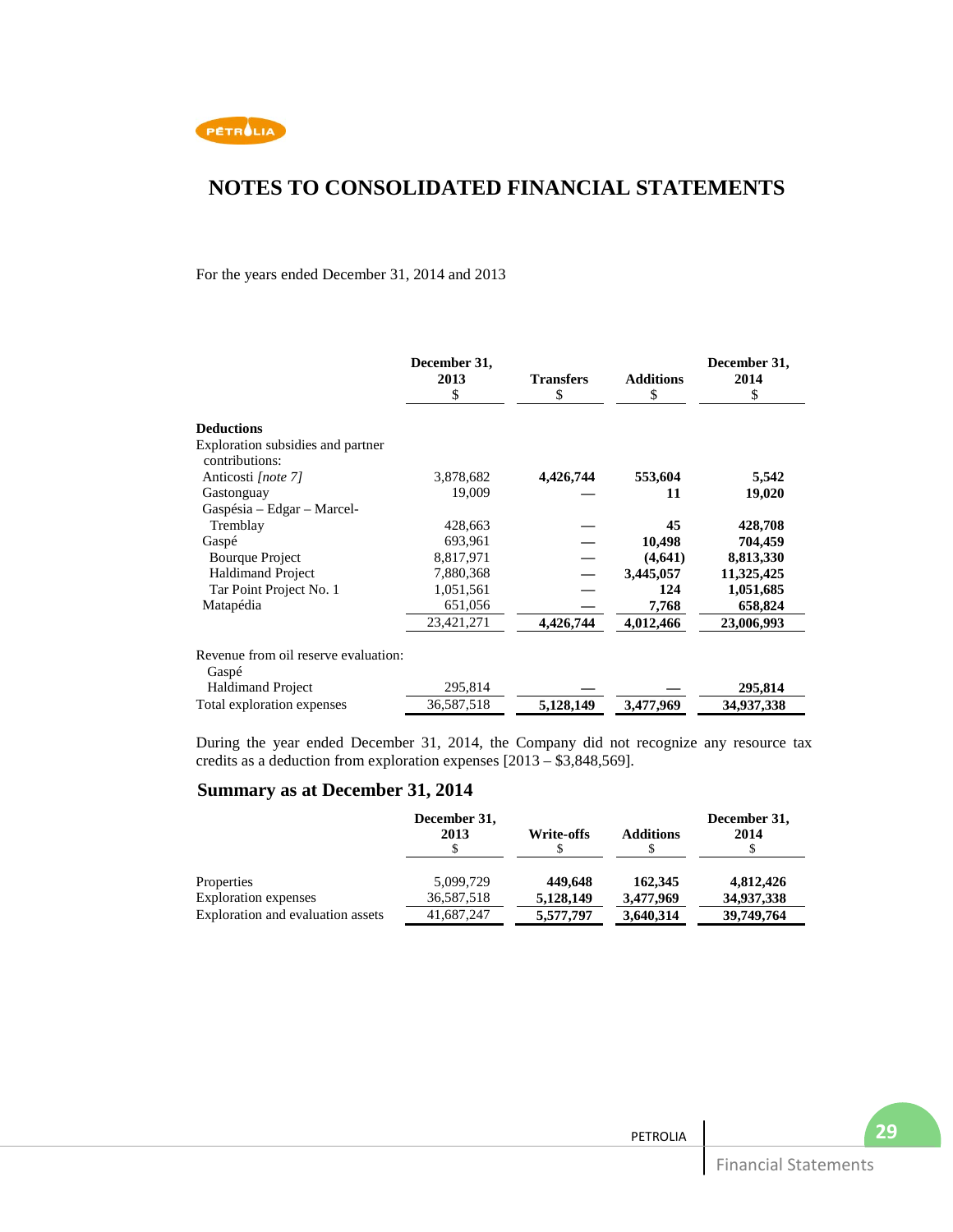

For the years ended December 31, 2014 and 2013

## **Oil and gas properties**

|                              | September 30,<br>2012 | <b>Write-offs</b><br>\$ | <b>Additions</b><br>\$ | December 31,<br>2013<br>\$ |
|------------------------------|-----------------------|-------------------------|------------------------|----------------------------|
| <b>Ouébec</b>                |                       |                         |                        |                            |
| Anticosti $1$ [note 7]       | 340,875               |                         | 8.044                  | 348.919                    |
| Gastonguay                   | 690,300               |                         | 25,901                 | 716,201                    |
| Gaspésia – Edgar – Marcel-   |                       |                         |                        |                            |
| Tremblay                     | 426,950               |                         | 22,018                 | 448.968                    |
| Gaspé <sup>1</sup>           | 3.290.457             |                         | 126,467                | 3,416,924                  |
| Matapédia                    |                       |                         | 168,717                | 168.717                    |
| <b>New Brunswick</b>         |                       |                         |                        |                            |
| Dalhousie                    | 139,526               | 34,954                  | (104, 572)             |                            |
| Total oil and gas properties | 4,888,108             | 34.954                  | 246,575                | 5,099,729                  |

## **Exploration expenses**

|                            | September 30,<br>2012<br>\$ | <b>Write-offs</b><br>\$ | <b>Additions</b><br>\$ | December 31,<br>2013<br>\$ |
|----------------------------|-----------------------------|-------------------------|------------------------|----------------------------|
| <b>Ouébec</b>              |                             |                         |                        |                            |
| Anticosti [note 7]         | 7,466,997                   |                         | 1,846,660              | 9,313,657                  |
| Gastonguay                 | 75,037                      |                         | 950                    | 75,987                     |
| Gaspésia – Edgar – Marcel- |                             |                         |                        |                            |
| Tremblay                   | 3,770,234                   |                         | 22,180                 | 3,792,414                  |
| Gaspé                      | 2,662,493                   |                         | 217,413                | 2,879,906                  |
| <b>Bourque Project</b>     | 11,168,542                  |                         | 10,508,353             | 21,676,895                 |
| <b>Haldimand Project</b>   | 13,343,595                  |                         | 2,864,608              | 16,208,203                 |
| Tar Point Project No. 1    | 5,284,223                   |                         | (90, 683)              | 5,193,540                  |
| Matapédia                  |                             |                         | 1.164.001              | 1,164,001                  |
| <b>New Brunswick</b>       |                             |                         |                        |                            |
| Dalhousie                  | 861,716                     | 863,285                 | 1,569                  |                            |
|                            | 44,632,837                  | 863,285                 | 16,535,051             | 60,304,603                 |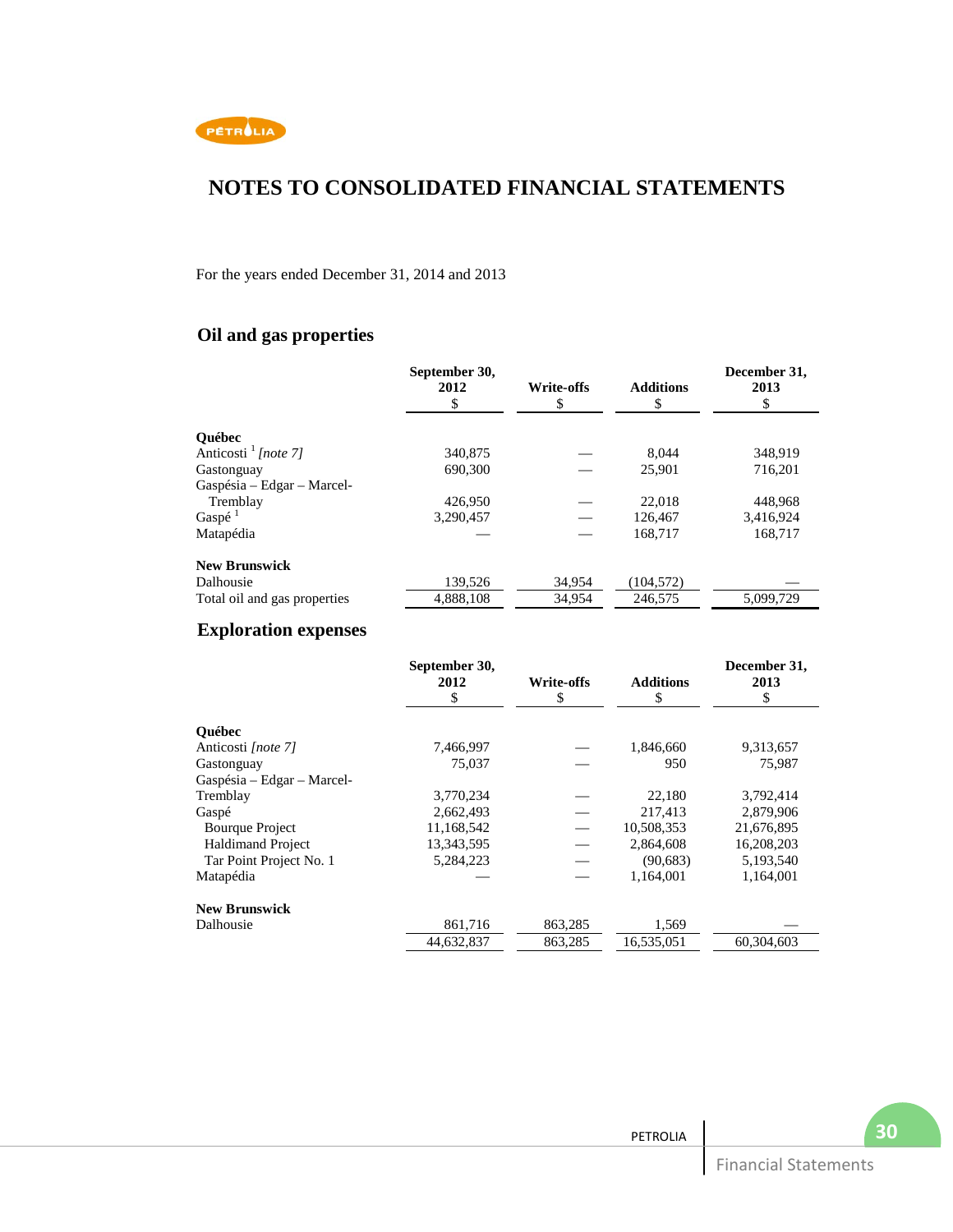

#### For the years ended December 31, 2014 and 2013

|                                                     | September 30,<br>2012<br>\$ | <b>Write-offs</b><br>\$ | <b>Additions</b><br>\$ | December 31,<br>2013<br>\$ |
|-----------------------------------------------------|-----------------------------|-------------------------|------------------------|----------------------------|
|                                                     |                             |                         |                        |                            |
| <b>Deductions</b>                                   |                             |                         |                        |                            |
| Exploration subsidies and partner<br>contributions: |                             |                         |                        |                            |
| Anticosti [note 7]                                  | 3,012,402                   |                         | 866,280                | 3,878,682                  |
| Gastonguay                                          | 18,909                      |                         | 100                    | 19,009                     |
| Gaspésia - Edgar - Marcel-                          |                             |                         |                        |                            |
| Tremblay                                            | 423,091                     |                         | 5,572                  | 428,663                    |
| Gaspé                                               | 644.933                     |                         | 49.028                 | 693,961                    |
| <b>Bourque Project</b>                              | 5,684,276                   |                         | 3,133,695              | 8,817,971                  |
| <b>Haldimand Project</b>                            | 5,699,488                   |                         | 2,180,880              | 7,880,368                  |
| Tar Point Project No. 1                             | 1,089,615                   |                         | (38,054)               | 1,051,561                  |
| Matapédia                                           |                             |                         | 651,056                | 651,056                    |
| Dalhousie                                           | 6,922                       | 6,922                   |                        |                            |
|                                                     | 16,579,636                  | 6,922                   | 6,848,557              | 23,421,271                 |
| Revenue from oil reserve<br>evaluation:             |                             |                         |                        |                            |
| Gaspé                                               |                             |                         |                        |                            |
| <b>Haldimand Project</b>                            | 246,212                     |                         | 49,602                 | 295,814                    |
| Total exploration expenses                          | 27,806,989                  | 856,363                 | 9,636,892              | 36,587,518                 |

During the year ended December 31, 2013, the Company wrote off its Dalhousie property after deciding to terminate its exploration and evaluation operations on this property. The Company chose to focus its efforts on its other properties.

### **Summary as at December 31, 2013**

|                                   | September 30,<br>2012 | <b>Write-offs</b> | <b>Additions</b> | December 31,<br>2013 |
|-----------------------------------|-----------------------|-------------------|------------------|----------------------|
| Properties                        | 4,888,108             | 34.954            | 246,575          | 5,099,729            |
| <b>Exploration</b> expenses       | 27,806,989            | 856,363           | 9,636,892        | 36,587,518           |
| Exploration and evaluation assets | 32,695,097            | 891.317           | 9,883,467        | 41,687,247           |

<sup>1</sup> These properties are subject to royalties should they become productive. To date, the Company has satisfied all required obligations, and only its future or potential obligations and special transactions during the year are described below.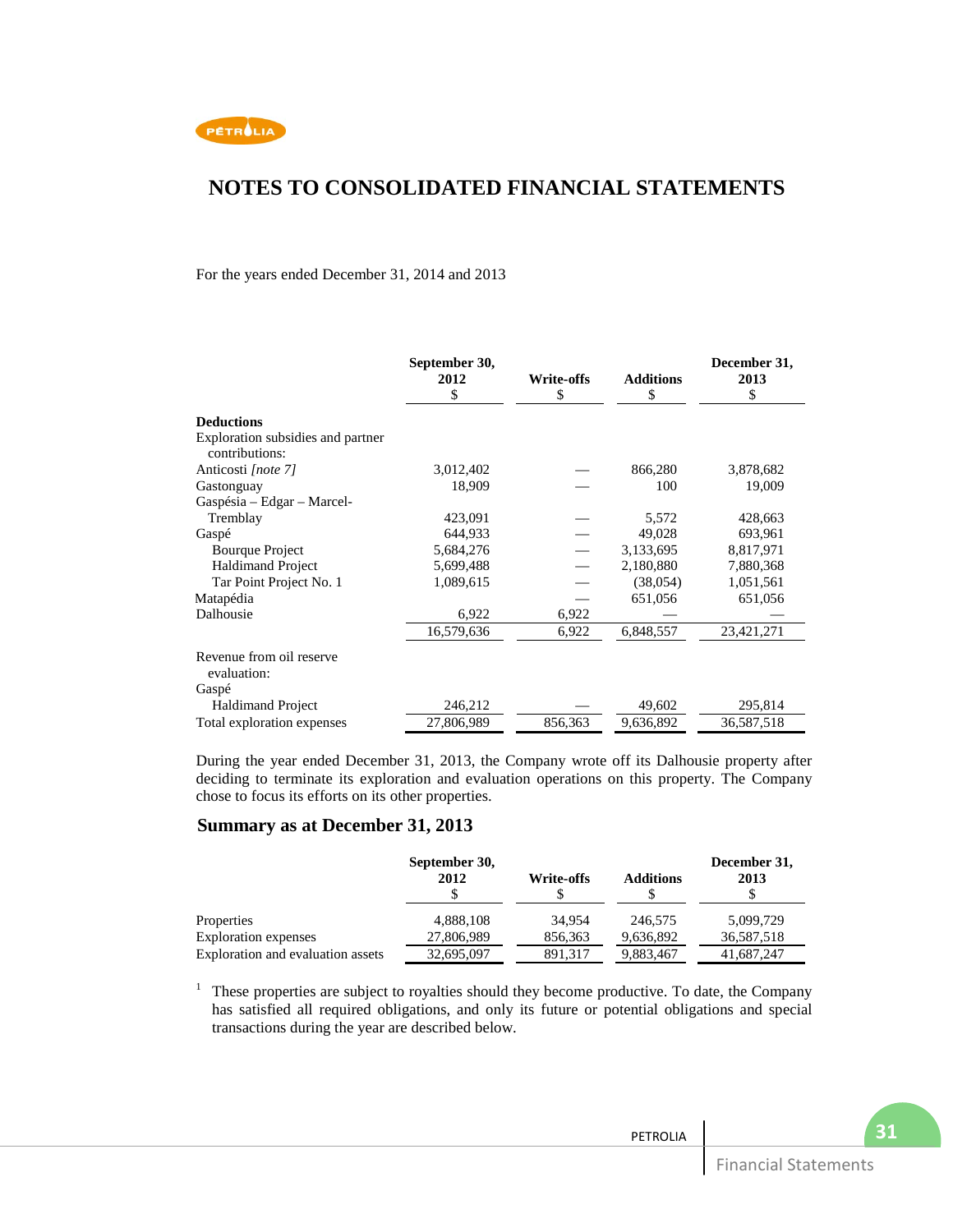

For the years ended December 31, 2014 and 2013

### **Gaspé and Haldimand properties**

As at December 31, 2014, Québénergie had complied with the initial agreement which consisted in investing an amount of \$8,500,000 in exploration work. Exploration expenses incurred on the properties held in partnership with Québénergie are now equally borne.

Pétrolia and Québénergie have joint ownership of 13 licences including that for the Haldimand project.

### **Bourque Project**

In May 2012, Pétrolia completed a private placement totalling \$15,575,000, with most of the funds used for the drilling of two wells on the Bourque property. The Company is currently developing a work program for the purpose of identifying the production characteristics of the Forillon formation.

### **Matapédia property**

On July 19, 2013, the Company signed a partnership agreement with Saint-Aubin Énergie S.A.S., a subsidiary of Maurel & Prom and MPI, and proceeded with the joint acquisition of equal shares of 13 licences in the Gaspé Peninsula.

### **11. TRADE AND OTHER PAYABLES**

|                                          | 2014      | 2013      |
|------------------------------------------|-----------|-----------|
| Trade payables and accrued liabilities   | 4,737,479 | 1,151,950 |
| Salaries, vacation pay and director fees | 310,868   | 351,077   |
| Guarantee deposit                        | 232,500   | 232,500   |
|                                          | 5,280,847 | 1,735,527 |

| PETROLIA |                             | DД |
|----------|-----------------------------|----|
|          | <b>Financial Statements</b> |    |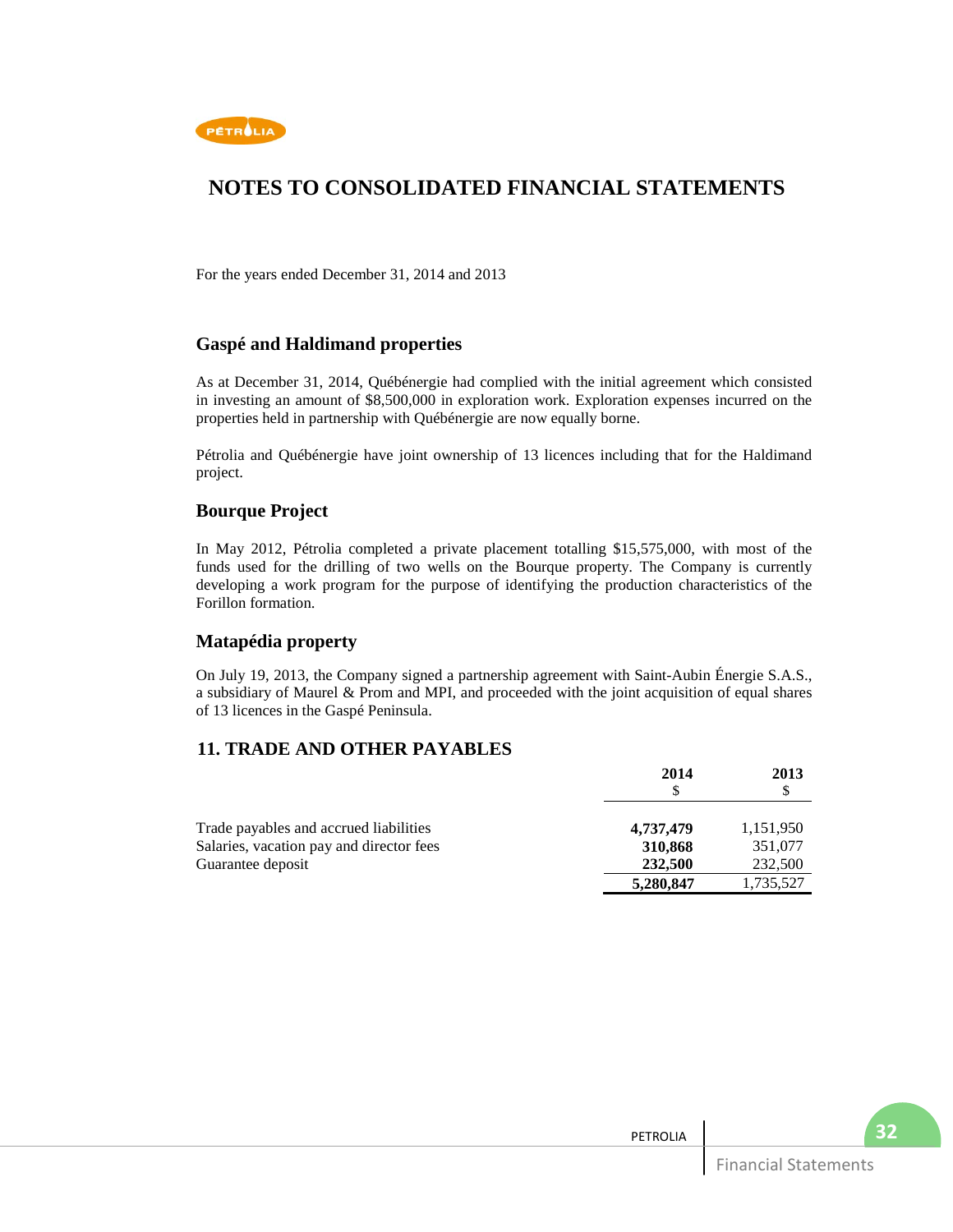

For the years ended December 31, 2014 and 2013

## **12. BANK BORROWINGS**

|                                                                                                                                                                                                                                                                                                                             | 2014<br>S | 2013<br>\$ |
|-----------------------------------------------------------------------------------------------------------------------------------------------------------------------------------------------------------------------------------------------------------------------------------------------------------------------------|-----------|------------|
| Ford Credit loan to acquire automotive equipment, repayable<br>in \$600 monthly payments of principal and interest at 2.5%<br>and maturing on November 4, 2019.                                                                                                                                                             | 33,299    |            |
| Bank loan, with an authorized amount of \$2,998,932 bearing<br>interest at Caisse centrale Desjardins' prime rate plus 1%.<br>The bank loan is secured by a hypothec of \$2,998,932 with a<br>first charge on refundable resource tax credits and future tax<br>credits as well as by an 80% suretyship from Investissement |           |            |
| Québec. This loan was repaid during fiscal 2014.                                                                                                                                                                                                                                                                            |           | 2,998,932  |
|                                                                                                                                                                                                                                                                                                                             | 33,299    | 2,998,932  |
| Less:                                                                                                                                                                                                                                                                                                                       |           |            |
| Unamortized financing costs                                                                                                                                                                                                                                                                                                 |           | (112, 404) |
|                                                                                                                                                                                                                                                                                                                             | 33,299    | 2,886,528  |
| Current portion                                                                                                                                                                                                                                                                                                             | 6,448     |            |
|                                                                                                                                                                                                                                                                                                                             | 26,851    | 2,886,528  |

The minimum principal payments to be made over the next five years are as follows: 2015 –  $$6,448; 2016 - $6,608; 2017 - $6,776; 2018 - $6,946;$  and  $2019 - $6,521$ .

## **13. PROVISION FOR SITE RESTORATION**

Management calculates the total provision for future site restoration based on the Company's net share of the estimated costs of abandoning and restoring wells and facilities and the estimated timing of future costs to be incurred.

| <b>PETROLIA</b> |                         | ್ನ<br>. |
|-----------------|-------------------------|---------|
|                 | Financial<br>Statements |         |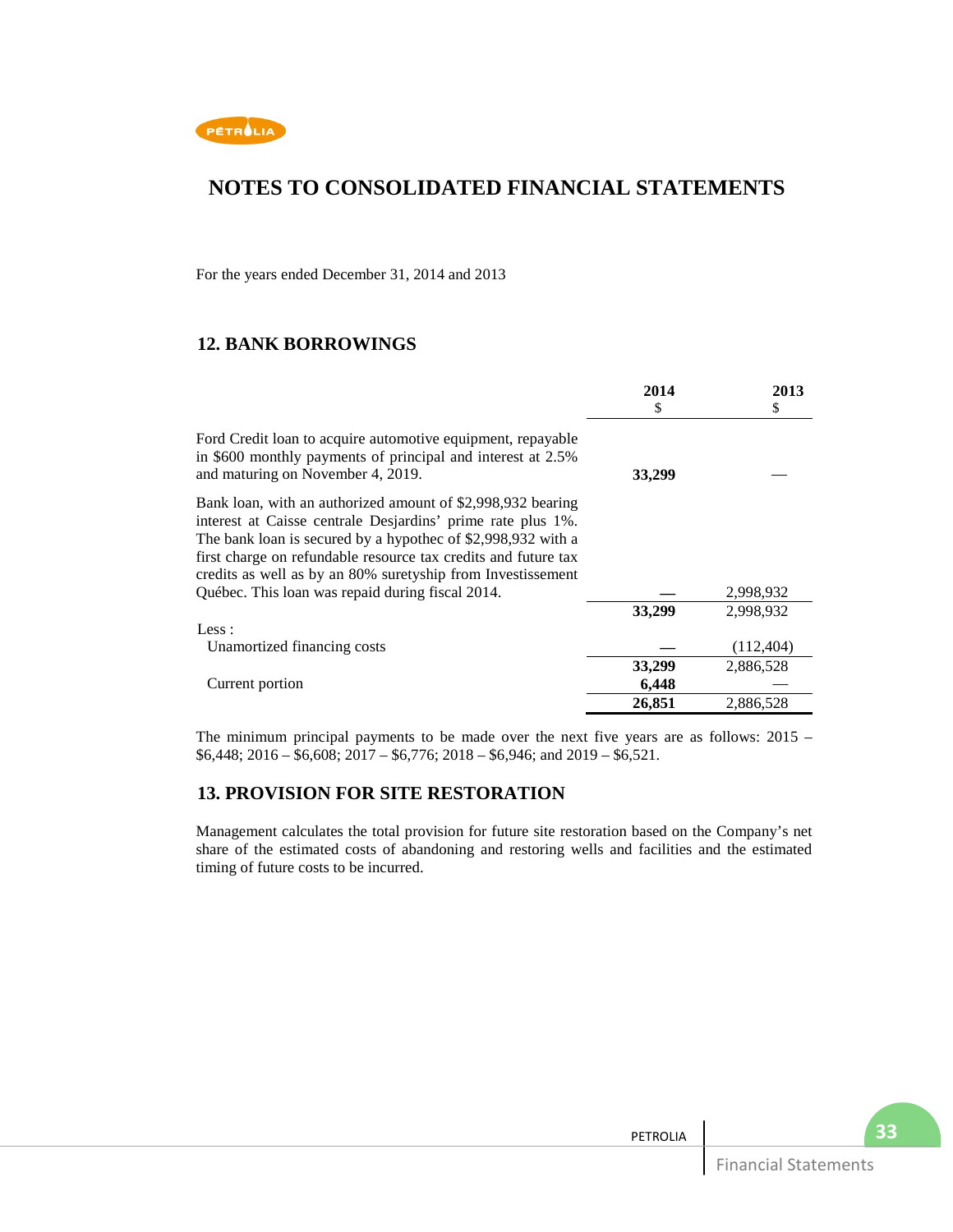

For the years ended December 31, 2014 and 2013

As at December 31, 2014, the future estimated total amount required to settle obligations related to site restoration, indexed at 3.5%, stood at \$816,220 [2013 – \$718,180]. The total future amount was discounted using the weighted average rate of 5.25%, according to a 15-year payment schedule. The total undiscounted amount of the estimated cash flows required to settle these obligations is \$922,375 [2013 – \$827,500].

The following table presents the reconciliation of the provision for site restoration:

|                              | 2014<br>$[12$ months] | 2013<br>$[15$ months] |
|------------------------------|-----------------------|-----------------------|
| Balance, beginning of period | 718,180               | 385,938               |
| Liabilities incurred         | 73,777                | 291,612               |
| Accretion expense            | 24,263                | 40,630                |
| Amount used                  |                       |                       |
| Balance, end of period       | 816,220               | 718,180               |

### **14. DEFERRED TAX**

### **Significant components of tax expense**

The significant components of the tax expense charged to net earnings and share capital are detailed as follows:

|                                                             | 2014<br>$[12$ months] | 2013<br>$[15$ months] |  |
|-------------------------------------------------------------|-----------------------|-----------------------|--|
| Deferred tax:                                               |                       |                       |  |
| Tax credit transferred to investors as part of flow-through |                       |                       |  |
| financing                                                   | (589, 872)            | (366,087)             |  |
| Origination and reversal of temporary differences           | 7,605,087             | (762, 317)            |  |
| Total deferred tax recognized in net earnings               | 7,015,215             | (1, 128, 404)         |  |
| Share issuance costs                                        | 114,639               | 104,505               |  |
| Total deferred tax recognized in share capital              | 114,639               | 104,505               |  |
|                                                             |                       |                       |  |

| <b>PETROLIA</b> |                                | $\sim$ |
|-----------------|--------------------------------|--------|
|                 | $-1$<br>:atements<br>--<br>.a. |        |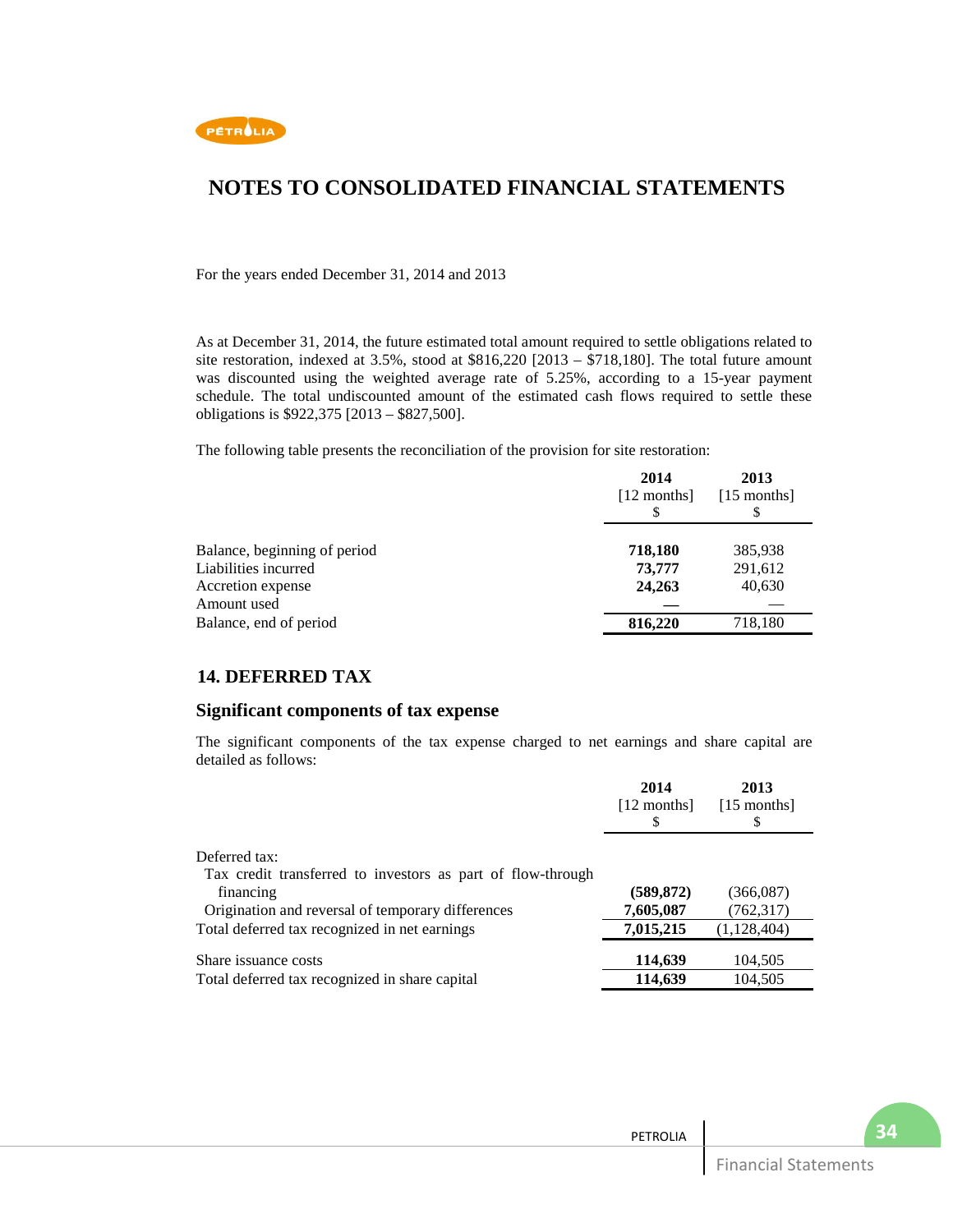

For the years ended December 31, 2014 and 2013

## **Reconciliation of tax expense**

The relationship between the expected income tax expense calculated on the basis of the combined federal and provincial rate in Canada and the tax expense presented in net income (loss) is reconciled as follows:

|                                                                                                          | 2014<br>$[12$ months]<br>S | 2013<br>$[15$ months]<br>S |
|----------------------------------------------------------------------------------------------------------|----------------------------|----------------------------|
| Income (loss) before taxes                                                                               | 24,596,987                 | (6,653,813)                |
| Income tax at combined statutory rate of $26.9\%$ [2013 – 26.9%]<br>Adjustments for the following items: | 6,616,584                  | (1,789,876)                |
| Remeasurement of deferred tax assets and liabilities                                                     |                            | 131,786                    |
| Impact of the exploration expenses renunciation                                                          | 818,744                    | 443,278                    |
| Share-based payments                                                                                     | 176,472                    | 453,270                    |
| Other non-deductible expenses                                                                            | 18,073                     | 20,126                     |
| Share issuance costs                                                                                     | (22, 927)                  | (20,901)                   |
| Tax credit transferred to investors as part of flow-through                                              |                            |                            |
| financing                                                                                                | (589,872)                  | (366,087)                  |
| Other                                                                                                    | (1,859)                    |                            |
| Deferred tax expense recognized in net income (loss)                                                     | 7,015,215                  | (1, 128, 404)              |

| PETROLIA |                          |  |
|----------|--------------------------|--|
|          | Financial.<br>Statements |  |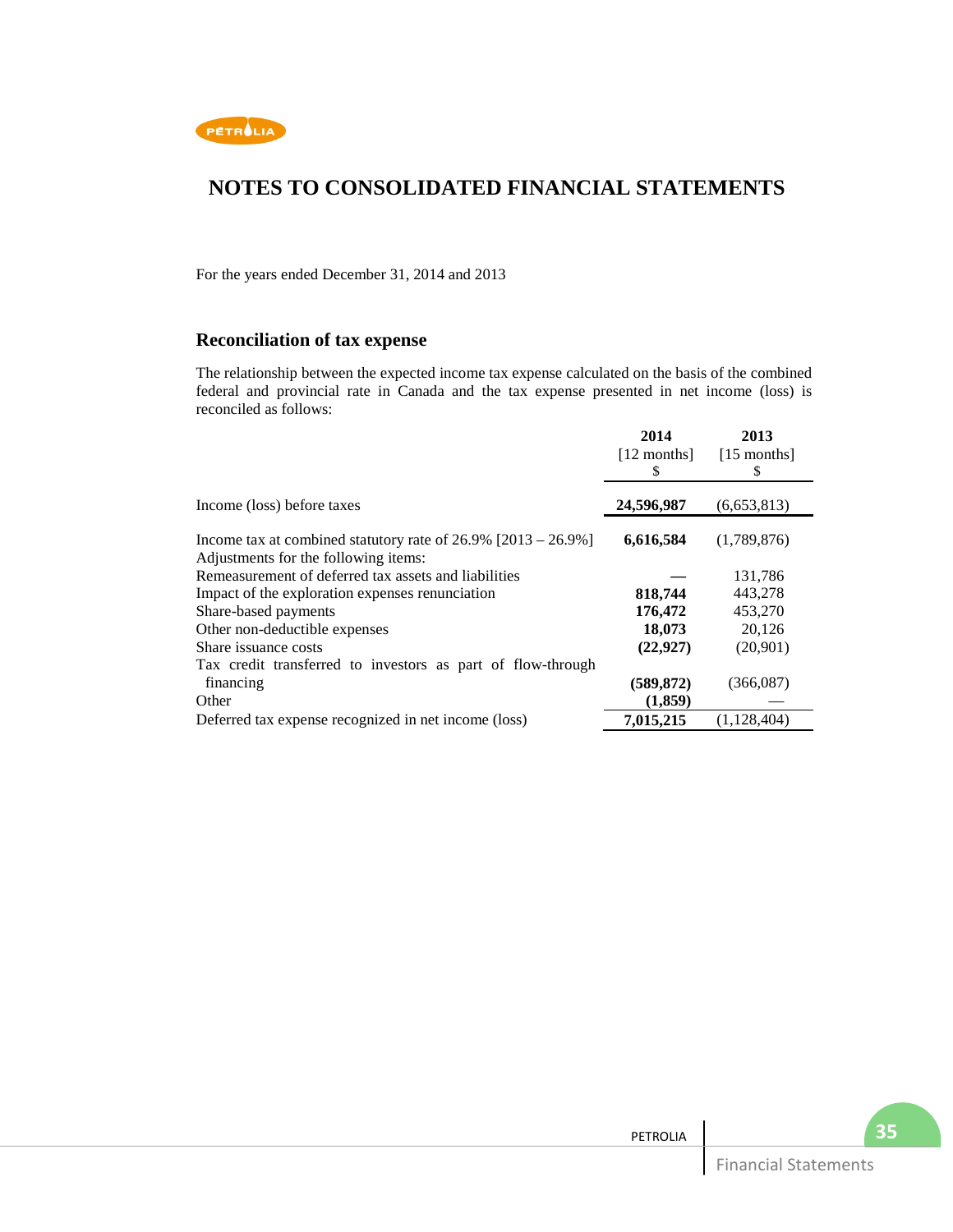

For the years ended December 31, 2014 and 2013

## **Changes in deferred taxes recognized:**

The change in deferred taxes, by type, is presented as follows:

|                                                                                      |                            |                                     | Recognized            |                                          |
|--------------------------------------------------------------------------------------|----------------------------|-------------------------------------|-----------------------|------------------------------------------|
|                                                                                      | December 31,<br>2013<br>\$ | <b>Recognized in</b><br>equity<br>S | $(\text{loss})$<br>\$ | in net income December 31,<br>2014<br>\$ |
| Deferred losses                                                                      | (3,310,922)                |                                     | (1,014,873)           | (4,325,795)                              |
| Share issuance costs                                                                 | (185, 617)                 | (114, 639)                          | 92,232                | (208, 024)                               |
| Measurement differences on<br>assets and liabilities                                 | (97,772)                   |                                     | 30,707                | (67,065)                                 |
| Total deferred tax assets                                                            | (3,594,311)                | (114, 639)                          | (891, 934)            | (4,600,884)                              |
| Interest in an associate<br>Measurement differences on<br>exploration and evaluation |                            |                                     | 9,207,215             | 9,207,215                                |
| assets                                                                               | 3,952,073                  |                                     | (710, 194)            | 3,241,879                                |
| Total deferred tax liabilities                                                       | 3,952,073                  |                                     | 8,497,021             | 12,449,094                               |
| Net total of deferred tax<br>liabilities                                             | 357,762                    | (114, 639)                          | 7,605,087             | 7,848,210                                |

| PETROLIA |                               | . . |
|----------|-------------------------------|-----|
|          | <b>Cim</b><br>tements<br>ual. |     |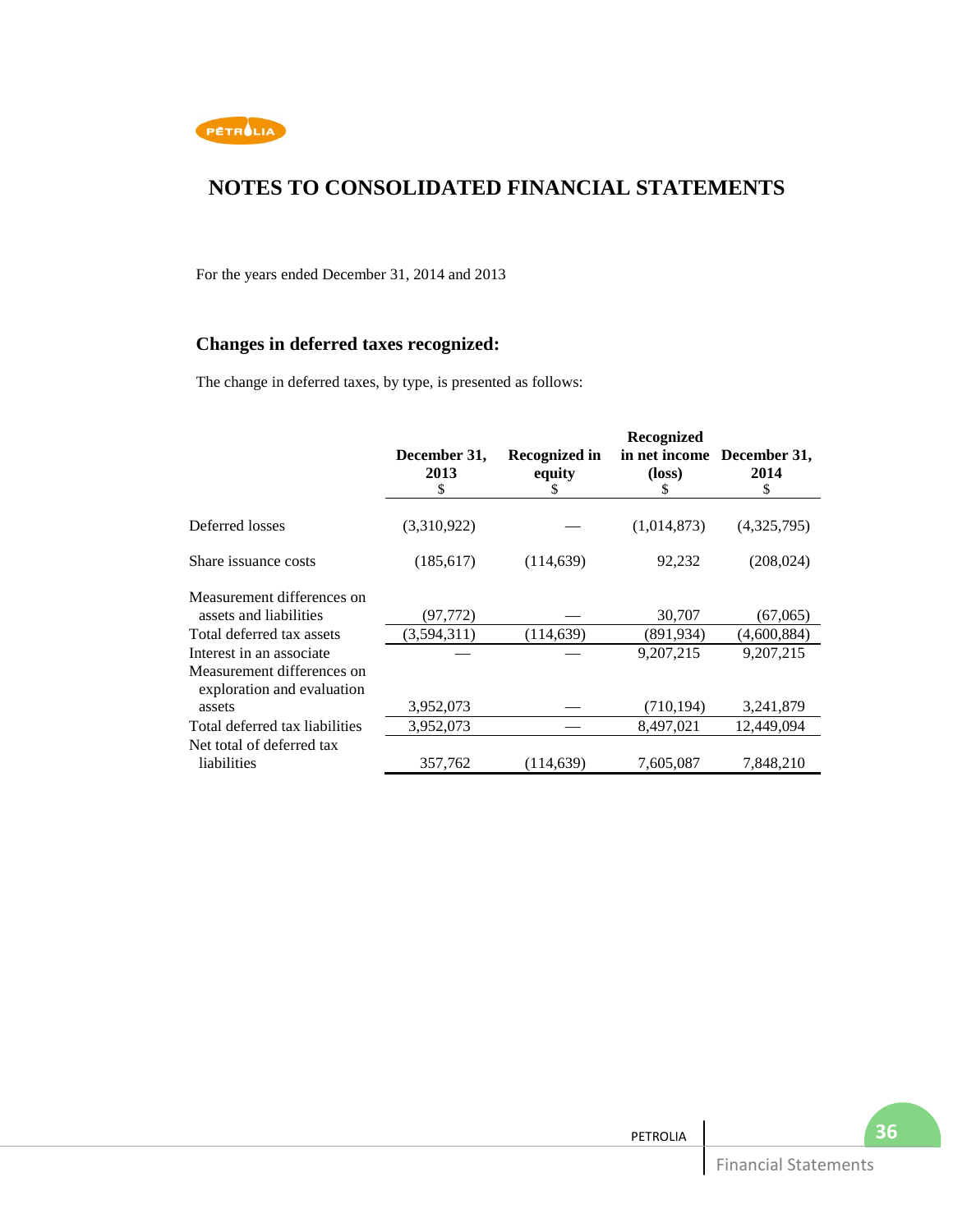

### For the years ended December 31, 2014 and 2013

|                                                                                      | September 30,<br>2012<br>\$ | Recognized in<br>equity<br>S | Recognized<br>in net income<br>$(\text{loss})$<br>\$ | December 31,<br>2013<br>\$ |
|--------------------------------------------------------------------------------------|-----------------------------|------------------------------|------------------------------------------------------|----------------------------|
| Deferred losses                                                                      | (2,039,893)                 |                              | (1,271,029)                                          | (3,310,922)                |
| Share issuance costs                                                                 | (179,670)                   | (104, 505)                   | 98,558                                               | (185, 617)                 |
| Measurement differences on<br>assets and liabilities                                 | (124, 877)                  |                              | 27,105                                               | (97,772)                   |
| Total deferred tax assets                                                            | (2,344,440)                 | (104, 505)                   | (1,145,366)                                          | (3,594,311)                |
| Interest in an associate<br>Measurement differences on<br>exploration and evaluation |                             |                              |                                                      |                            |
| assets                                                                               | 3,569,024                   |                              | 383,049                                              | 3,952,073                  |
| Total deferred tax liabilities                                                       | 3,569,024                   |                              | 383,049                                              | 3,952,073                  |
| Total net deferred tax<br>liabilities                                                | 1,224,584                   | (104, 505)                   | (762, 317)                                           | 357,762                    |

### **Tax losses**

At December 31, 2014, the tax losses available to reduce deferred taxes for which tax benefits have been recognized amounted to approximately \$16,386,103 and \$15,696,467, respectively, at the federal and provincial levels [\$12,619,876 and \$11,915,467, respectively, as at December 31, 2013]. The Company will be able to use tax benefits resulting from deferred tax losses.

## **15. SHARE CAPITAL**

### **Authorized**

Unlimited number of common, participating, voting shares without par value.

**37**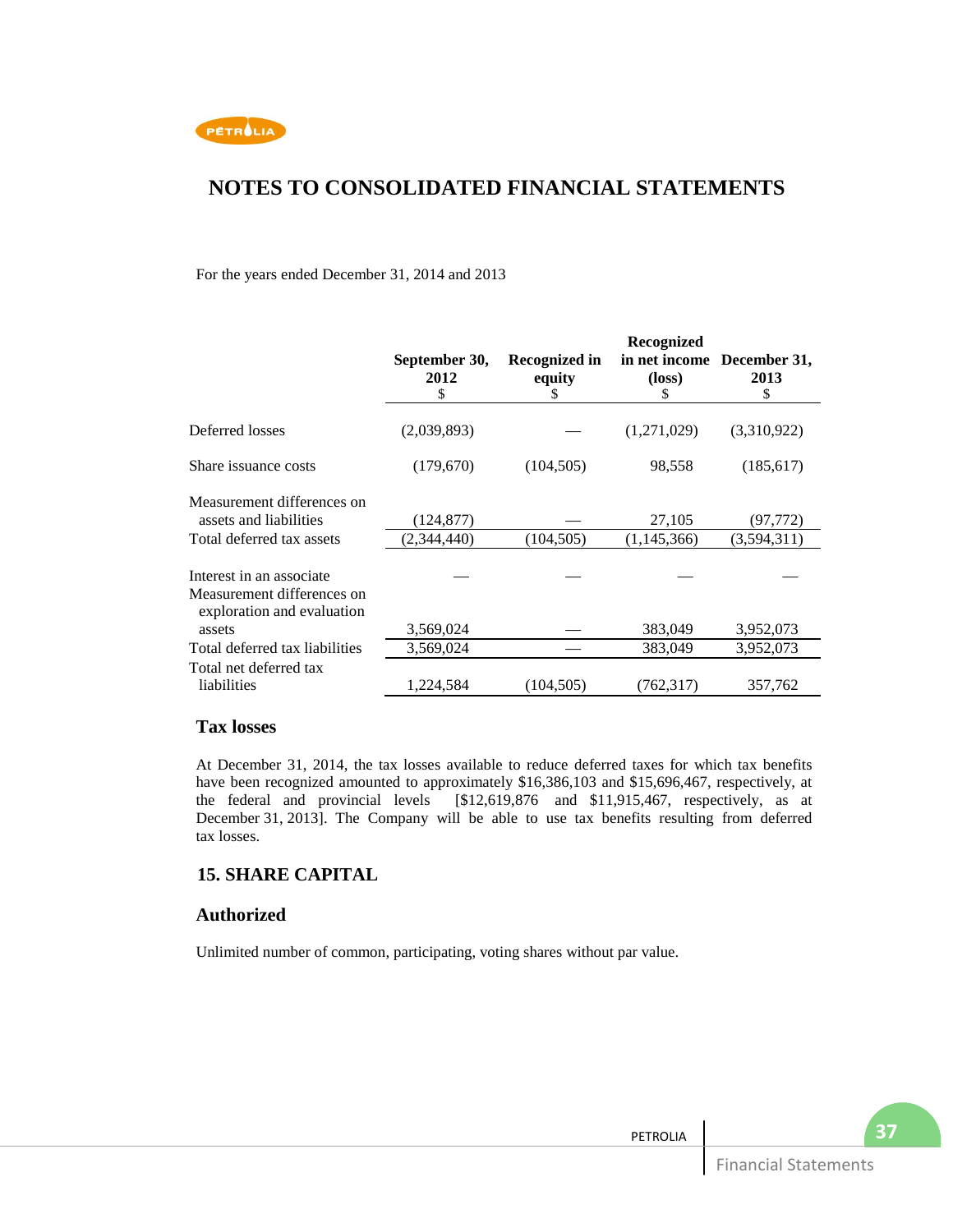

For the years ended December 31, 2014 and 2013

|                                 | 2014<br>[12 months] |              |            | 2013<br>$[15$ months] |
|---------------------------------|---------------------|--------------|------------|-----------------------|
|                                 | Number of           |              | Number of  |                       |
|                                 | shares              | Amount       | shares     | Amount<br>\$          |
| <b>Issued</b>                   | \$                  | \$           | S          |                       |
| Balance, beginning of<br>period | 70,652,372          | 54, 546, 758 | 66,585,750 | 51,378,040            |
| Share issuance:                 |                     |              |            |                       |
| Shares issued                   | 6,949,323           | 5,064,526    | 3,606,622  | 2,974,107             |
| Stock options exercised         | 15,000              | 7,500        | 460,000    | 478,600               |
| Issuance costs                  |                     | (426, 158)   |            | (388, 494)            |
| Deferred tax related to         |                     |              |            |                       |
| issuance costs                  |                     | 114,639      |            | 104,505               |
| Balance, end of period          | 77.616.695          | 59.307.265   | 70.652.372 | 54, 546, 758          |

During the year ended December 31, 2014, the Company issued 4,000,000 common shares and 2,949,323 flow-through shares under private investments for proceeds of \$5,064,526. Issuance costs of \$426,158 were paid in cash and recognized as a reduction of the Company's share capital.

During the year ended December 31, 2013, the Company issued 1,428,572 common shares and 2,178,050 flow-through shares under private investments for proceeds of \$2,974,107. Issuance costs of \$388,494 were paid in cash and recognized as a reduction of the Company's share capital. The Company also issued 167,858 stock options to the agent.

## **Share-based payments**

On October 22, 2004, the Company adopted a stock option plan under which it can grant a maximum of 10% of the number of shares outstanding to its directors, officers, key employees and suppliers on a continuous basis. The exercise price of each option equals the market price on the day prior to the grant of the option. All options must be exercised no later than five years after the date of the grant. The options granted to directors vest immediately and for other participants, over a period of three years.

All share-based employee compensation will be settled in equity. The Company has no legal or constructive obligation to repurchase or settle the options.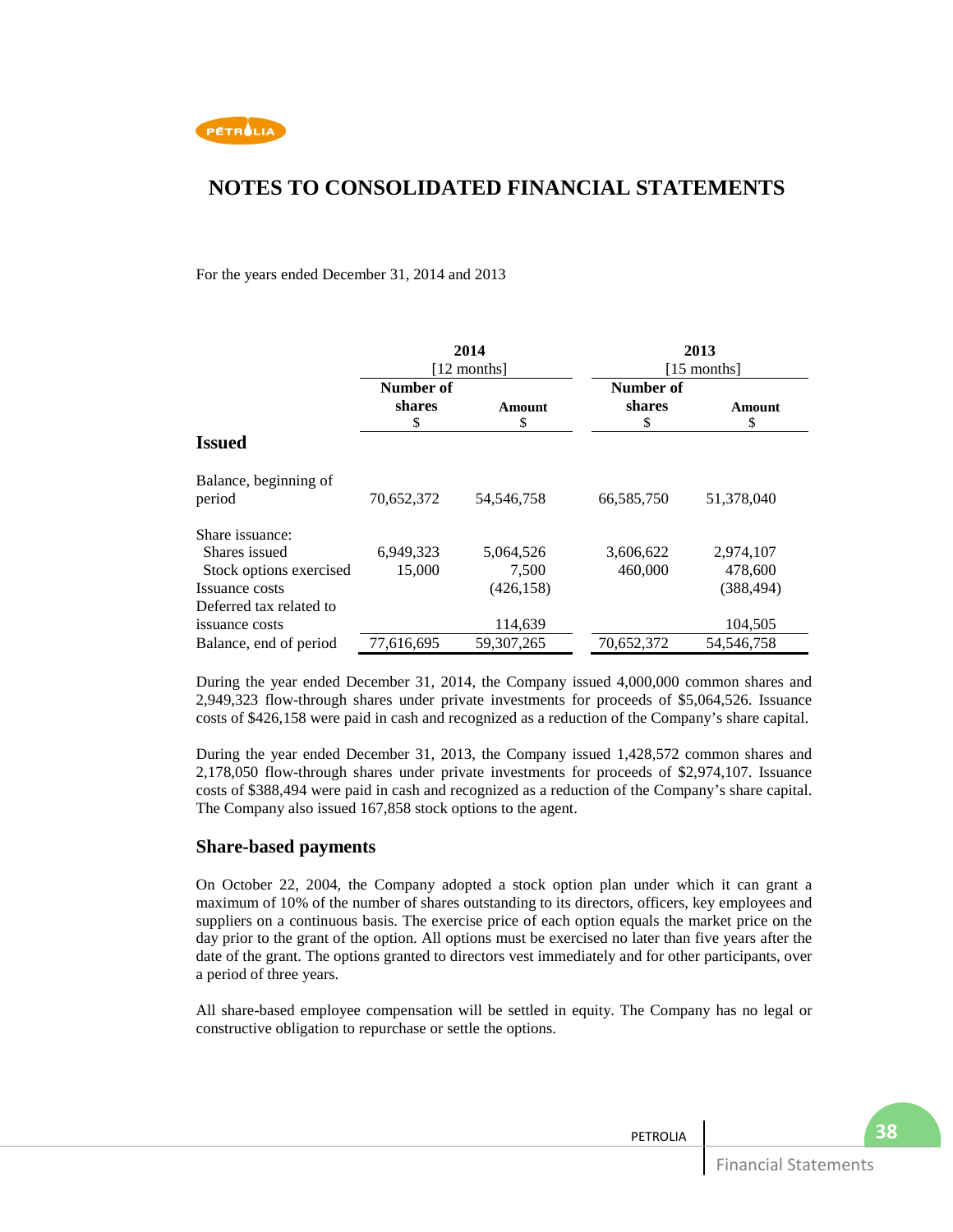

#### For the years ended December 31, 2014 and 2013

The Company's stock options are detailed as follows for the reporting periods presented:

|                                   | 2014                               |                                                | 2013                                |                                                |  |
|-----------------------------------|------------------------------------|------------------------------------------------|-------------------------------------|------------------------------------------------|--|
|                                   | [12 months]                        |                                                | $[15$ months]                       |                                                |  |
|                                   | Number of<br>options               | Weighted<br>average<br>exercise<br>price<br>\$ | Number of<br>options                | Weighted<br>average<br>exercise<br>price<br>\$ |  |
| Outstanding, beginning of period  | 6,432,500                          | 1.07                                           | 3,706 000                           | 1.16                                           |  |
| Granted<br>Exercised<br>Forfeited | 1,435,000<br>(15,000)<br>(330,000) | 0.54<br>0.50<br>1.10                           | 3,670,000<br>(460,000)<br>(483,500) | 0.95<br>0.62<br>1.22                           |  |
| Outstanding, end of period        | 7,522,500                          | 0.87                                           | 6,432,500                           | 1.07                                           |  |
| Exercisable                       | 5,840,000                          | 1.04                                           | 4,561,250                           | 1.09                                           |  |

The following table provides summary information on the stock options issued and outstanding as at December 31, 2014:

|                      | <b>Outstanding options</b>     |                                |                    |                                  |  |  |
|----------------------|--------------------------------|--------------------------------|--------------------|----------------------------------|--|--|
| Number of<br>options | <b>Exercise</b><br>price<br>\$ | <b>Remaining life</b><br>Years | <b>Expiry date</b> | Number of<br>exercisable options |  |  |
| 90,000               | 0.89                           | 0.2                            | February 25, 2015  | 90,000                           |  |  |
| 647,500              | 0.50                           | 0.9                            | December 8, 2015   | 622,500                          |  |  |
| 75,000               | 1.31                           | 1.2                            | February 25, 2016  | 75,000                           |  |  |
| 500,000              | 1.69                           | 1.4                            | May 18, 2016       | 500,000                          |  |  |
| 1.080.000            | 1.52                           | 1.9                            | December 4, 2016   | 1,030,000                        |  |  |
| 75,000               | 1.51                           | 2.1                            | February 22, 2017  | 75,000                           |  |  |
| 2,170,000            | 1.02                           | 2.9                            | December 10, 2017  | 1,671,250                        |  |  |
| 150,000              | 1.14                           | 3.2                            | February 28, 2018  | 150,000                          |  |  |
| 250,000              | 0.89                           | 3.6                            | August 21, 2018    | 125,000                          |  |  |
| 400,000              | 0.98                           | 3.7                            | September 14, 2018 | 400,000                          |  |  |
| 650,000              | 0.67                           | 3.9                            | December 5, 2018   | 375,000                          |  |  |
| 405,000              | 0.67                           | 4.4                            | May 28, 2019       | 292,500                          |  |  |
| 1,030,000            | 0.49                           | 4.9                            | November 25, 2019  | 433,750                          |  |  |
| 7,522,500            | 0.87                           | 2.9                            |                    | 5,840,000                        |  |  |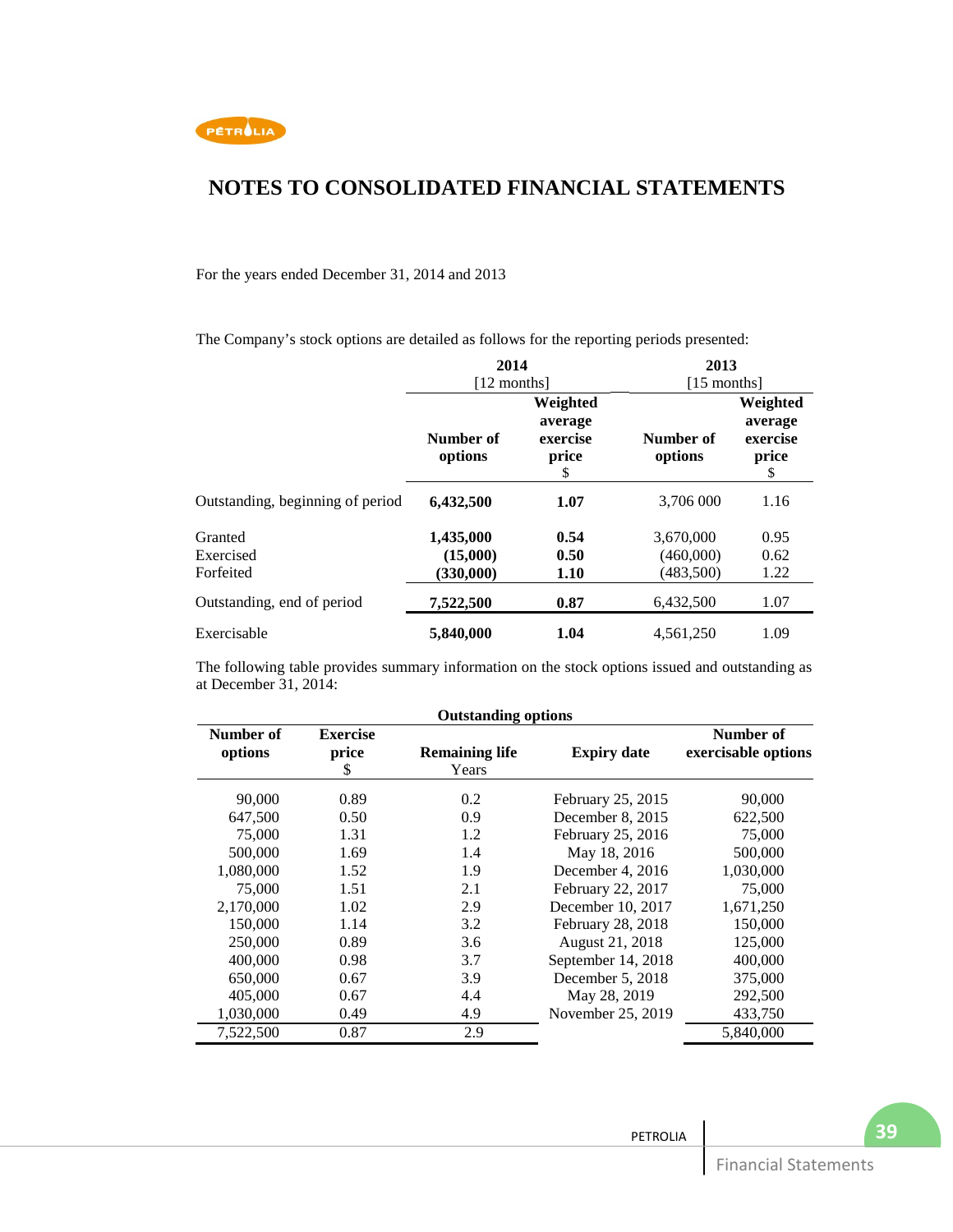

For the years ended December 31, 2014 and 2013

The following table provides summary information on the stock options issued and outstanding at December 31, 2013:

| <b>Outstanding options</b> |                       |                       |                    |  |
|----------------------------|-----------------------|-----------------------|--------------------|--|
| <b>Number of options</b>   | <b>Exercise price</b> | <b>Remaining life</b> | <b>Expiry date</b> |  |
|                            | S                     | Years                 |                    |  |
|                            |                       |                       |                    |  |
| 60,000                     | 0.74                  | 0.4                   | May 21, 2014       |  |
| 180,000                    | 0.89                  | 1.2                   | February 25, 2015  |  |
| 672,500                    | 0.50                  | 1.9                   | December 8, 2015   |  |
| 75,000                     | 1.31                  | 2.2                   | February 25, 2016  |  |
| 500,000                    | 1.69                  | 2.4                   | May 18, 2016       |  |
| 1,200,000                  | 1.52                  | 2.9                   | December 4, 2016   |  |
| 75,000                     | 1.51                  | 3.1                   | February 22, 2017  |  |
| 2,220,000                  | 1.02                  | 3.9                   | December 10, 2017  |  |
| 150,000                    | 1.14                  | 4.2                   | February 28, 2018  |  |
| 250,000                    | 0.89                  | 4.6                   | August 21, 2018    |  |
| 400,000                    | 0.98                  | 4.7                   | September 14, 2018 |  |
| 650,000                    | 0.67                  | 4.9                   | December 5, 2018   |  |
| 6,432,500                  | 1.07                  | 3.4                   |                    |  |

The weighted fair value of stock options granted during 2014 was \$0.33 per option at the grant date [\$0.49 in 2013 for the stock options and broker warrants].

The fair value of stock options granted to directors, officers and key employees was determined using the Black-Scholes option pricing model and the following assumptions:

|                             |        | 2014 [12 months] |  |
|-----------------------------|--------|------------------|--|
|                             | May    | <b>November</b>  |  |
|                             | 2014   | 2014             |  |
| Exercise price              | \$0.67 | \$0.49           |  |
| Risk-free interest rate     | 1.50%  | 1.38%            |  |
| Average expected volatility | 87%    | 80%              |  |
| Expected life (years)       | 5      | 5                |  |
| Expected dividend yield     | Nil    | Nil              |  |
|                             |        |                  |  |

| PETROLIA |                             |  |
|----------|-----------------------------|--|
|          | <b>Financial Statements</b> |  |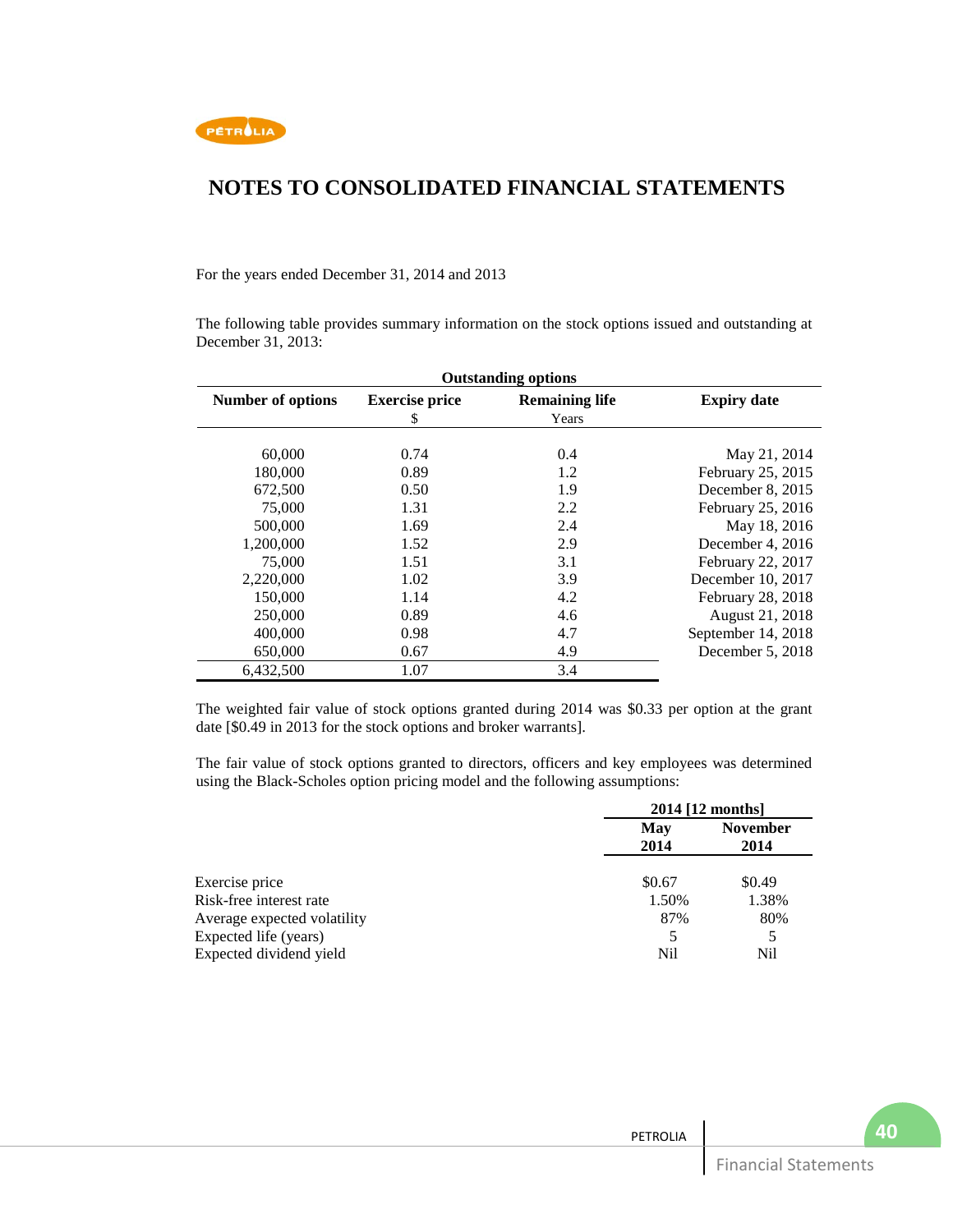

For the years ended December 31, 2014 and 2013

|                         | 2013 [15 months]        |                      |                |                          |                          |                  |
|-------------------------|-------------------------|----------------------|----------------|--------------------------|--------------------------|------------------|
|                         | <b>December</b><br>2012 | <b>March</b><br>2013 | August<br>2013 | <b>September</b><br>2013 | <b>September</b><br>2013 | December<br>2013 |
|                         |                         |                      |                |                          |                          |                  |
| Exercise price          | \$1.02                  | \$1.14               | \$0.89         | \$1.15                   | \$0.98                   | \$0.67           |
| Risk-free interest rate | 1.51%                   | 1.18%                | 2.05%          | 0.98%                    | 2.12%                    | 1.83%            |
| Average expected        |                         |                      |                |                          |                          |                  |
| volatility              | 102%                    | 102%                 | 93%            | 8%                       | 92%                      | 87%              |
| Expected life (years)   | $1-5$                   | 5.                   | 5              |                          | 5                        | $1 - 5$          |
| Expected dividend yield | Nil                     | Nil                  | Nil            | Nil                      | Nil                      | Nil              |

The underlying expected volatility was determined by reference to historical data over a period comparable to the expected life of options.

### **Warrants**

Outstanding warrants allow holders to subscribe to an equivalent number of common shares as follows:

|                              | 2014<br>$[12$ months] |                                                | 2013<br>$[15$ months] |                                                |  |
|------------------------------|-----------------------|------------------------------------------------|-----------------------|------------------------------------------------|--|
|                              | Number of<br>warrants | Weighted<br>average<br>exercise<br>price<br>\$ | Number of<br>warrants | Weighted<br>average<br>exercise<br>price<br>\$ |  |
| Balance, beginning of period | 6,651,860             | 1.66                                           | 5,788,734             | 1.76                                           |  |
| <b>Issued</b>                |                       |                                                | 863,126               | 0.98                                           |  |
| Exercised                    |                       |                                                |                       |                                                |  |
| Expired                      | (291,798)             | 1.37                                           |                       |                                                |  |
| Balance, end of period       | 6,360,062             | 1.68                                           | 6,651,860             | 1.66                                           |  |

The number of outstanding warrants that can be exercised for an equivalent number of common shares is established as follows: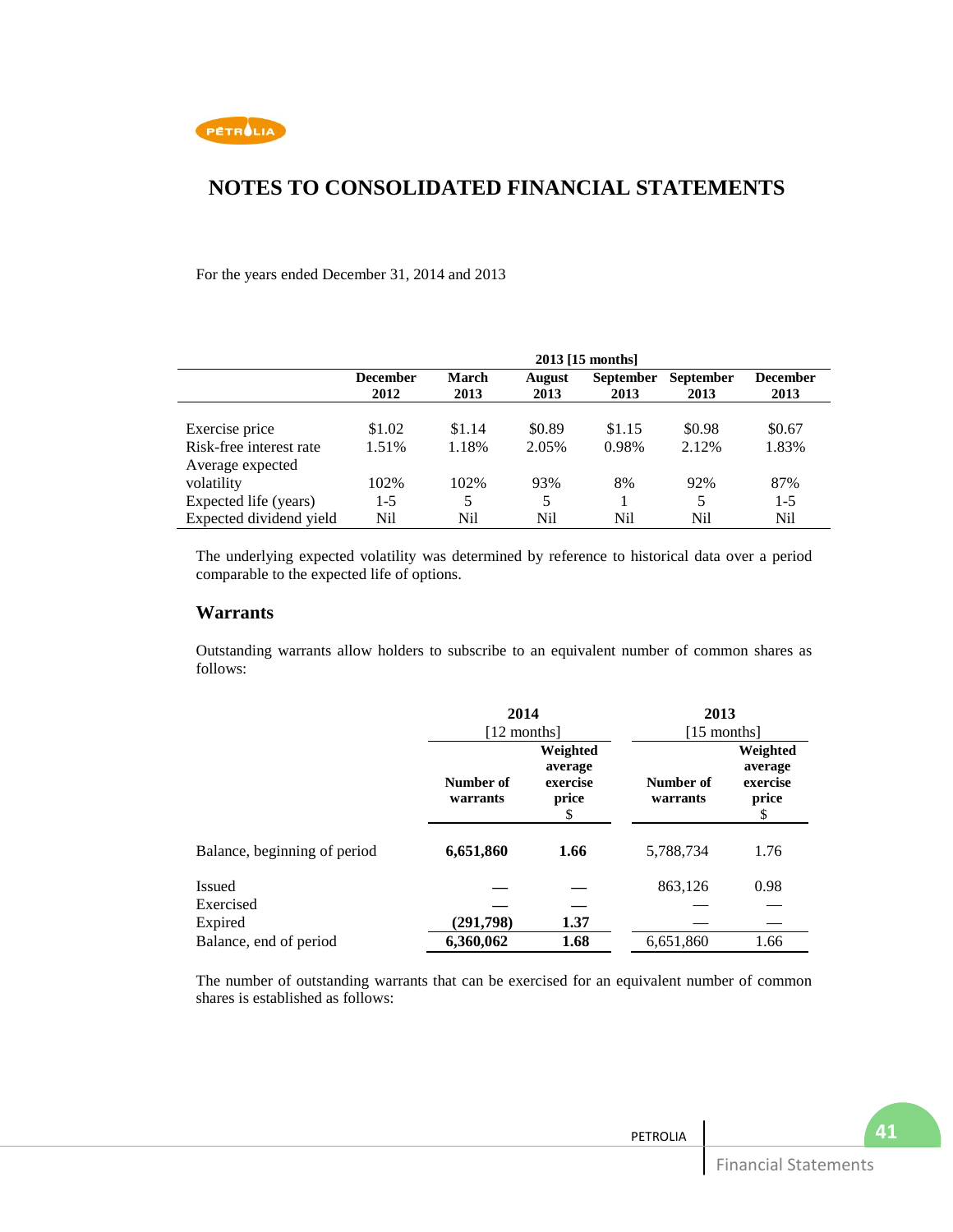

For the years ended December 31, 2014 and 2013

|                    | 2014<br>[12 months]   |                                | 2013<br>$[15$ months] |                                |  |
|--------------------|-----------------------|--------------------------------|-----------------------|--------------------------------|--|
| <b>Expiry date</b> | Number of<br>warrants | <b>Exercise</b><br>price<br>\$ | Number of<br>warrants | <b>Exercise</b><br>price<br>\$ |  |
| May 14, 2014       |                       |                                | 242,958               | 1.42                           |  |
| September 25, 2014 |                       |                                | 48.840                | 1.15                           |  |
| May 15, 2015       | 5,545,776             | 1.78                           | 5,545,776             | 1.78                           |  |
| July 10, 2015      | 100,000               | 0.70                           | 100,000               | 0.70                           |  |
| July 10, 2016      | 714,286               | <b>1.00</b>                    | 714,286               | 1.00                           |  |
|                    | 6,360,062             | 1.68                           | 6,651,860             | 1.66                           |  |

The fair value of warrants issued to brokers during the year ended December 31, 2013 was determined using the Black-Sholes model and the following assumptions as it was not possible to reliably establish the fair value of services received given that the negotiations were not based on work to be performed.

|                             | 2013 [15 months]        |              |  |
|-----------------------------|-------------------------|--------------|--|
|                             | <b>December</b><br>2012 | July<br>2013 |  |
| Exercise price              | \$1.20                  | \$0.70       |  |
| Risk-free interest rate     | 1.00%                   | 1.15%        |  |
| Average expected volatility | 6%                      | 5%           |  |
| Expected life (years)       |                         | 2            |  |
| Expected dividend yield     | Nil                     | Nil          |  |

### **16. LEASES**

|                   | Minimum lease payments due |              |              |  |  |
|-------------------|----------------------------|--------------|--------------|--|--|
|                   | Less than<br>1 year        | 1 to 5 years | <b>Total</b> |  |  |
|                   |                            |              |              |  |  |
| December 31, 2014 | 312,894                    | 115,666      | 425,560      |  |  |
| December 31, 2013 | 307,444                    | 391,851      | 699.295      |  |  |

The Company leases its offices and a house under leases expiring in 2015 and 2016.

| PETROLIA |                             |  |
|----------|-----------------------------|--|
|          | <b>Financial Statements</b> |  |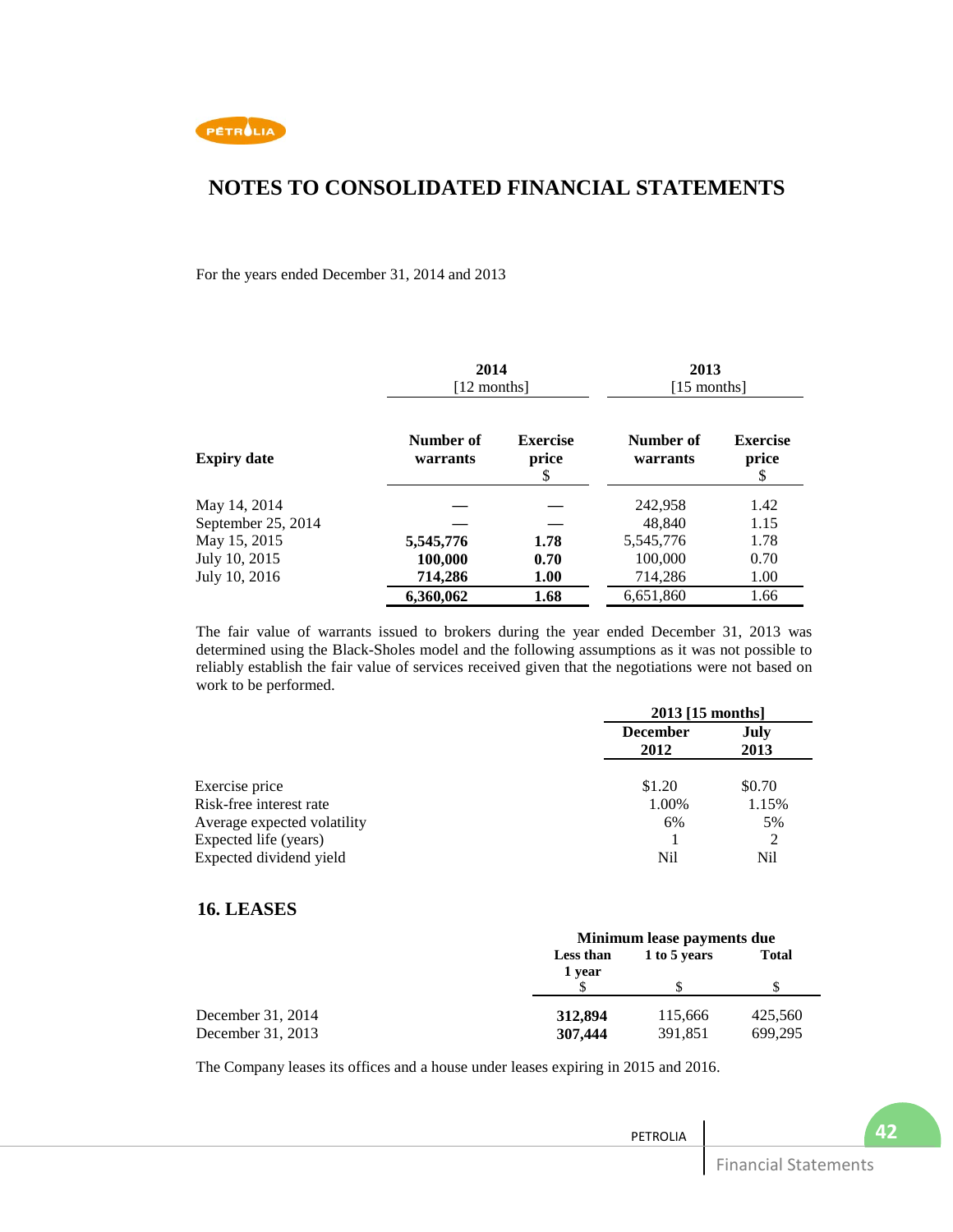

For the years ended December 31, 2014 and 2013

Lease payments recognized as expenses, before amortization of deferred lease inducements, during the fiscal year totalled  $$311,961$  [2013 –  $$415,037$ ], of which an amount of \$159,656 [2013 – \$198,194] was charged to exploration and evaluation assets. This amount represents minimum lease payments. A sublease payment of \$21,432 [2013 – \$15,048] was received and recognized under other revenues.

The Company's rental contracts do not contain any contingent rent clauses, restrictions on dividends, additional debt or further leasing. At expiry, the Company is entitled to renew its office lease for five years without an increase in base rent, and energy costs will be indexed annually according to the Consumer Price Index.

## **17. EMPLOYEE BENEFITS EXPENSE**

Expenses recognized for employee benefits are broken down below:

|                                                                | 2014          | 2013          |
|----------------------------------------------------------------|---------------|---------------|
|                                                                | $[12$ months] | $[15$ months] |
|                                                                | \$            | S             |
|                                                                |               |               |
| Salaries and employee benefits                                 | 2,607,916     | 3,149,305     |
| Share-based compensation                                       | 656,029       | 1,986,025     |
|                                                                | 3,263,945     | 5,135,330     |
| Less: amounts capitalized in exploration and evaluation assets | 948,106       | 1,685,065     |
|                                                                |               |               |
| Employee benefits expense                                      | 2,315,839     | 3,450,265     |
| Share-based compensation is broken down as follows:            |               |               |
|                                                                | 2014          | 2013          |
|                                                                | $[12$ months] | $[15$ months] |
|                                                                | \$            | \$            |
|                                                                |               |               |
| Consolidated statements of income (loss)                       | 498,207       | 1,685,017     |
| Exploration and evaluation assets                              | 157,822       | 301,008       |
| Issuance costs                                                 |               | 5,724         |
| Total                                                          | 656,029       | 1,991,749     |

| PETROLIA |                             |  |
|----------|-----------------------------|--|
|          | <b>Financial Statements</b> |  |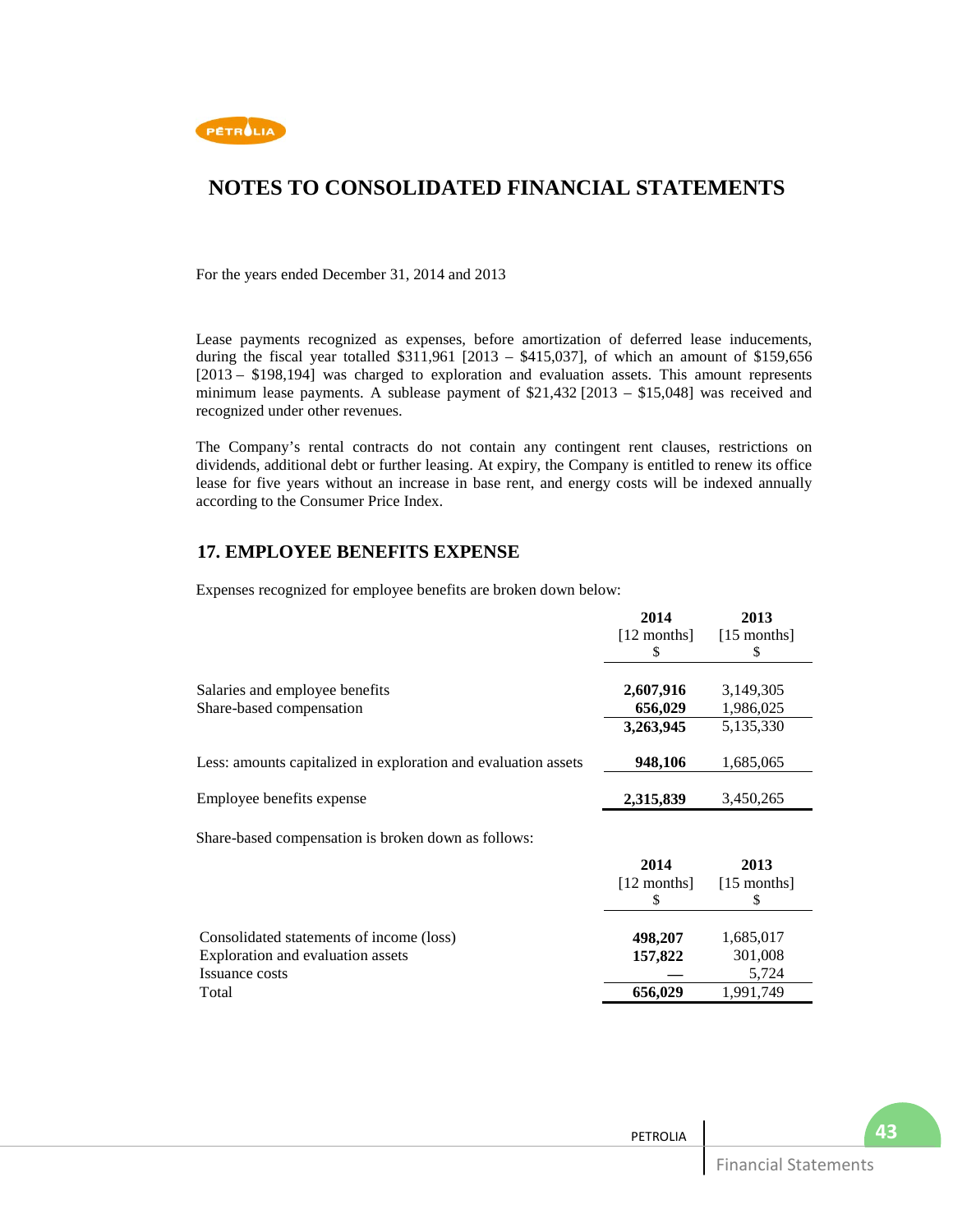

For the years ended December 31, 2014 and 2013

### **18. EARNINGS (LOSS) PER SHARE**

Basic earnings (loss) per share is calculated by dividing net income (loss) for the fiscal year by the weighted average number of common shares outstanding during the fiscal year. In calculating diluted loss per share for the year ended December 31, 2013, potential common shares, such as certain options and warrants, were not included as they would have the effect of decreasing the loss per share, which would be antidilutive.

Both basic and diluted earnings (loss) per share have been calculated using net income (loss) for the period as the numerator, therefore no adjustment to income (loss) was necessary. The weighted average number of common shares outstanding is increased by the weighted average number of additional common shares that would have been outstanding had all the potentially dilutive shares been converted.

|                                                                                      | 2014<br>[12 months]   | 2013<br>$[15$ months]  |
|--------------------------------------------------------------------------------------|-----------------------|------------------------|
| Net income (loss)                                                                    | \$17,581,772          | \$(5,525,409)          |
| Weighted average number of shares – basic<br>Dilutive effect of warrants and options | 74,070,119<br>190,906 | 68,401,114             |
| Weighted average number of diluted shares                                            | 74,261,115            | 68,401,114             |
| Net earnings (loss) per share - basic<br>Net earnings (loss) per share - diluted     | \$0.237<br>\$0.237    | \$(0.081)<br>\$(0.081) |

### **19. RELATED PARTY TRANSACTIONS**

The Company's related parties include other related parties and key management personnel, as described below.

None of the transactions involve special terms or conditions and no guarantees were given or received. Outstanding balances are usually settled in cash.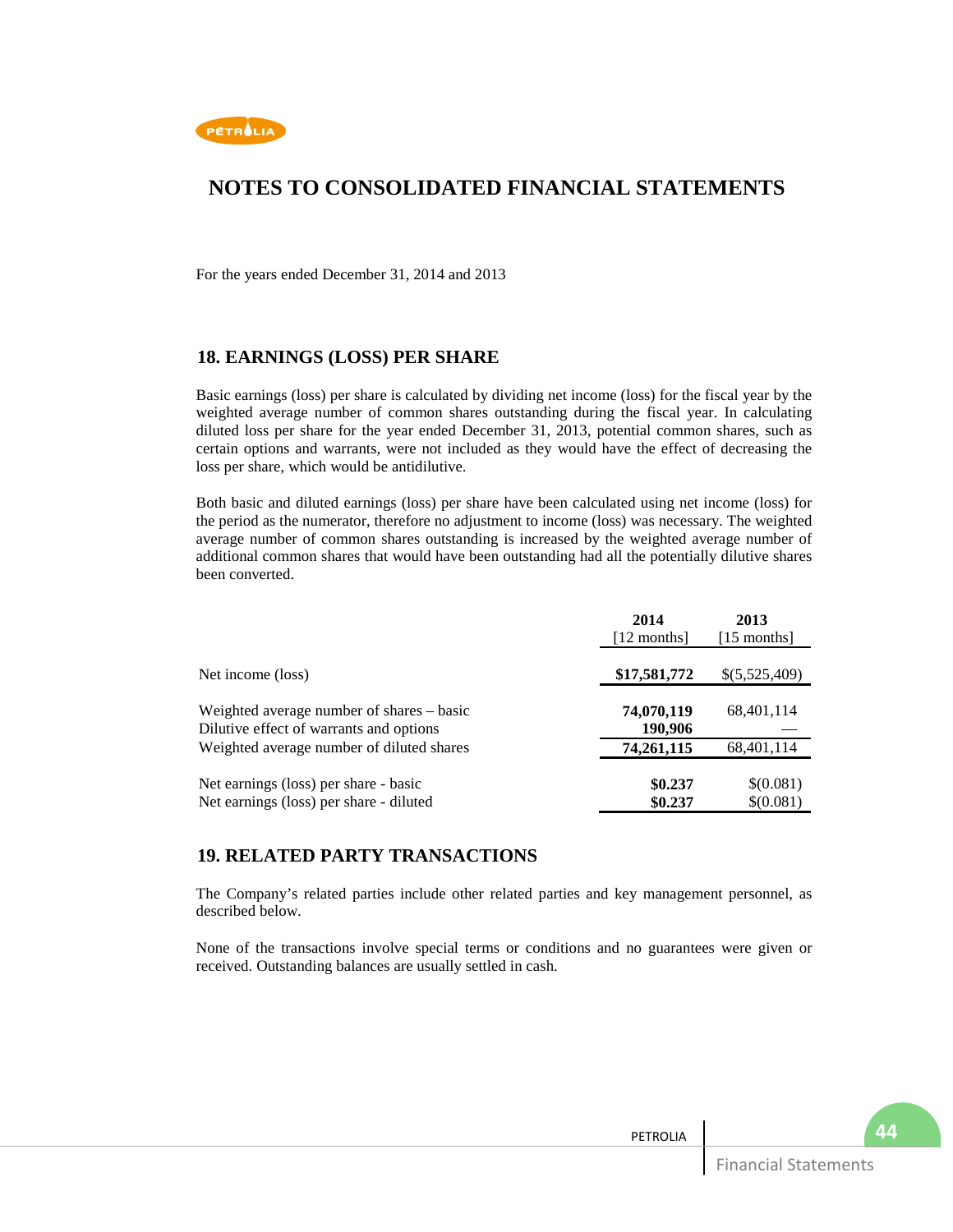

For the years ended December 31, 2014 and 2013

## **Transactions with key management personnel**

Key management personnel compensation includes the following expenses:

|                                    | 2014<br>[12 months] | 2013<br>$[15$ months] |
|------------------------------------|---------------------|-----------------------|
| Short-term employee benefits:      |                     |                       |
| Salaries and employee benefits     | 1,087,525           | 1,053,907             |
| <b>Termination benefit</b>         |                     | 333,333               |
| Director fees                      | 122,500             | 134,716               |
| Total short-term employee benefits | 1,210,025           | 1,521,956             |
| Fees                               | 391,750             | 112,500               |
| Share-based compensation           | 428,976             | 1,656,356             |
| Total compensation                 | 2,030,751           | 3,290,812             |

During the year ended December 31, 2014, key management personnel exercised nil options [2013-460,000] granted under the stock option plan.

### **Related companies and other parties**

Transactions were carried out:

|                                                                                                          | 2014<br>$[12$ months | 2013<br>$[15$ months |
|----------------------------------------------------------------------------------------------------------|----------------------|----------------------|
| With two companies whose chief officer (holding a minority<br>interest) also serves on Pétrolia's Board: |                      |                      |
| Consolidated statements of financial position                                                            |                      |                      |
| Exploration and evaluation assets                                                                        |                      | 17,142               |
| Comprehensive income (loss):                                                                             |                      |                      |
| Other expenses                                                                                           |                      | 11.514               |

| PETROLIA |                             |  |
|----------|-----------------------------|--|
|          | <b>Financial Statements</b> |  |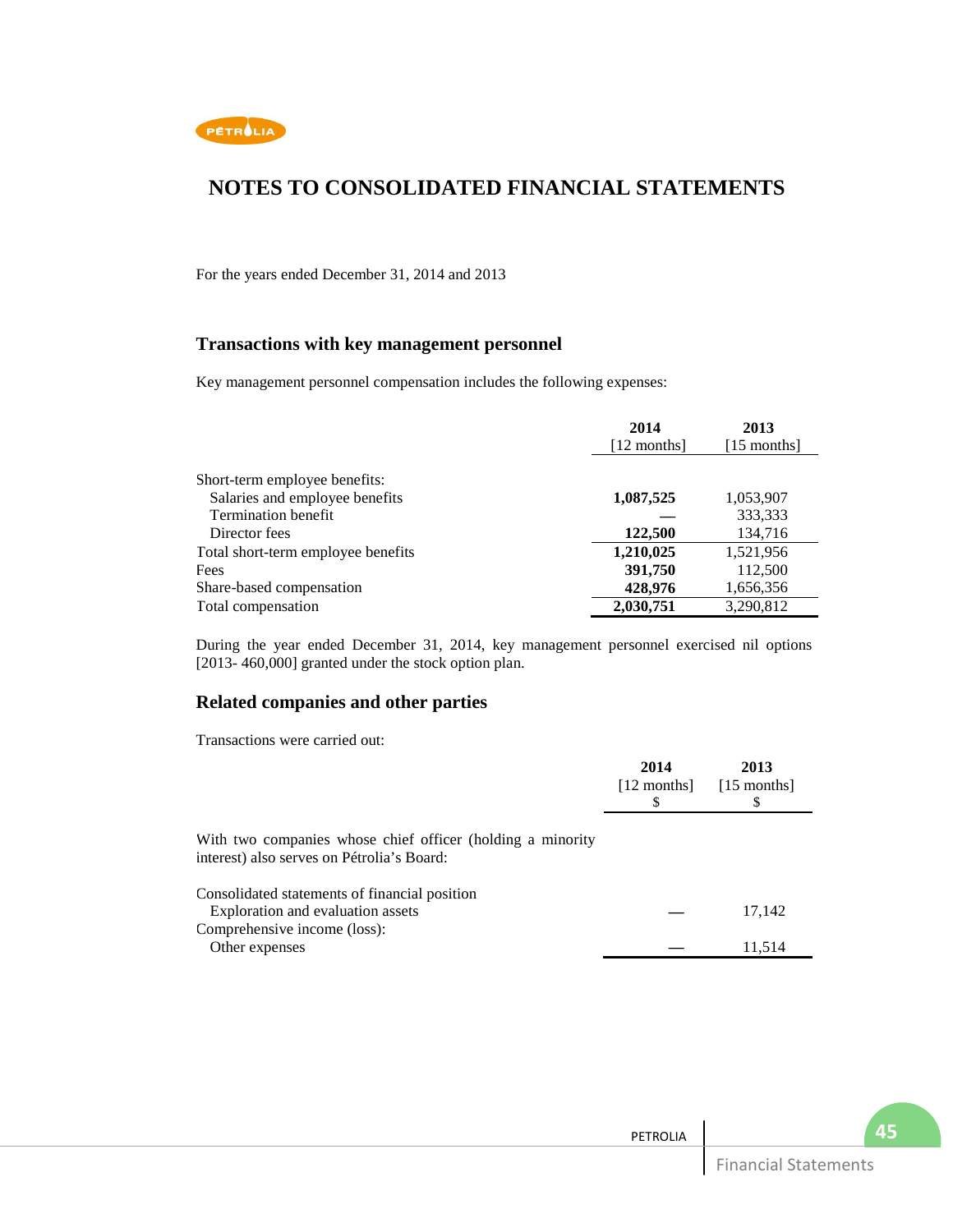

For the years ended December 31, 2014 and 2013

With a company in which a director is a majority shareholder:

|                              | 2014          | 2013          |  |
|------------------------------|---------------|---------------|--|
|                              | $[12$ months] | $[15$ months] |  |
|                              |               |               |  |
|                              |               |               |  |
| Comprehensive income (loss): |               |               |  |
| Other expenses               | 30,000        | 10,000        |  |

An amount of \$16,786 is due from general partner Anticosti Hydrocarbons L.P. as at December 31, 2014 [2013 – \$11,959 is due from a company whose chief officer has a minority interest in and is also a director of Pétrolia].

As at December 31, 2014, the Company has a non-interest bearing advance payable to Anticosti Hydrocarbons L.P. in the amount of  $$258,819$  [2013 –  $$0]$ .

These transactions took place in the normal course of business and were measured at their exchange value, which is the consideration established and accepted by related parties.

### **20. CAPITAL MANAGEMENT**

The Company's capital management objectives are to ensure the Company's ability to pursue its exploration activities. The Company's capital consists of share capital. Management regularly reviews its capital management policy on a going concern basis and believes that this is a reasonable approach considering the Company's size.

The Company's financial strategy is developed and adapted according to market conditions in order to maintain a flexible capital structure in compliance with the aforementioned objectives and to respond to the risk characteristics of the underlying assets. In order to maintain or adjust its capital structure, the Company, as a junior exploration company, issues new shares.

There were no material changes to the Company's capital management policies during the year ended December 31, 2014.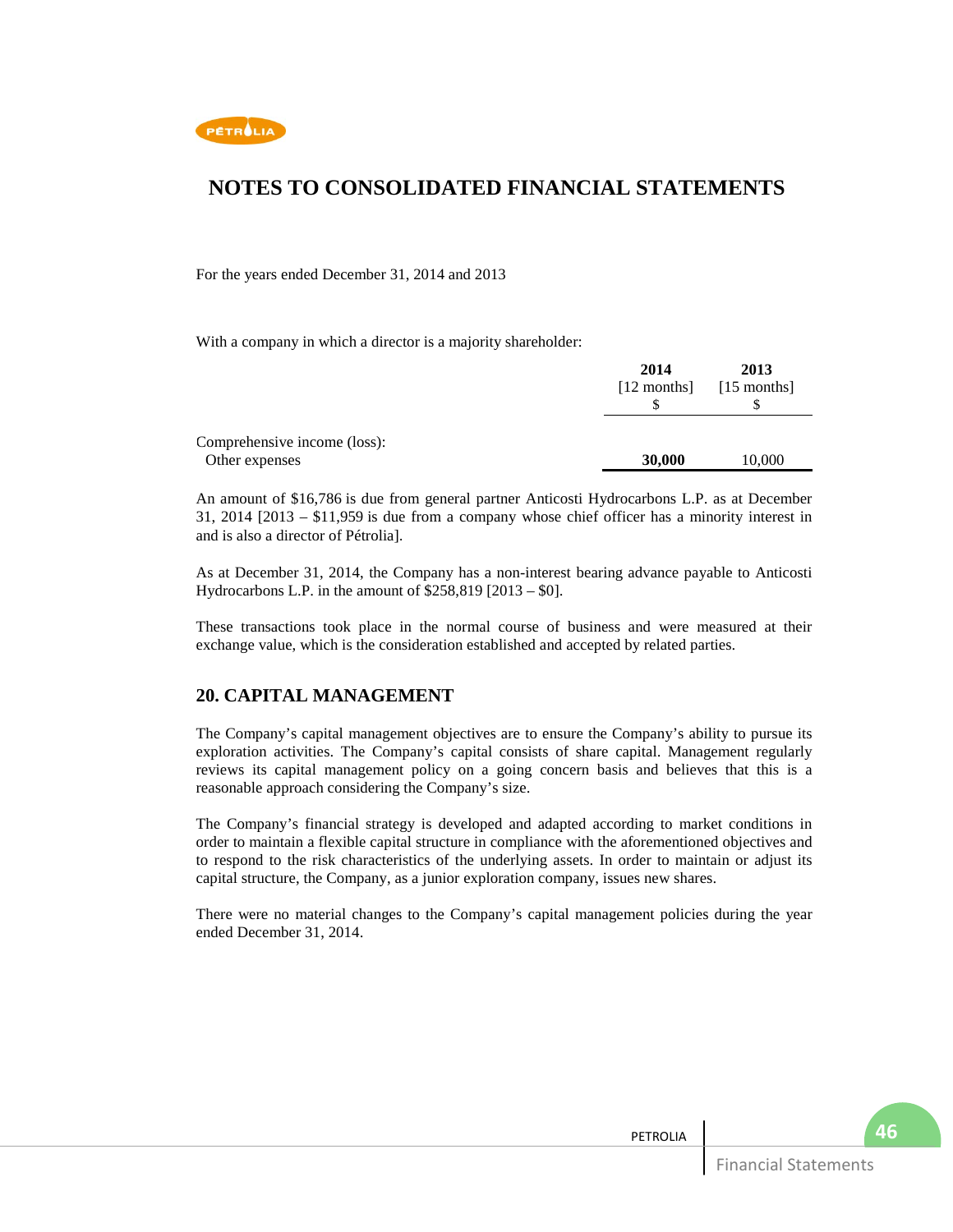

For the years ended December 31, 2014 and 2013

### **21. FINANCIAL INSTRUMENTS**

Financial assets and financial liabilities are measured at fair value or amortized cost. The classification of financial instruments as well as their carrying amounts and fair values are presented in the table below:

|                                                      | December 31, 2014          |                                                |                                 |                                          |                                    |                            |  |
|------------------------------------------------------|----------------------------|------------------------------------------------|---------------------------------|------------------------------------------|------------------------------------|----------------------------|--|
|                                                      | <b>Held</b> to<br>maturity | <b>Fair value</b><br>through profit<br>or loss | <b>Loans</b> and<br>receivables | Other<br>financial<br>liabilities        | <b>Total</b><br>carrying<br>amount | <b>Total fair</b><br>value |  |
|                                                      | \$                         | \$                                             | \$                              | \$                                       | \$                                 | \$                         |  |
| <b>Financial asset</b>                               |                            |                                                |                                 |                                          |                                    |                            |  |
| Cash and cash equivalents                            |                            | 4,871,507                                      |                                 |                                          | 4,871,507                          | 4,871,507                  |  |
| <b>Financial liability</b><br><b>Bank borrowings</b> |                            |                                                |                                 | 33,299                                   | 33,299                             | 33,299                     |  |
|                                                      |                            |                                                |                                 |                                          |                                    |                            |  |
|                                                      |                            | December 31, 2013                              |                                 |                                          |                                    |                            |  |
|                                                      | <b>Held</b> to<br>maturity | <b>Fair value</b><br>through profit<br>or loss | Loans and<br>receivables        | Other<br>financial<br><b>liabilities</b> | <b>Total</b><br>carrying<br>amount | <b>Total fair</b><br>value |  |
|                                                      | \$                         | \$                                             | \$                              | \$                                       | \$                                 | \$                         |  |
| <b>Financial asset</b>                               |                            |                                                |                                 |                                          |                                    |                            |  |
| Cash and cash equivalents                            |                            | 4,082,904                                      |                                 |                                          | 4,082,904                          | 4,082,904                  |  |
| Short-term investments                               |                            |                                                | 930,000                         |                                          | 930,000                            | 930,000                    |  |
|                                                      |                            | 4,082,904                                      | 930,000                         |                                          | 5,012,904                          | 5,012,904                  |  |
| <b>Financial liability</b>                           |                            |                                                |                                 |                                          |                                    |                            |  |
| <b>Bank borrowings</b>                               |                            |                                                |                                 | 2,998,932                                | 2,998,932                          | 2,998,932                  |  |

### **Risk management policy**

The Company's financial assets and liabilities expose it to various risks. The following analysis provides an assessment of those risks as at the date of the consolidated statements of financial position, that is, December 31, 2014.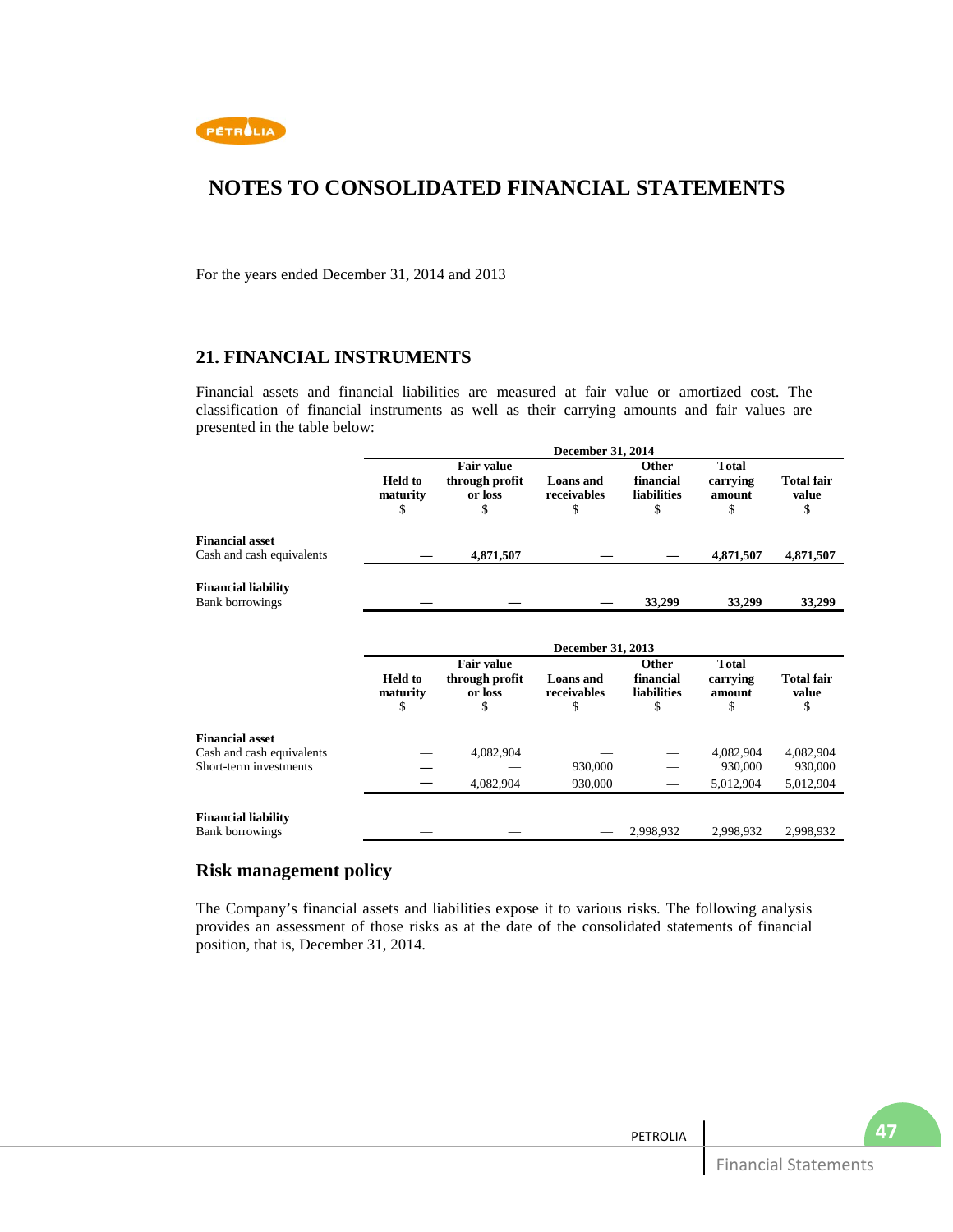

For the years ended December 31, 2014 and 2013

### *Credit risk*

The financial instruments that give rise to potential credit risk exposure for the Company consist primarily of cash and cash equivalents, accounts receivable and investments. The Company's cash and cash equivalents are held with or are issued by high-credit quality financial institutions. Accounts receivable consist primarily of amounts due from partners. Therefore, management considers the risk of non-performance of these instruments to be remote.

### *Liquidity risk*

Liquidity risk is the risk that the Company will not be able to meet its financial obligations as they come due or can do so only at excessive cost. The Company finances its growth by issuing shares, selling interests in some of its oil assets and by obtaining short-term loans. One of management's primary financial goals is to maintain an optimal level of liquidity through the active management of its exploration activities.

The tables below show the maturities of financial liabilities:

|                                                    | December 31, 2014         |        |                                     |                                |                     |
|----------------------------------------------------|---------------------------|--------|-------------------------------------|--------------------------------|---------------------|
|                                                    | <b>Current</b><br>portion | Due in | Due in<br>1 to 3 years 4 to 5 years | Due in<br>more than<br>5 years | <b>Total</b><br>\$  |
| Trade and other payables<br><b>Bank borrowings</b> | 7,780,847<br>6,448        | 20,330 | 6,521                               |                                | 7,780,847<br>33,299 |
|                                                    | 7,787,295                 | 20,330 | 6,521                               |                                | 7,814,146           |

|                          | December 31, 2013  |        |                                     |                                |              |  |
|--------------------------|--------------------|--------|-------------------------------------|--------------------------------|--------------|--|
|                          | Current<br>portion | Due in | Due in<br>1 to 3 years 4 to 5 years | Due in<br>more than<br>5 years | <b>Total</b> |  |
| Trade and other payables | 1,735,527          |        |                                     |                                | 1,735,527    |  |
| <b>Bank borrowings</b>   | 3,111,430          |        |                                     |                                | 3,111,430    |  |
|                          | 4,846,957          |        |                                     |                                | 4,846,957    |  |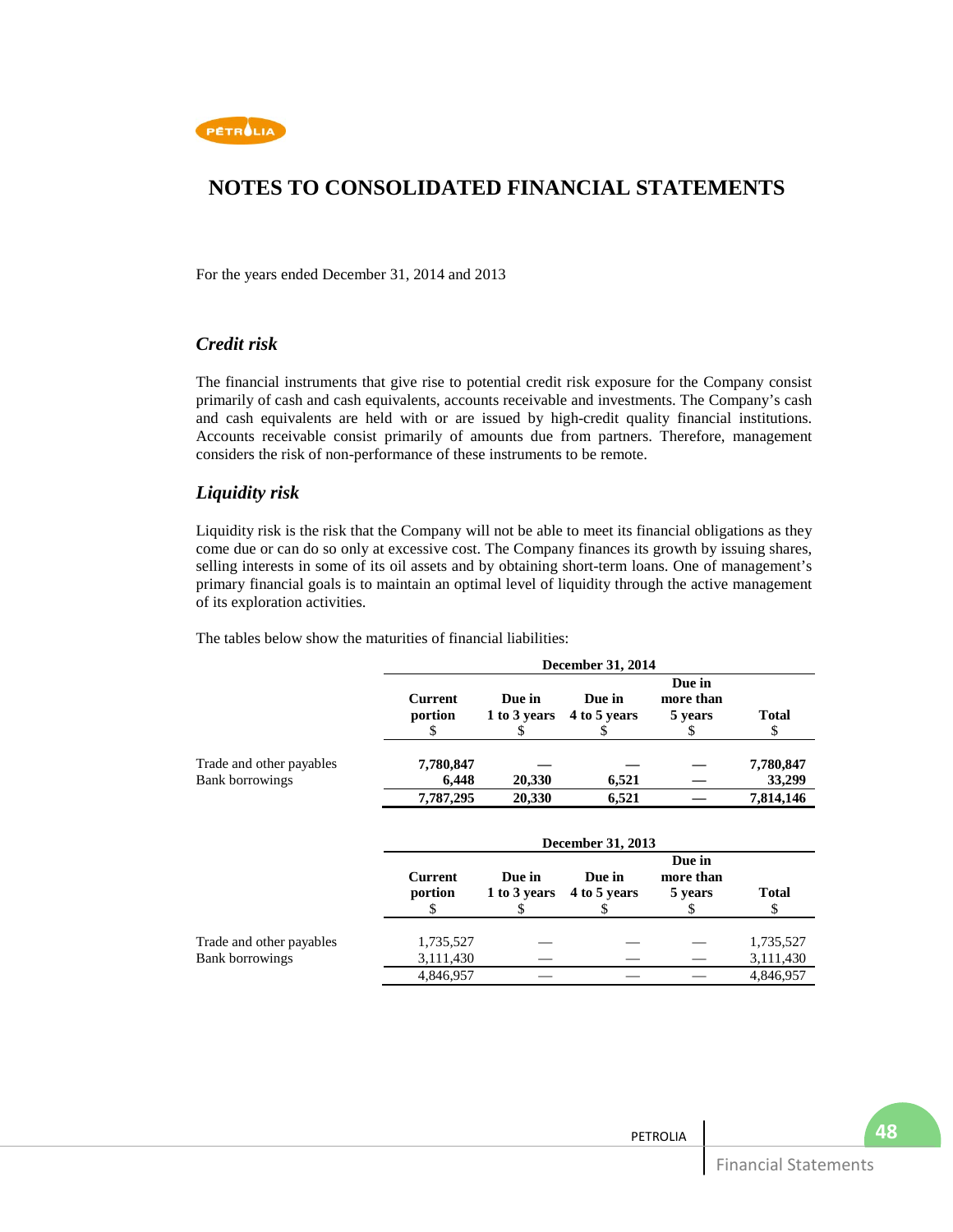

For the years ended December 31, 2014 and 2013

### *Market risk*

Market risk is the risk that the fair value or future cash flows of a financial instrument will fluctuate because of changes in market conditions. Market risk comprises three types of risk: currency risk, interest rate risk and other price risk. The Company is exposed to one of those risks, namely interest rate risk.

### *Interest rate risk*

The Company is exposed to interest rate risk on its fixed- and variable-rate financial instruments. Fixed-rate financial instruments expose the Company to fair value risk, whereas variable-rate instruments expose it to cash flow risk.

## **22. COMMITMENTS**

Under the terms of exploration licences granted by the Ministère des Ressources naturelles et de la Faune du Québec, the Company is committed to pay fees in the amount of \$2,359,102 by 2022. The minimum payments required in the next five years are as follows:

| 2015    | 2016<br>\$ | 2017<br>S | 2018    | 2019    |
|---------|------------|-----------|---------|---------|
| 132,062 | 172,014    | 172,014   | 514,011 | 514,011 |

The adoption of Bill 18 in Québec suspends some of these statutory work obligations for up to three years while at the same time extending the validity of all the licences for the same period. In June 2014, this period was extended until an act on hydrocarbons is tabled. Pétrolia may, however, still continue its activities despite the suspended obligation.

| PETROLIA |                             | $\overline{A}$ |
|----------|-----------------------------|----------------|
|          | <b>Financial Statements</b> |                |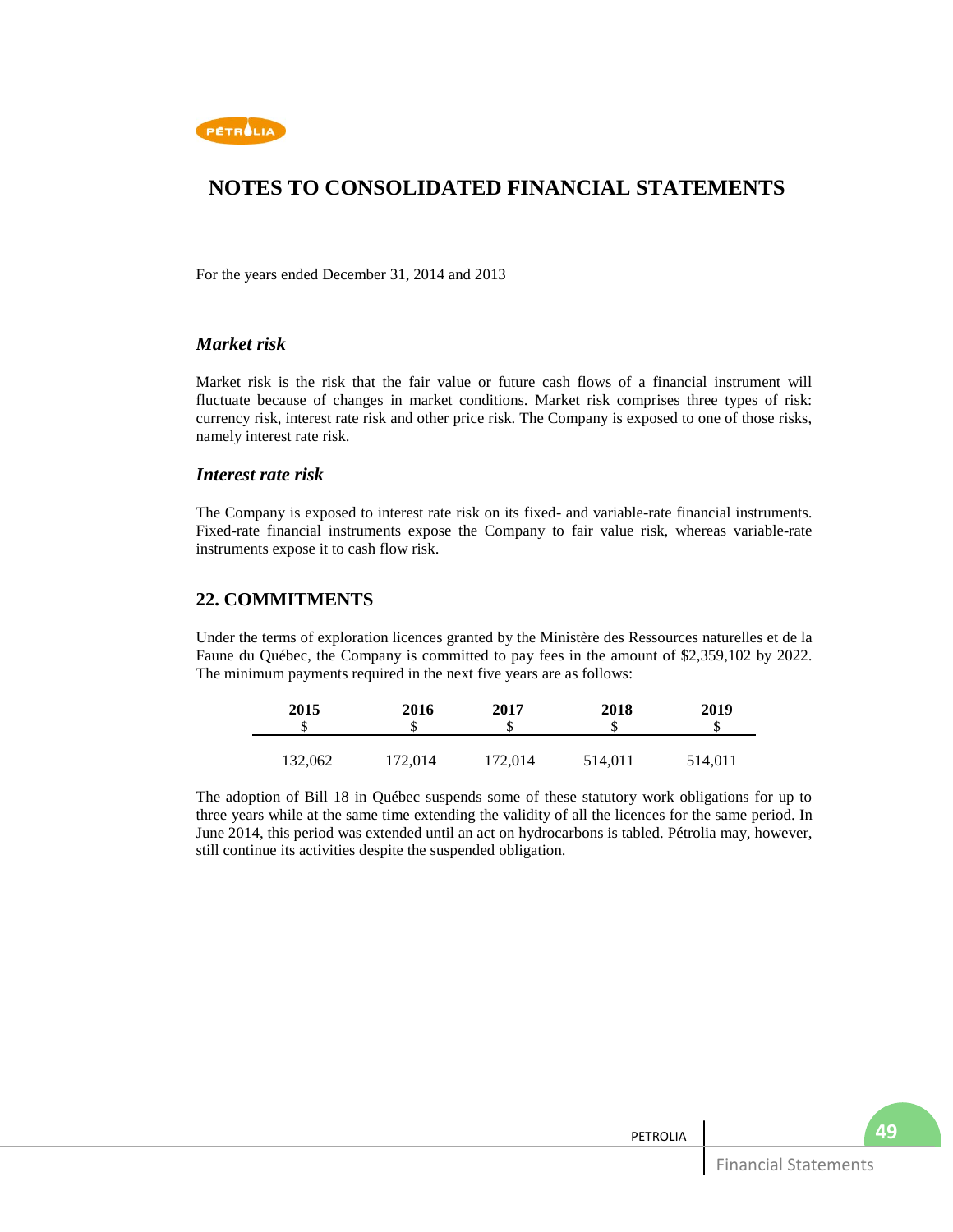

For the years ended December 31, 2014 and 2013

## **23. CONTINGENCIES**

### **Financing**

The Company is financed in part by the issue of flow-through shares. However, although it has taken all the necessary measures in this regard, there is no guarantee that the funds spent by the Company regarding these shares will be deemed eligible by tax authorities in the event of an audit. Refusal of certain expenses by the tax authorities would have a negative tax impact for investors. Exploration work commitments that are not respected are subject to a combined tax rate of 26.9% (Canada and Québec). During the year ended December 31, 2014, the Company received an amount of  $$2,506,924$   $[2013 - $2,552,610]$  following flow-through investments for which it renounced the tax deductions. This amount must be incurred by December 31, 2015. At December 31, 2014, the remaining eligible expenses to be incurred stood at \$368,004  $[2013 - $904,737]$ .

## **Environment and letters of guarantee**

The Company's operations are regulated by governmental laws relating to environmental protection. Environmental consequences are difficult to predict, whether in terms of their outcomes, timing or impact. Currently, to the best of management's knowledge, the Company is operating in compliance with current legislation. Letters of guarantee in the amount of \$930,000 as at December 31, 2013 issued in favour of the Ministère des Ressources naturelles, corresponding to the value of the guaranteed investment certificates [note 8] held by the Company, were replaced during the year ended December 31, 2014 by sureties in an equivalent amount to guarantee certain site closing costs.

| PETROLIA |                                       |  |
|----------|---------------------------------------|--|
|          | $\Box$ Finance<br>ments<br>าดเลเ<br>- |  |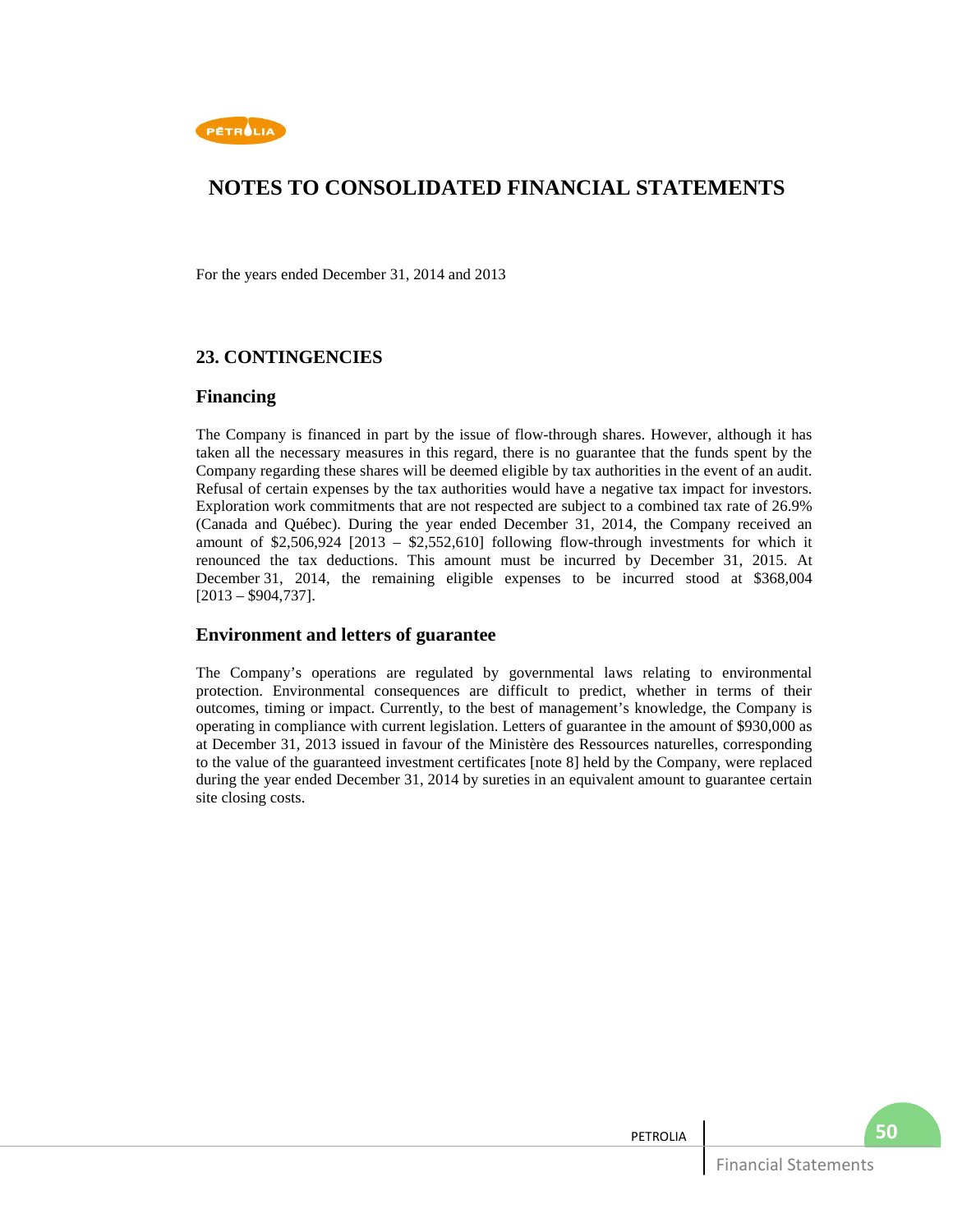

For the years ended December 31, 2014 and 2013

## **24. SUPPLEMENTAL CASH FLOW INFORMATION**

### **Items not affecting cash and cash equivalents**

|                                                             | 2014          | 2013          |
|-------------------------------------------------------------|---------------|---------------|
|                                                             | $[12$ months] | $[15$ months] |
|                                                             | S             | \$            |
|                                                             |               |               |
| Receivables related to exploration and evaluation assets    | 4,207,404     | (505, 320)    |
| Trade payables related to exploration and evaluation assets | (2,735,336)   | (1, 174, 357) |
| Deposit on exploration costs                                |               | 2,100,000     |
| Share-based payments related to exploration and evaluation  |               |               |
| assets                                                      | 157,822       | 301,008       |
| Additions to property, plant and equipment financed by bank |               |               |
| borrowings                                                  | 33,299        |               |
|                                                             |               |               |
| <b>Other information</b>                                    |               |               |
| Interest paid                                               | 112,498       | 18,645        |
| Interest received                                           | 55,843        | 184,179       |
| Cash and cash equivalents comprise:                         |               |               |
|                                                             | 2014          | 2013          |
|                                                             | \$            | \$            |
| Cash                                                        | 3,015,868     | 158,310       |
| Guaranteed investment certificates (redeemable at any time) | 2,223,643     | 4,829,331     |
|                                                             | 5,239,511     | 4,987,641     |
|                                                             |               |               |

## **25. SUBSEQUENT EVENTS**

On March 16, 2015, the Company closed a private placement, issuing 2,728,500 flow-through shares at \$0.80 per share for gross proceeds of \$2,182,800. The Company will use these proceeds for exploration expenses on its properties located in Québec. In consideration for services rendered, the agents received fees amounting to 6% of the gross proceeds, that is, \$130,968, paid in cash.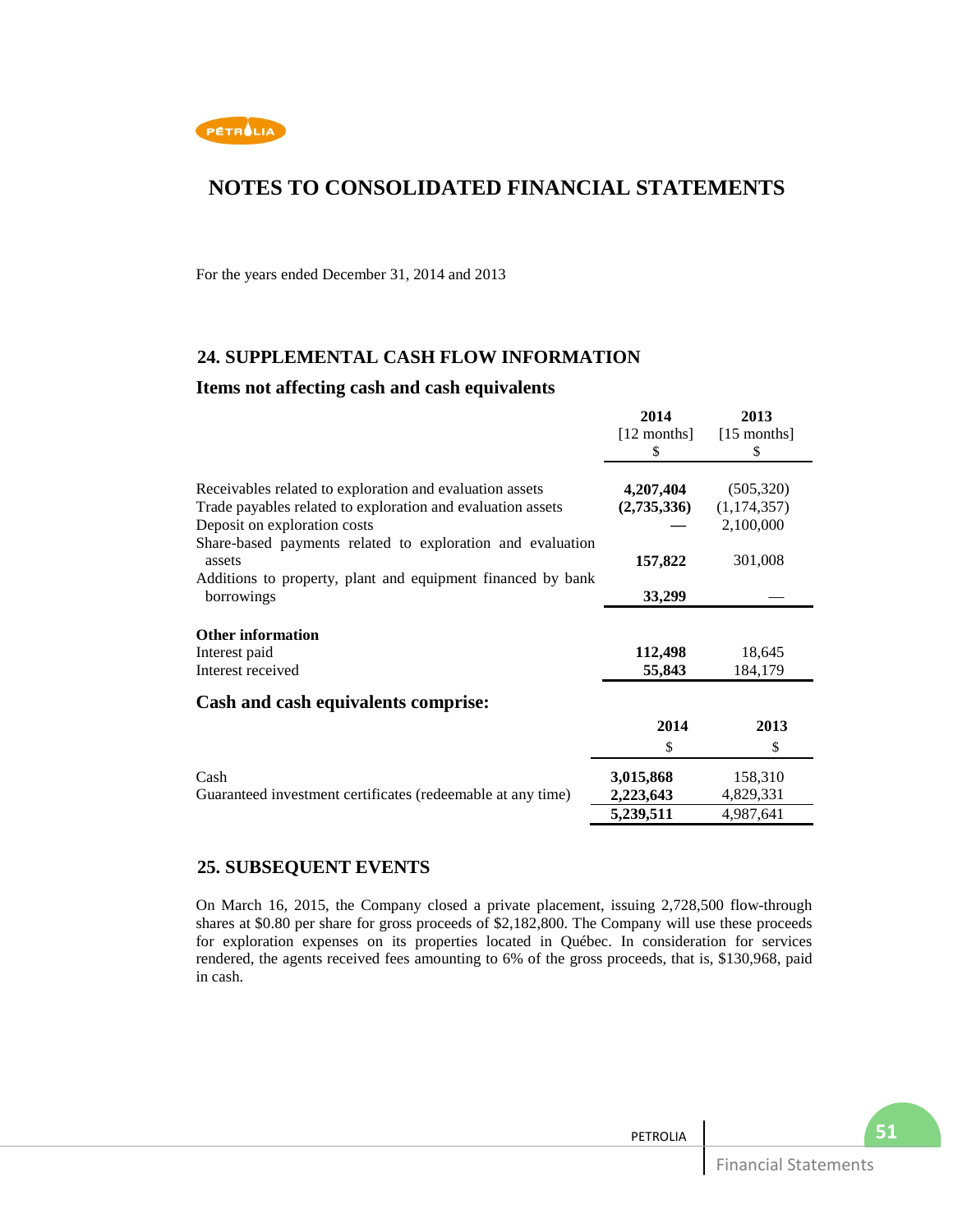

# **ADMINISTRATIVE AND OPERATING EXPENSES**

Years ended December 31

## **Schedule A**

|                                                               | 2014          | 2013              |
|---------------------------------------------------------------|---------------|-------------------|
|                                                               | $[12$ months] | $[15$ months]     |
|                                                               | \$            | \$                |
| <b>Administrative expenses</b>                                |               |                   |
| Share-based compensation                                      | 498,207       | 1,685,017         |
| Salaries and employee benefits                                | 1,257,193     | 1,765,248         |
| Fees                                                          | 391,750       | 112,500           |
| Insurance                                                     | 55,522        | 67,274            |
| Maintenance and office supplies                               | 120,869       | 102,568           |
| Board of Directors fees                                       | 180,507       | 178,824           |
| Shareholder reporting                                         | 95,766        | 102,177           |
| Rent                                                          | 152,305       | 216,123           |
| Amortization of deferred lease inducements                    | (27, 400)     | (34,251)          |
| Promotion and entertainment                                   | 138,172       | 545,300           |
| Travel                                                        | 189,805       | 262,698           |
| Professional services                                         | 493,826       | 675,309           |
| Capital tax                                                   |               | 8,748             |
| Telecommunications                                            | 20,838        | 24,715            |
| Depreciation of property, plant and equipment                 | 101,312       | 129,446           |
| Other expenses                                                | 28,302        | 20,658            |
| Total administrative expenses before re-invoicing of expenses | 3,696,974     | 5,862,354         |
| Re-invoicing of expenses                                      | (165, 555)    |                   |
|                                                               | 3,531,419     | 5,862,354         |
|                                                               |               |                   |
|                                                               |               | <b>Schedule B</b> |
| <b>Operating expenses</b>                                     |               |                   |
| Share-based compensation                                      | 157,822       | 301,008           |
| Salaries and employee benefits                                | 1,350,723     | 1,384,057         |
| Insurance                                                     | 2,084         | 2,262             |
| Maintenance and office supplies                               | 42,269        | 59,967            |
| Travel                                                        | 51,974        | 37,017            |
| Training                                                      | 6,552         | 23,707            |
| Rent                                                          | 159,656       | 198,914           |
| Professional services                                         | 18,650        | 2,240             |
| Telecommunications                                            | 4,605         | 7,058             |
| Depreciation of property, plant and equipment                 | 176,406       | 242,556           |
| Other expenses                                                | 6,043         | 5,170             |
| Total administrative expenses before re-invoicing of expenses |               |                   |
| and transfer to exploration and evaluation assets             | 1,976,784     | 2,263,956         |
| Re-invoicing of expenses                                      | (560, 439)    |                   |
| Transfer to exploration and evaluation assets                 | (1, 416, 345) | (2,263,956)       |
|                                                               |               |                   |